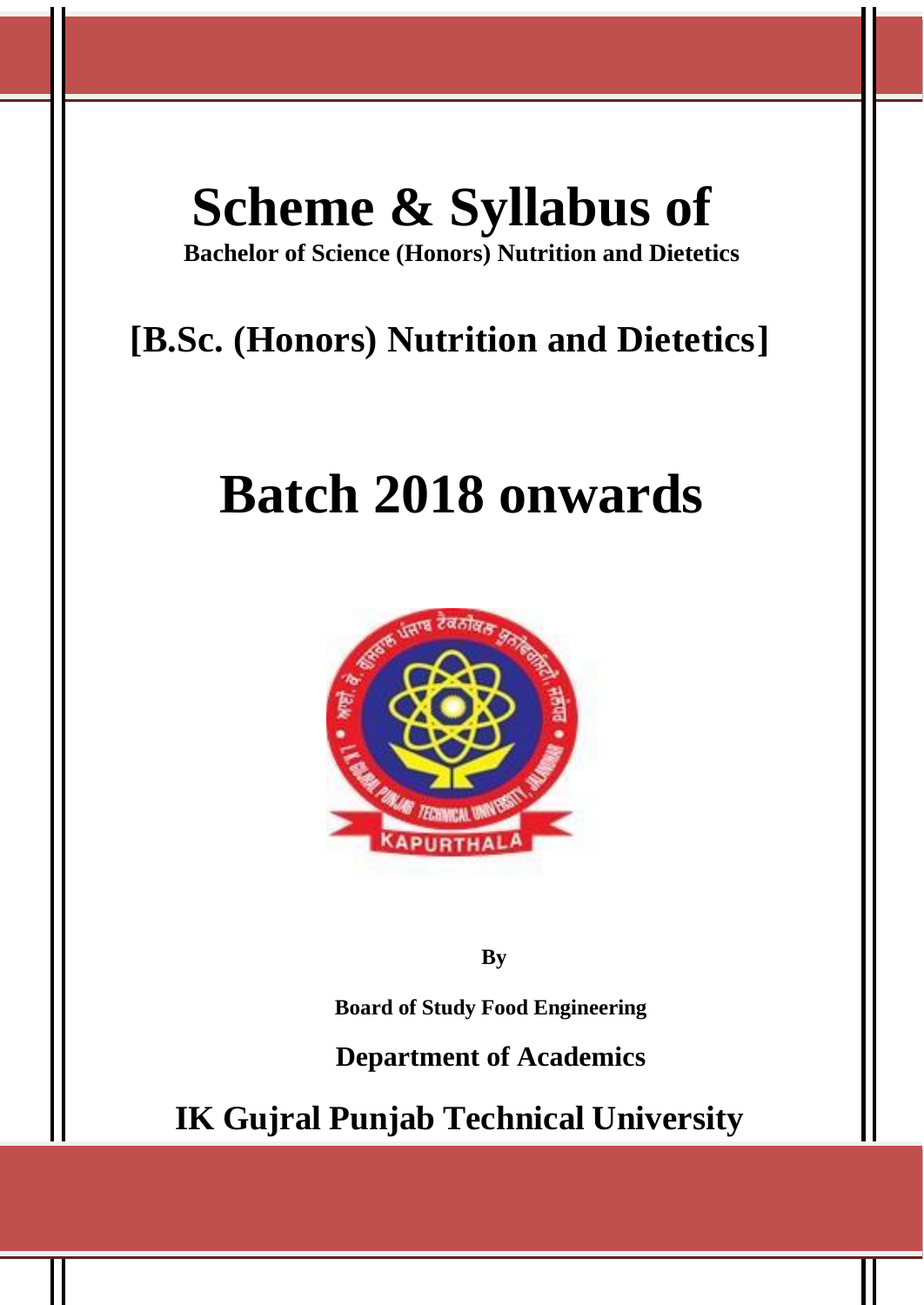# **Bachelor of Science (Honors) in Nutrition & Dietetics [B.Sc. (Honors) Nutrition and Dietetics]**

It is a Under Graduate (UG) Programme of 4 years duration (8 semesters)

**Eligibility for Admission:** A Candidate who has passed 10+2 or equivalent with Physics, Chemistry and Mathematics/Biology/ Agriculture/Home Science with at least 50% marks in aggregate.

# **Courses & Examination Scheme:**

# **Semester First**

| <b>Course Code</b> | <b>Course Title</b>                                               | <b>Load Allocation</b><br><b>Marks</b><br><b>Distribution</b> |                         |                | <b>Total Credits</b> |                          |       |                |
|--------------------|-------------------------------------------------------------------|---------------------------------------------------------------|-------------------------|----------------|----------------------|--------------------------|-------|----------------|
|                    |                                                                   | L                                                             | T                       | ${\bf P}$      |                      | <b>Internal External</b> |       |                |
| <b>BSND111-18</b>  | Principles of Human Nutrition                                     | 3                                                             | $\mathbf{1}$            | $\overline{0}$ | 40                   | 60                       | 100   | $\overline{4}$ |
| <b>BSND112-18</b>  | <b>Introduction to Food Science</b>                               | $\overline{3}$                                                | $\mathbf{1}$            | $\Omega$       | 40                   | 60                       | 100   | $\overline{4}$ |
| <b>BSND113-18</b>  | Food Microbiology & Food<br>Safety                                | $\overline{3}$                                                | $\mathbf{1}$            | $\Omega$       | 40                   | 60                       | 100   | $\overline{4}$ |
| <b>BSND114-18</b>  | <b>Human Physiology</b>                                           | 3                                                             | $\mathbf{1}$            | $\overline{0}$ | 40                   | 60                       | 100   | $\overline{4}$ |
| <b>BSND115-18</b>  | Principles of Human Nutrition<br>(Lab)                            | $\overline{0}$                                                | $\theta$                | $\overline{2}$ | 30                   | 20                       | 50    | $\mathbf{1}$   |
| <b>BSND116-18</b>  | Introduction to Food Science<br>(Lab)                             | $\overline{0}$                                                | $\overline{0}$          | $\overline{2}$ | 30                   | 20                       | 50    | $\mathbf{1}$   |
| <b>BSND117-18</b>  | Food Microbiology & Food<br>Safety (lab)                          | $\overline{0}$                                                | $\overline{0}$          | $\overline{2}$ | 30                   | 20                       | 50    | $\mathbf{1}$   |
| <b>BSND118-18</b>  | Human Physiology (lab)                                            | $\overline{0}$                                                | $\overline{0}$          | $\overline{2}$ | 30                   | 20                       | 50    | $\mathbf{1}$   |
| <b>BTHU103-18</b>  | English                                                           | 1                                                             | $\mathbf{0}$            | $\overline{0}$ | 40                   | 60                       | 100   | $\mathbf{1}$   |
| <b>BTHU104-18</b>  | English (Lab)                                                     | $\overline{0}$                                                | $\overline{0}$          | $\overline{2}$ | 30                   | 20                       | 50    | $\mathbf{1}$   |
| <b>HVPE101-18</b>  | Human Values, De-addiction<br>and Traffic Rules                   | $\overline{3}$                                                | $\overline{0}$          | $\Omega$       | 40                   | 60                       | 100   | $\overline{3}$ |
| <b>HVPE102-18</b>  | Human Values, De-addiction<br>and Traffic Rules (Lab/<br>Seminar) | $\Omega$                                                      | $\overline{0}$          | $\mathbf{1}$   | 25                   |                          | $25*$ | $\mathbf{1}$   |
| <b>BSND119-18</b>  | Mentoring and Professional<br>Development                         | $\overline{0}$                                                | $\overline{0}$          | $\mathbf{1}$   | 25                   |                          | $25*$ | $\mathbf{1}$   |
|                    | <b>Total</b>                                                      | 16                                                            | $\overline{\mathbf{4}}$ | 12             | 440                  | 460                      | 900   | 27             |

\*The Human Values, De-addiction and Traffic Rules (Lab/ Seminar) and Mentoring and Professional Development course will have internal evaluation only.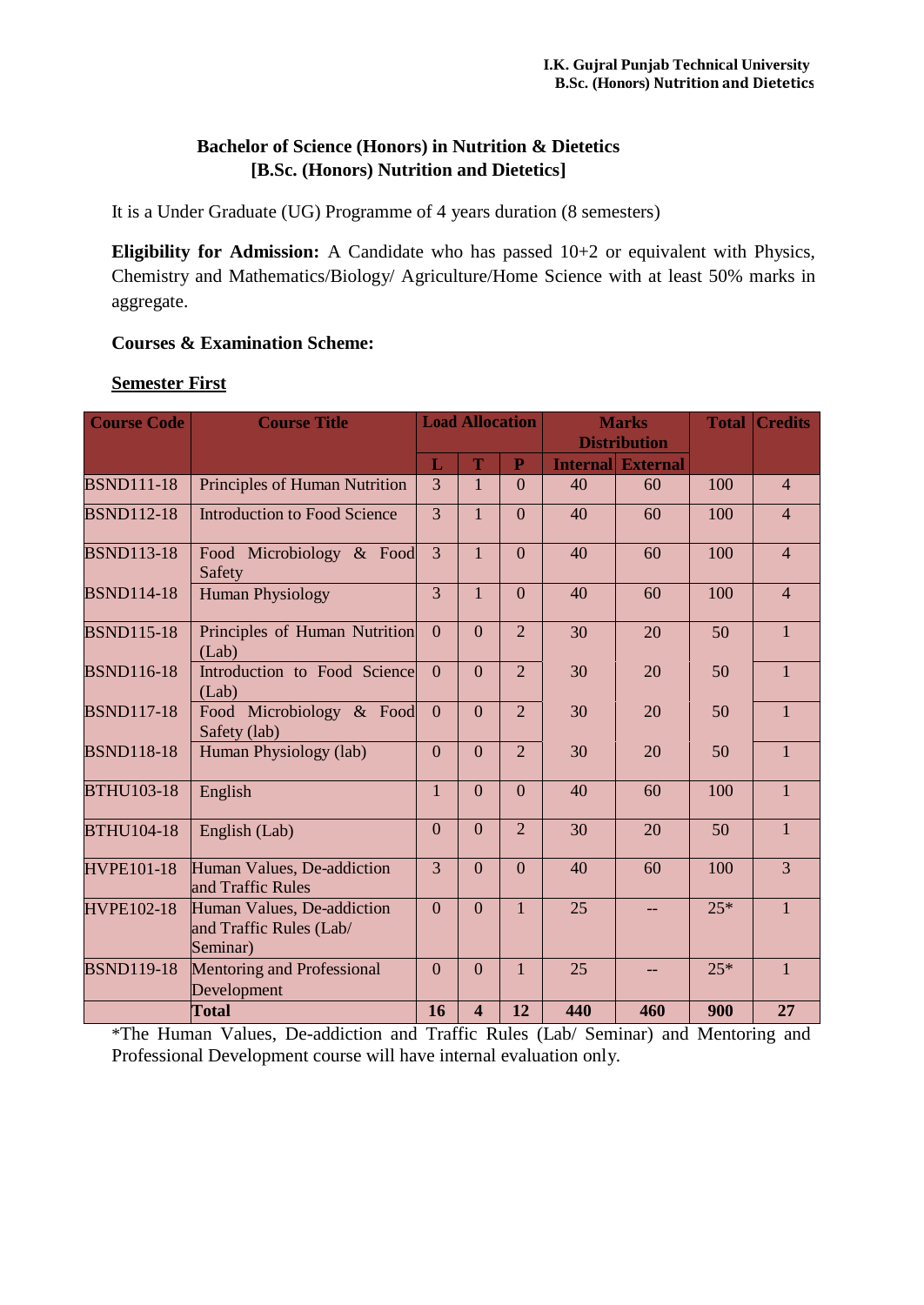| <b>Semester Second</b> |  |
|------------------------|--|
|------------------------|--|

| <b>Course Code</b> | <b>Course Title</b>                                  | <b>Load Allocation</b>      |                         | <b>Marks</b>   |                 | <b>Total</b>        | <b>Credits</b> |                |
|--------------------|------------------------------------------------------|-----------------------------|-------------------------|----------------|-----------------|---------------------|----------------|----------------|
|                    |                                                      |                             |                         |                |                 | <b>Distribution</b> |                |                |
|                    |                                                      | L                           | T                       | $\mathbf{P}$   | <b>Internal</b> | <b>External</b>     |                |                |
| <b>BSND121-18</b>  | <b>Basics of Cooking</b>                             | 3                           |                         | $\overline{0}$ | 40              | 60                  | 100            | $\overline{4}$ |
| <b>BSND122-18</b>  | $\alpha$<br>Food<br>Processing<br>Preservation       | $\overline{3}$              |                         | $\overline{0}$ | 40              | 60                  | 100            | $\overline{4}$ |
| <b>BSND123-18</b>  | Food Chemistry                                       | 3                           |                         | $\overline{0}$ | 40              | 60                  | 100            | $\overline{4}$ |
| <b>BSND124-18</b>  | Food Packaging                                       | 3                           | 1                       | $\overline{0}$ | 40              | 60                  | 100            | $\overline{4}$ |
| <b>BSND125-18</b>  | Basics of Cooking (Lab)                              | $\theta$                    | $\overline{0}$          | $\overline{4}$ | 30              | 20                  | 50             | $\overline{2}$ |
| <b>BSND126-18</b>  | $\alpha$<br>Processing<br>Food<br>Preservation (Lab) | $\overline{0}$              | $\overline{0}$          | $\overline{4}$ | 30              | 20                  | 50             | $\overline{2}$ |
| <b>BSND127-18</b>  | Food Chemistry (Lab)                                 | $\overline{0}$              | $\overline{0}$          | $\overline{4}$ | 30              | 20                  | 50             | $\overline{2}$ |
| EVS102-18          | <b>Environmental Science</b>                         | $\mathcal{D}_{\mathcal{L}}$ | $\Omega$                | $\overline{0}$ | 40              | 60                  | 100            | $\overline{2}$ |
| <b>BSND128-18</b>  | <b>Basics of Computer</b>                            | $\overline{2}$              | $\Omega$                | $\Omega$       | 20              | 30                  | 50             | $\overline{2}$ |
| <b>BSND129-18</b>  | <b>Mentoring and Professional</b><br>Development     | $\theta$                    | $\overline{0}$          | $\mathbf{1}$   | 25              |                     | $25*$          | $\mathbf{1}$   |
|                    | <b>Total</b>                                         | 16                          | $\overline{\mathbf{4}}$ | 13             | 335             | 390                 | 725            | 27             |

\*The Mentoring and Professional Development course will have internal evaluation only.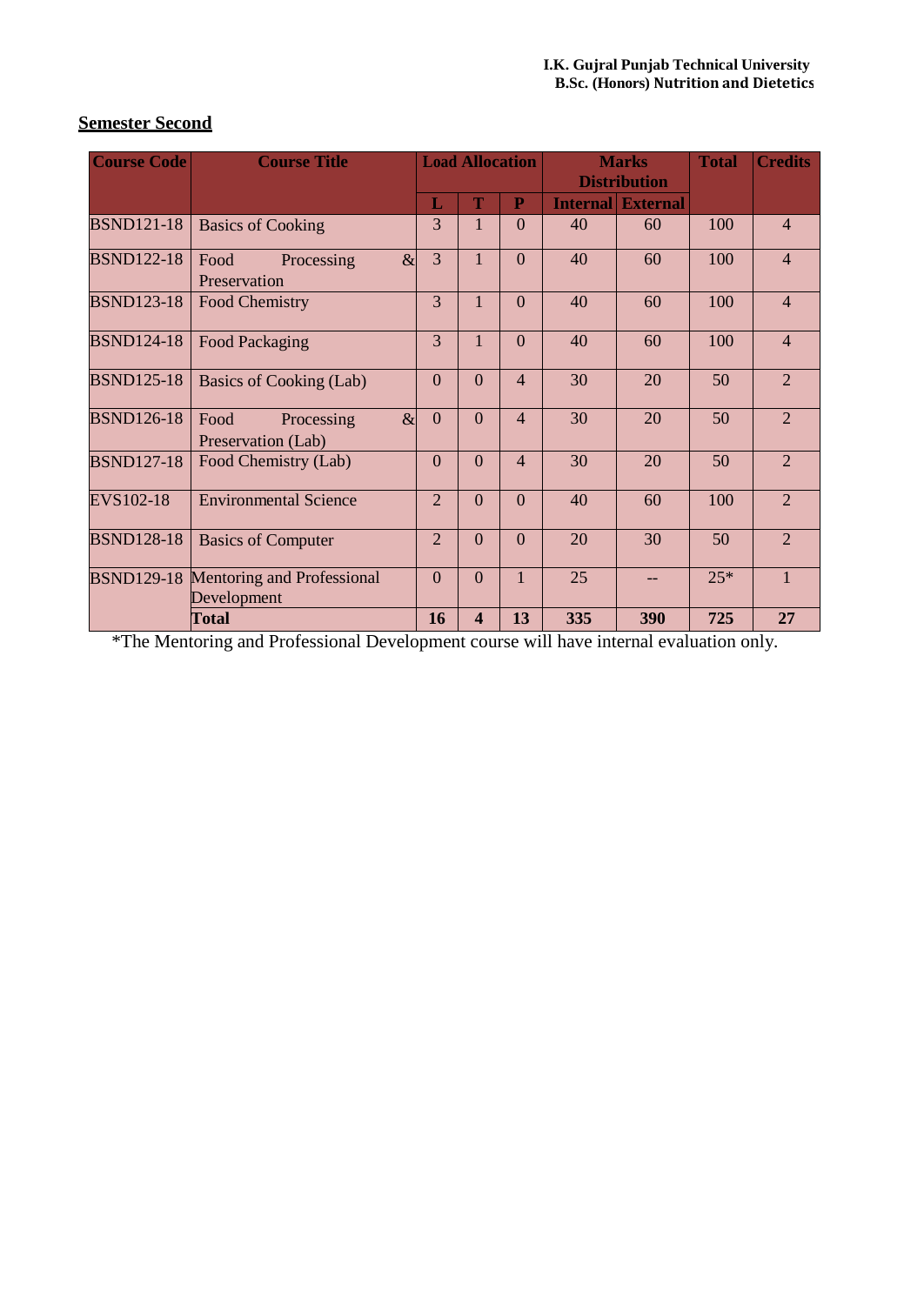| <b>Course Code</b> | <b>Course Title</b>                                        | <b>Load Allocation</b> |                         | <b>Marks</b><br><b>Distribution</b> |                 |                 | <b>Total</b> | <b>Credits</b> |
|--------------------|------------------------------------------------------------|------------------------|-------------------------|-------------------------------------|-----------------|-----------------|--------------|----------------|
|                    |                                                            | L                      | T                       | $\overline{P}$                      | <b>Internal</b> | <b>External</b> |              |                |
| <b>BSND211-18</b>  | Normal and Therapeutic Nutrition                           | $\overline{3}$         | 1                       | $\Omega$                            | 40              | 60              | 100          | $\overline{4}$ |
| <b>BSND212-18</b>  | <b>Community Nutrition</b>                                 | 3                      | $\mathbf{1}$            | $\Omega$                            | 40              | 60              | 100          | $\overline{4}$ |
| <b>BSND213-18</b>  | Health, Hygiene and Sanitation                             | 3                      | 1                       | $\Omega$                            | 40              | 60              | 100          | $\overline{4}$ |
| <b>BSND214-18</b>  | Normal and Therapeutic Nutrition<br>(Lab)                  | $\Omega$               | $\Omega$                | $\overline{4}$                      | 30              | 20              | 50           | $\overline{2}$ |
| <b>BSND215-18</b>  | <b>Community Nutrition (Lab)</b>                           | $\Omega$               | $\Omega$                | $\overline{4}$                      | 30              | 20              | 50           | $\overline{2}$ |
| <b>BSND216-18</b>  | Health, Hygiene and Sanitation<br>(Lab)                    | $\Omega$               | $\Omega$                | $\overline{4}$                      | 30              | 20              | 50           | $\overline{2}$ |
| <b>BSND217-18</b>  | <b>Nutraceuticals, Functional Foods</b><br>& Nutrigenomics | 3                      | 1                       | $\Omega$                            | 40              | 60              | 100          | $\overline{4}$ |
| <b>BSND218-18</b>  | Mentoring and Professional<br>Development                  | $\Omega$               | $\mathbf{0}$            | $\mathbf{1}$                        | 25              |                 | $25*$        | $\mathbf{1}$   |
|                    | <b>Total</b>                                               | 12                     | $\overline{\mathbf{4}}$ | 13                                  | 275             | 300             | 575          | 23             |

# **Semester Third**

\*The Mentoring and Professional Development course will have internal evaluation only.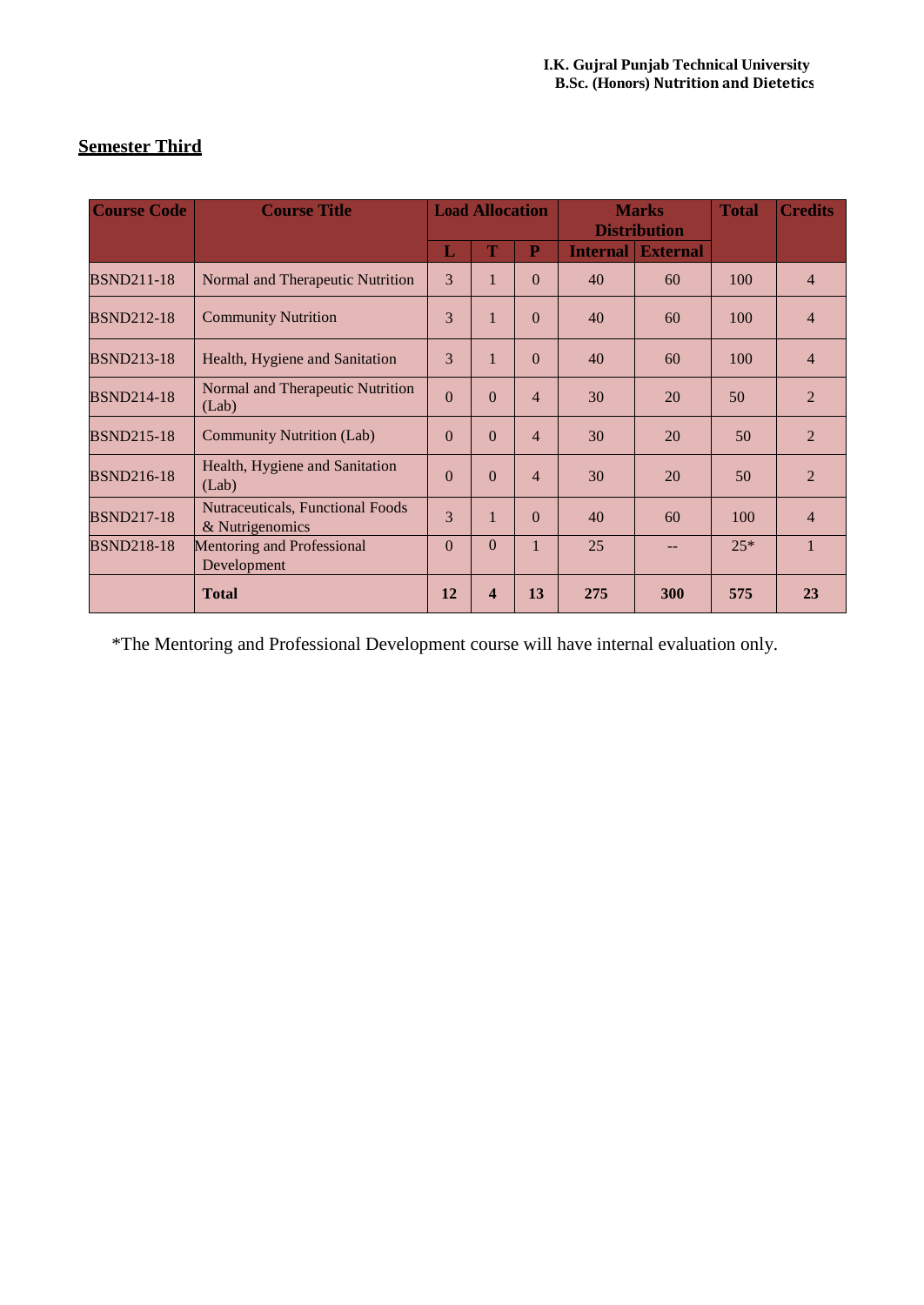**I.K. Gujral Punjab Technical University B.Sc. (Honors) Nutrition and Dietetics**

# SEMESTER FIRST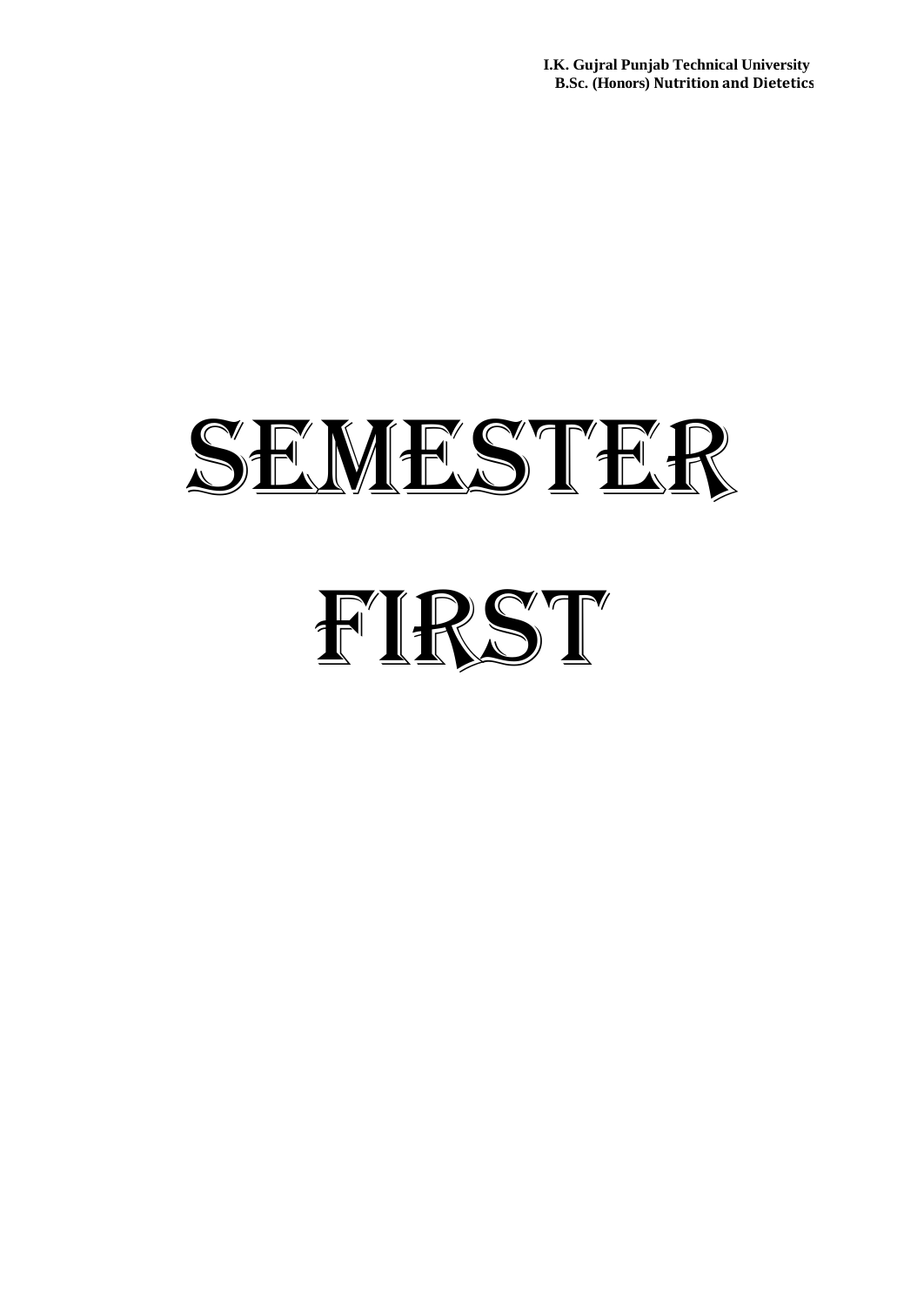#### **BSND111-18: PRINCIPLES OF HUMAN NUTRITION**

| L | т | P        |
|---|---|----------|
| 3 |   | $\theta$ |

#### Total Marks: 100

# **UNIT- I**

**Introduction to Nutrition:** Concept and definition of terms Nutrition, Food groups: Food and its functions - energy giving, body building, protecting and regulating. Malnutrition and Health. Nutritional status using dietary survey, anthropometry, clinical signs and biochemical methods. Brief History of Nutritional Science, Scope of Nutrition. Concept of balanced diet, Minimal Nutritional Requirements and RDA- Formulation of RDA and Dietary Guidelines- Reference Man and Reference women. Nutrition education, nutrition policies and their implementation. Non-conventional foods and their use.

Functions, metabolism, sources and deficiency of water

#### **UNIT- II**

Functions, metabolism, sources and deficiency of energy

Functions, metabolism, sources and deficiency of CHO

#### **UNIT- III**

Functions, metabolism, sources and deficiency of proteins

Functions, metabolism, sources and deficiency of fats

# **UNIT- IV**

Functions, metabolism, sources and deficiency of vitamins

Functions, metabolism, sources and deficiency of minerals

#### *Recommended Readings:*

- 1. Shubhangini A. Joshi,(1992)' "Nutrition and Dietetics"Tata Mc Grow- Hill publishing Company Ltd, New Delhi.
- 2. Srilakshmi. B "Nutrition Science", V Edn, New Age International (P) Ltd, Publishers, Chennai
- 3. Passmone R.and Eastwood M.A,(1986), "Human Nutrition and Dietetics",English language book Society/Churchill Livingstone,Eigth edition, Hong Kong.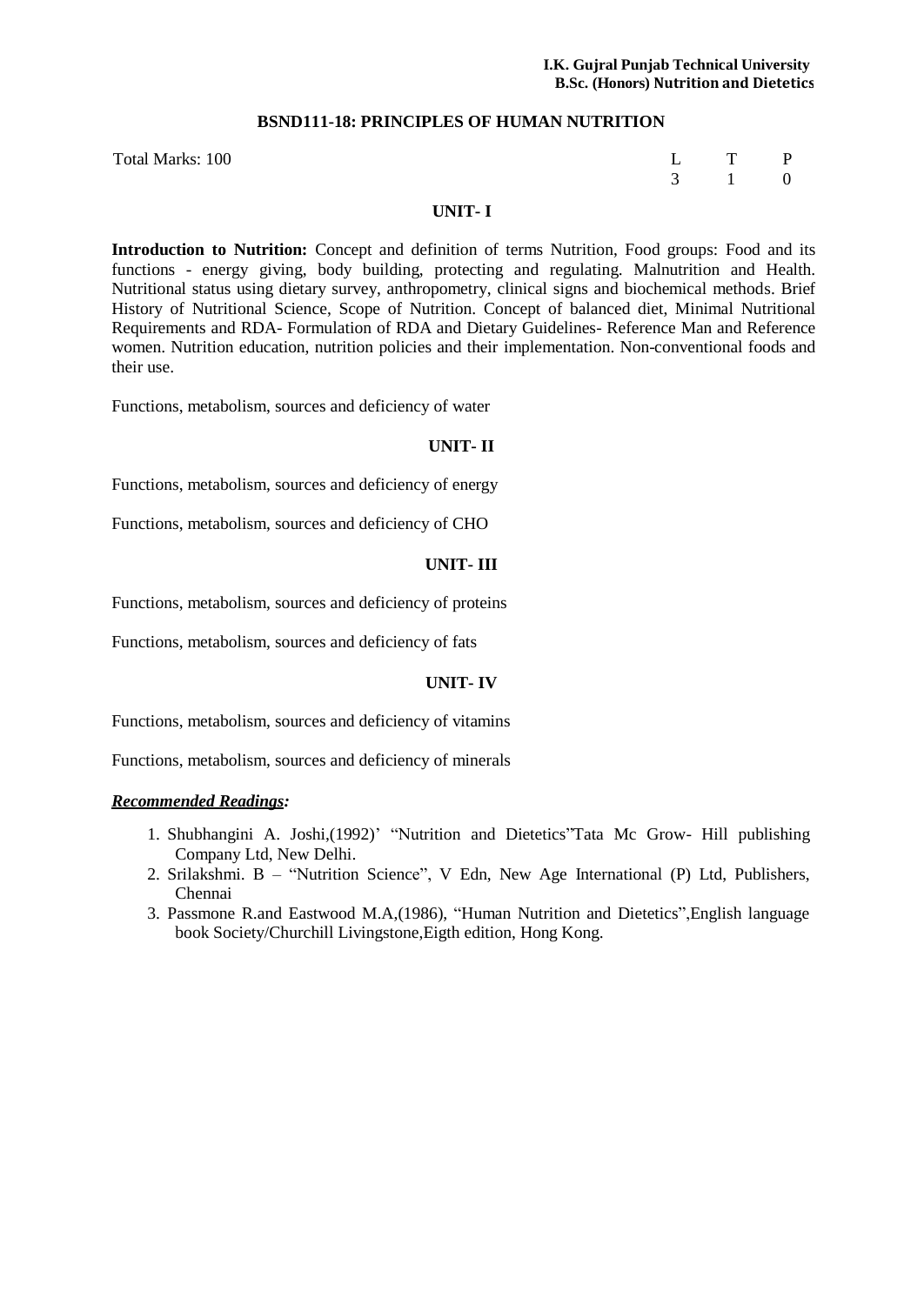#### **BSND112-18: INTRODUCTION TO FOOD SCIENCE**

Total Marks: 100 L T P 3 1 0

#### **UNIT- I**

**Introduction to Foods:** Definition, functions, food groups, classification of foods. Study of different cooking methods, merits and demerits, Solar cooking, Microwave cooking. Introduction to food science.

Nutrients and functions of food *viz.* Carbohydrates, Protein, Lipids, Vitamins, Minerals. Changes in nutrients during processing and storage of food.

**Water:** Physical properties of water and Ice, chemical, nature, structure of the water molecule. Absorption phenomena, types of water solutions and collidative properties; Free and bound water; Water activity and Food spoilage; Freezing and Ice structure.

#### **UNIT- II**

**Food Dispersions-** Introduction, structure and stability of different types of food dispersions

#### **Composition and nutritive value of plant foods**

Cereals: General outline, Composition & Nutritive value, Structure of wheat and Rice, use in variety of preparation, selection, variety, storage, nutritional aspects and cost. Changes during cooking and germination.

**Pulses & Legumes:** Composition, Nutritive value, Antinutritional factors Changes during cooking, Factors affecting cooking time, Germination, Changes during germination.

#### **UNIT- III**

#### **Composition and nutritive value of plant foods**

**Nuts & Oilseeds:** Composition, sources of proteins and oil, Processing of oil seeds - Soya bean, coconut, Protein isolates, Texturized vegetable protein.

**Fruits & Vegetables:** Composition, Classification, Nutritive value, Vegetable Cookery, Changes during cooking, Ripening, Climacteric, Non climacteric fruits, Changes during ripening. **Spices & herbs:** Definition, Classification, Chemical composition, use of spices & herbs

# **UNIT- IV**

#### **Composition and Nutritive Value of Flesh Foods**

**Eggs:** Structure, Composition, Nutritive value of egg, Grading Changes during cooking & storage. **Fish:** Composition, Nutritive value of fish, effect of different processing.

**Meat:** Structure, composition, types and nutritive value of meat, effect of different processing

#### **Composition and Nutritive Value of dairy products**

**Milk:** Definition, composition, nutritive value of milk and milk products; changes during processing and storage of milk and milk products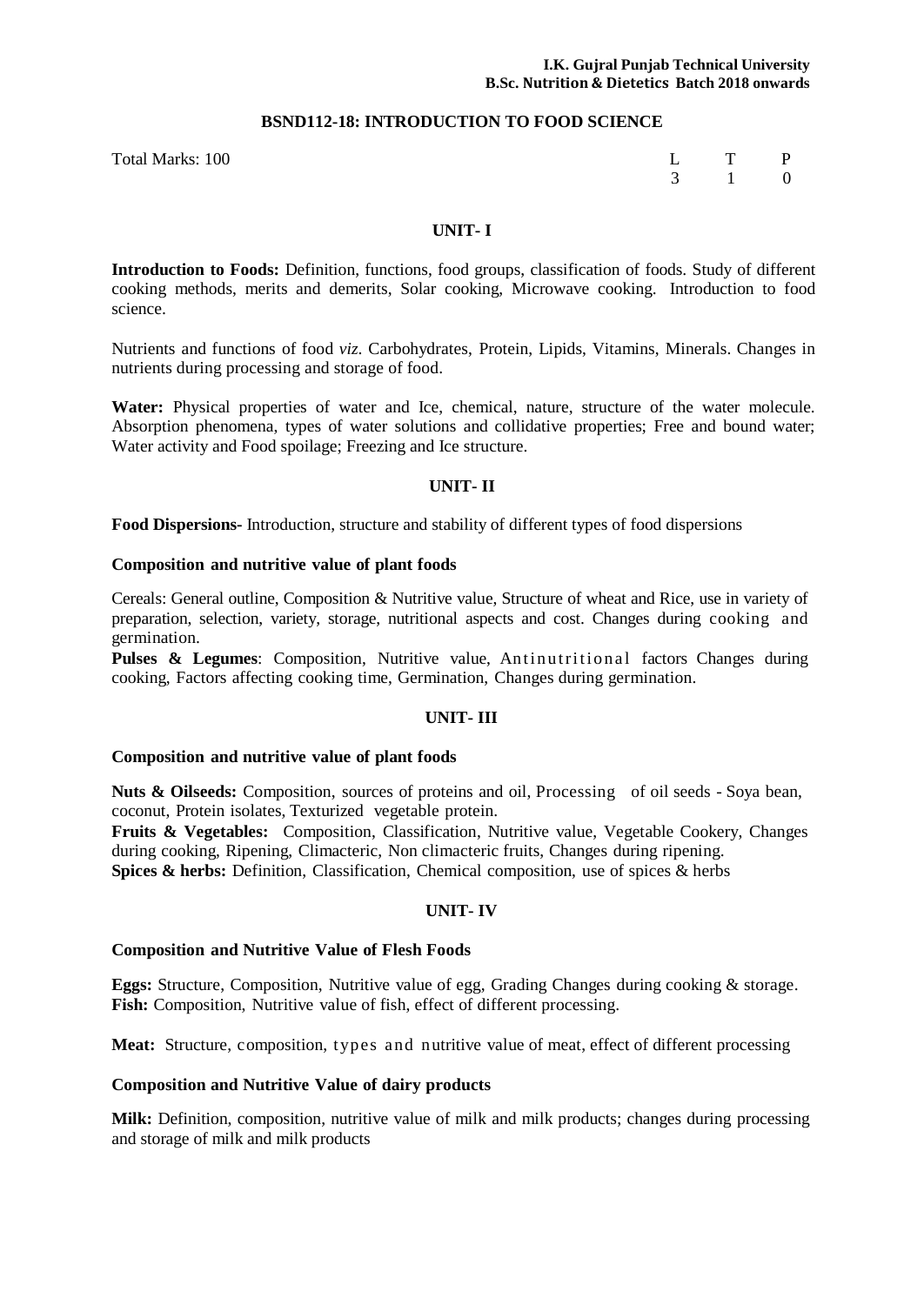# **Health Foods**

**Health foods:** Functional foods, Prebiotics, Probiotics, Nutraceuticals, organic foods, GM foods

# *Recommended Readings:*

- 1. Deman JM, Principles of Food Chemistry, 2<sup>nd</sup> ed. Van Nostrand Reinhold, NY 1990
- 2. Meyer LH, Food Chemistry, CBS Publication, New Delhi, 1987
- 3. Manay NS and Shadaksharaswamy M, Food-Facts and Principles, New Age International (P) Ltd. Publishers, New Delhi, 1987
- 4. Potter NH, Food Science, CBS Publication, New Delhi, 1998
- 5. Ramaswamy H and Marcott M,Food Processing Principles and Applications CRC Press, 2006
- 6. De S, Outlines of Dairy Technology, Oxford Publishers, 1980
- 7. Frazier WC and Westhoff DC, Food Microbiology, TMH Publication, New Delhi, 2004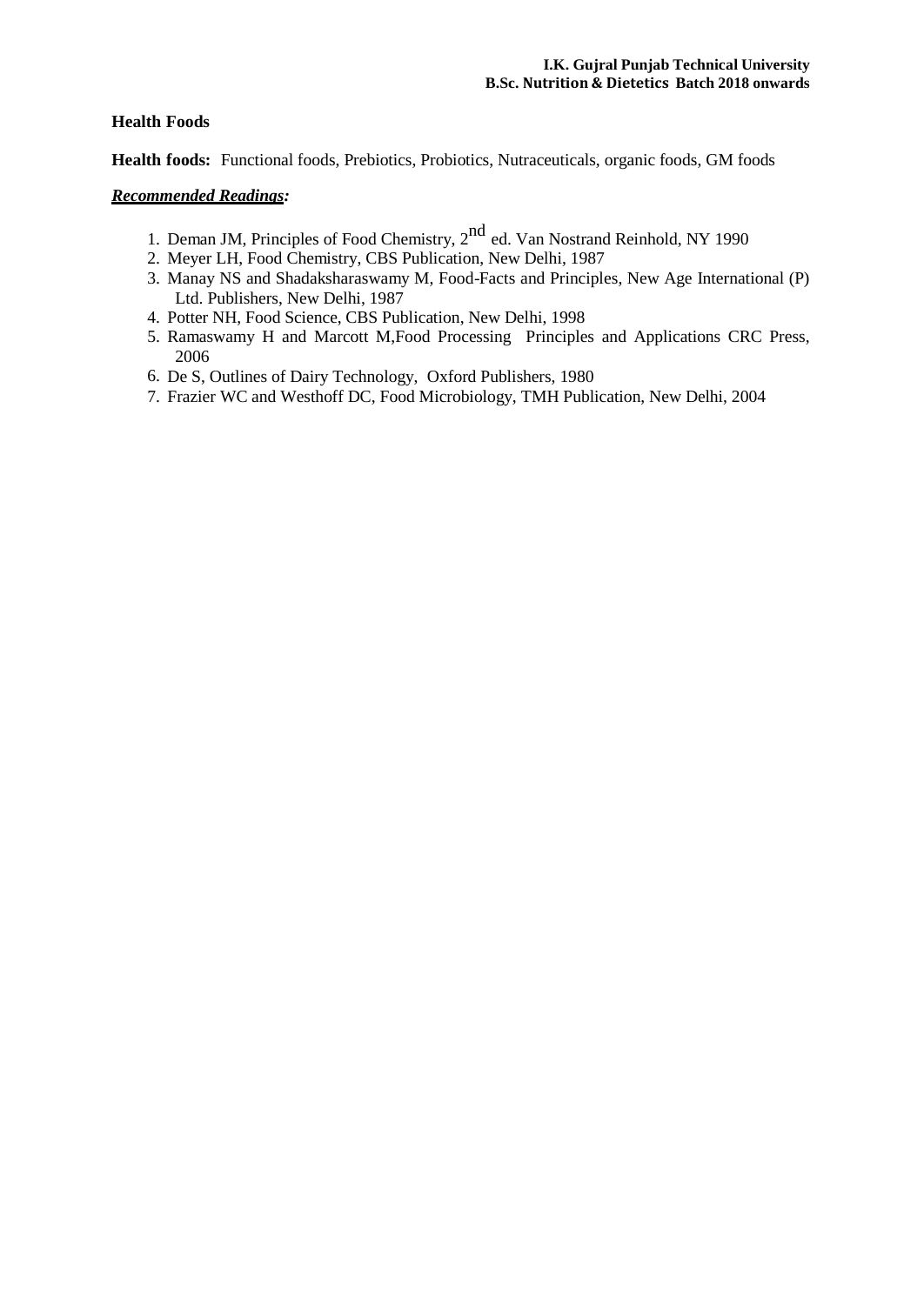# **BSND113-18: FOOD MICROBIOLOGY & FOOD SAFETY**

| 100 | L T P                 |  |
|-----|-----------------------|--|
|     | $3 \qquad 1 \qquad 0$ |  |

# **UNIT- I**

**Introduction to Food Microbiology:** History and Development of Food Microbiology, Definition and Scope of food microbiology

**Types of Microorganisms in Food:** Classification and Nomenclature, Morphology and Structure Importance in food (bacteria, fungi and viruses ) Significance of spores

**Microbial Growth in Food:** Bacterial growth curve, Factors affecting the growth of micro organisms in food.

# **UNIT- II**

**Microbial Food Spoilage:** Sources of Microorganisms in foods, Some important food spoilage bacteria, Spoilage of some specific food groups

**Food Fermentations:** Fermentation –definition and types, Microorganisms used in food fermentations, Fermented Foods-types, methods of manufacture for vinegar, sauerkraut, yoghurt , soya sauce, wine and traditional Indian foods

**Food borne Diseases:** Types – food borne infections, food borne intoxications and toxin infections, Origin, symptoms and prevention of some commonly occurring food borne diseases

# **UNIT- III**

**Enumeration techniques & control of microorganisms in foods:** Qualitative and quantitative methods-conventional as well as rapid, Principles and methods of preservation (thermal and non thermal), Introduction to Hurdle Technology

**Introduction to Food Safety:** Definition, Types of hazards, biological, chemical, physical hazards, Factors affecting Food Safety

# **UNIT- IV**

**Hygiene and Sanitation in Food Service Establishments:** Introduction, Sources of contamination, Control methods using physical and chemical agents, Waste Disposal, Pest and Rodent Control, Personnel Hygiene

**Food Safety Management Tools:** Basic concept, Prerequisites, HACCP, ISO series, TQM and Risk Analysis.

# *Recommended Readings:*

Total Marks:

- 1. Frazier William C and Westhoff, Dennis C. 2004 Food Microbiology, TMH, New Delhi,
- 2. Jay, James M. 2000 Modern Food Microbiology, CBS Publication, New Delhi,
- 3. Garbutt, John.1997 Essentials of Food Microbiology, Arnold, London,
- 4. Pelczar MJ, Chan E.C.S and Krieg, Noel R 1993 Microbiology, 5th Ed., TMH, New Delhi
- 5. Lawley, R., Curtis L. and Davis,J. , 2004 The Food Safety Hazard Guidebook , RSC publishing.
- 6. De Vries, 1997, Food Safety and Toxicity, CRC, New York,
- 7. Marriott, Norman G. , 1985, Principles of Food Sanitation, AVI, New York,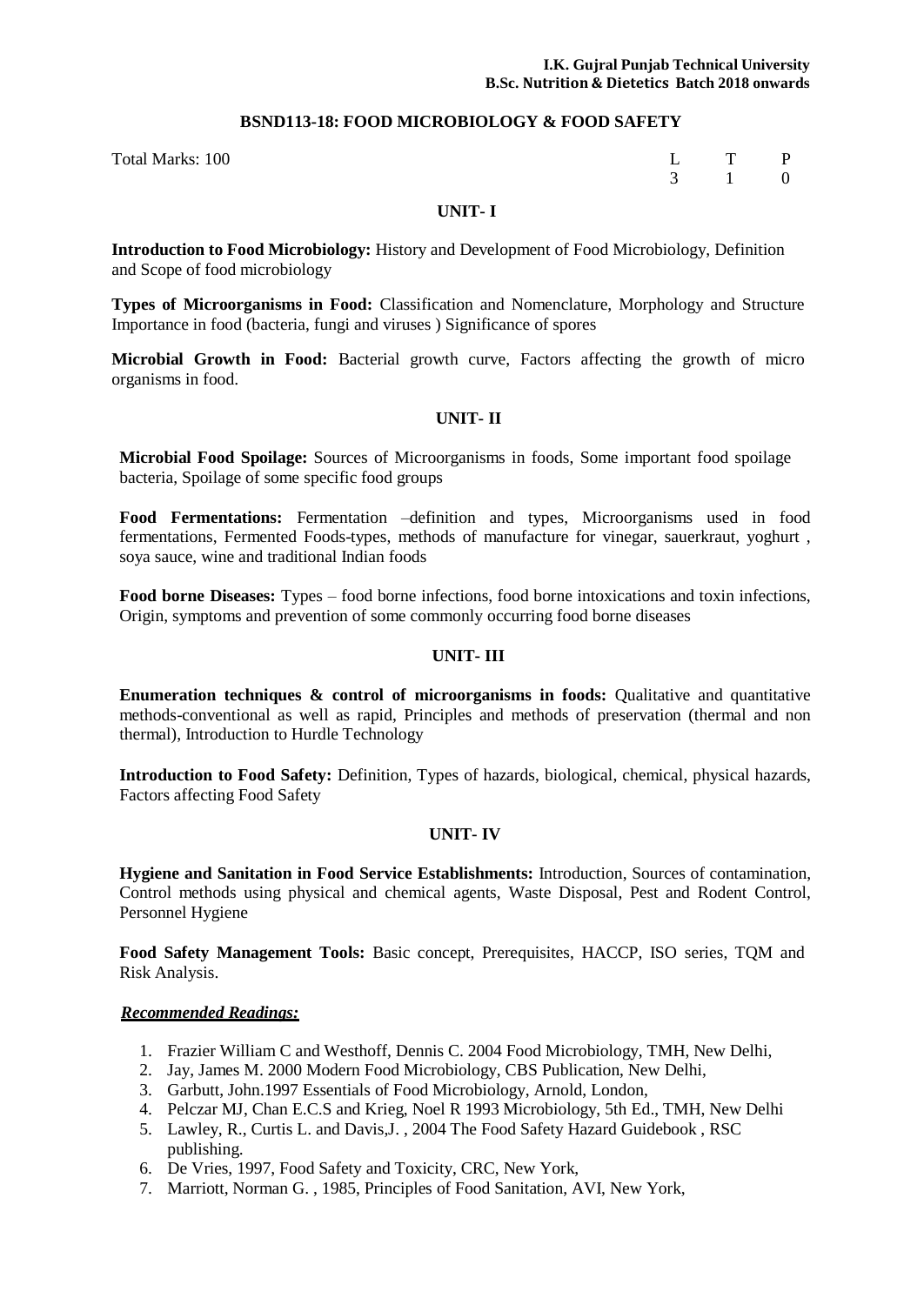8. Forsythe, S J , 1987,Microbiology of Safe Food, Blackwell Science, Oxford, 2000 65 &Sons; USA,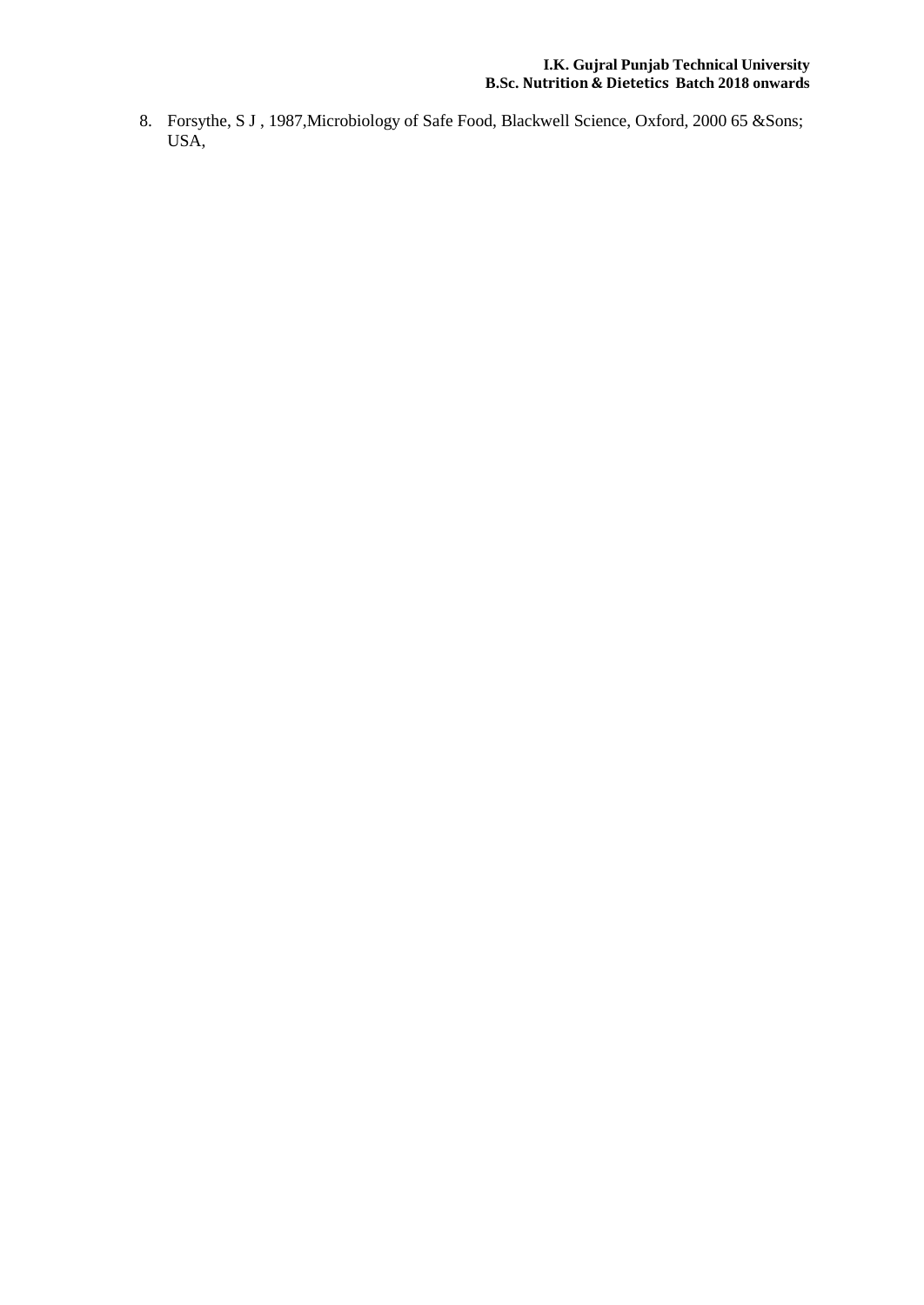# **BSND114-18: HUMAN PHYSIOLOGY**

| Total Marks: 100 | L T P |  |
|------------------|-------|--|
|                  | 4 0 0 |  |

# **UNIT- I**

# **CELL**

Introduction - cell under e/m. Recent concepts.

# **TISSUES**

Classification, structure and function.

# **PHYSIOLOGY OF NERVE AND MUSCLE**

Conduction of nerve impulses - Physiology of muscle contraction.

#### **UNIT- II**

#### **NERVOUS SYSTEM**

General anatomy of nervous system, functions of the different parts, reflexes, autonomic nervous system.

#### **BLOOD**

Composition, constituents, functions, wounds, hemorrhage, reticule- endothelial system, body defense against diseases.

# **HEART AND CIRCULATION**

Anatomy of the heart-structure of .the heart and blood vessels, properties of cardiac muscle, origin and conduction of heart beat, cardiac cycle, cardiac output, heart sounds, blood pressure - definition and factors affecting blood pressure and ECG.

# **UNIT- III**

# **SENSE ORGANS**

Physiology of vision, hearing, taste', smell and coetaneous sensations.

# **RESPIRATORY SYSTEM**

Anatomy and physiology of respiratory organs. Gaseous exchange in the lungs, mechanism of respiration.

# **DIGESTIVE SYSTEM**

Anatomy of gastro-intestinal tract. Digestion and absorption of carbohydrates, proteins and fats.

# **UNIT- IV**

# **EXCRETORY SYSTEM**

Structure of kidney, formation of urine, acid-base balance, skin-temperature regulation,water balance.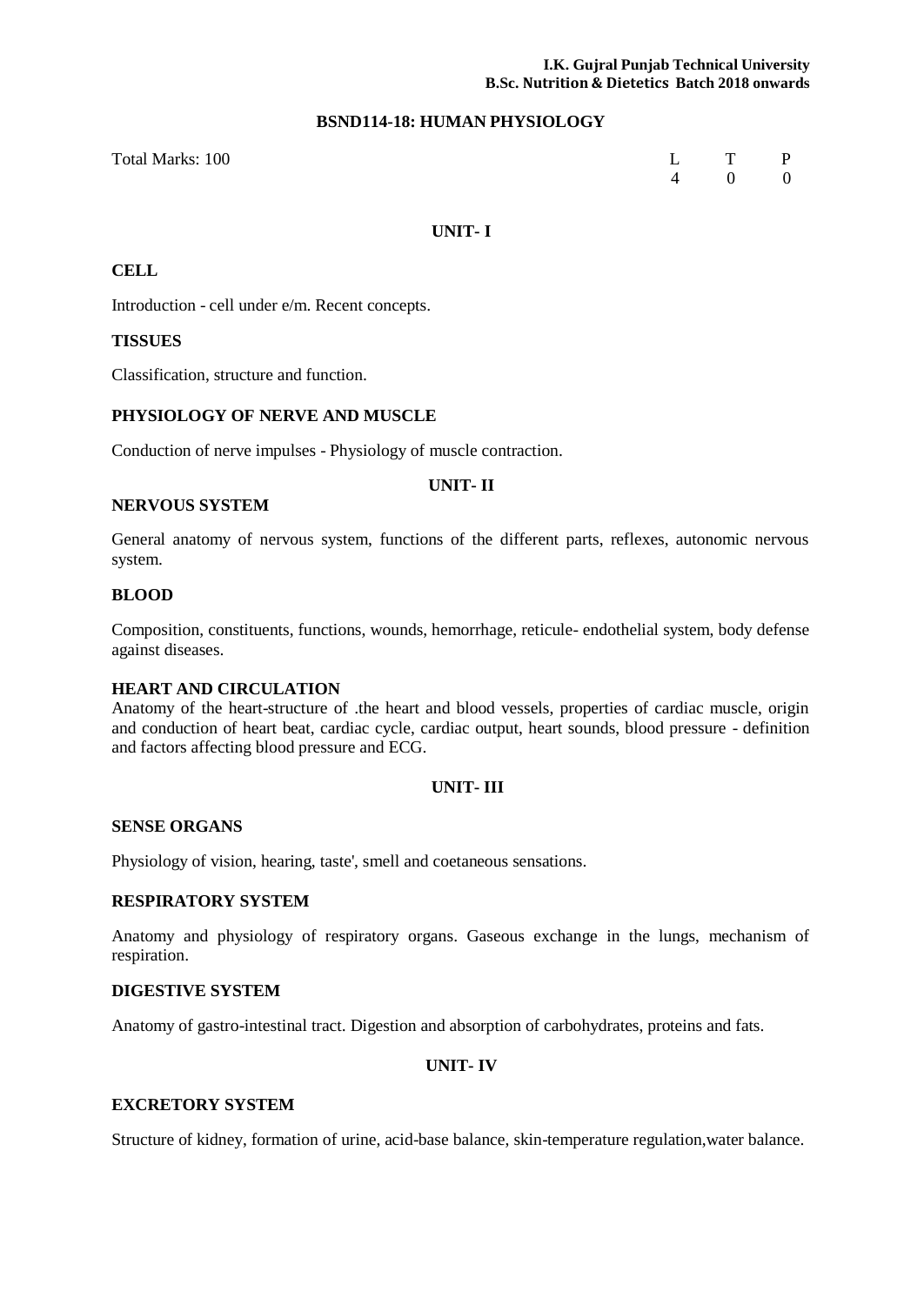# **ENDOCRINOLOGY**

Pituitary, thyroid, parathyroid, adrenal and pancreas - functions of the homones and their relationships.

# **REPRODUCTIVE SYSTEM**

Anatomy of male and female reproductive organs, hormonal regulation of female reproductive function, menstruation, fertilization, pregnancy, lactation - hormone influence.

# *Recommended Readings:*

1. Guyton, A.C. Functions of the Human Body, W.B. Saunders Co., Philadelphia.

2. Vander, A.J , Sherman, J.H. and Luciano, D.S. Human Physiology - the Mechanisms of Body Functions, 2nd ed., TMH Publishing Co., Ltd.,

3. Subramaniam, S. and Madhavan Kutty, K. 1971. The Text Book of Physiology, 1st ed., Orient Longman Ltd.

4. Best, CH and NB Taylor, The living body, latest edition, Asia publishing house, Bombay.

5. Ham, A.W., Histology, Latest edition. Pitman Medical Publishing Ltd., London.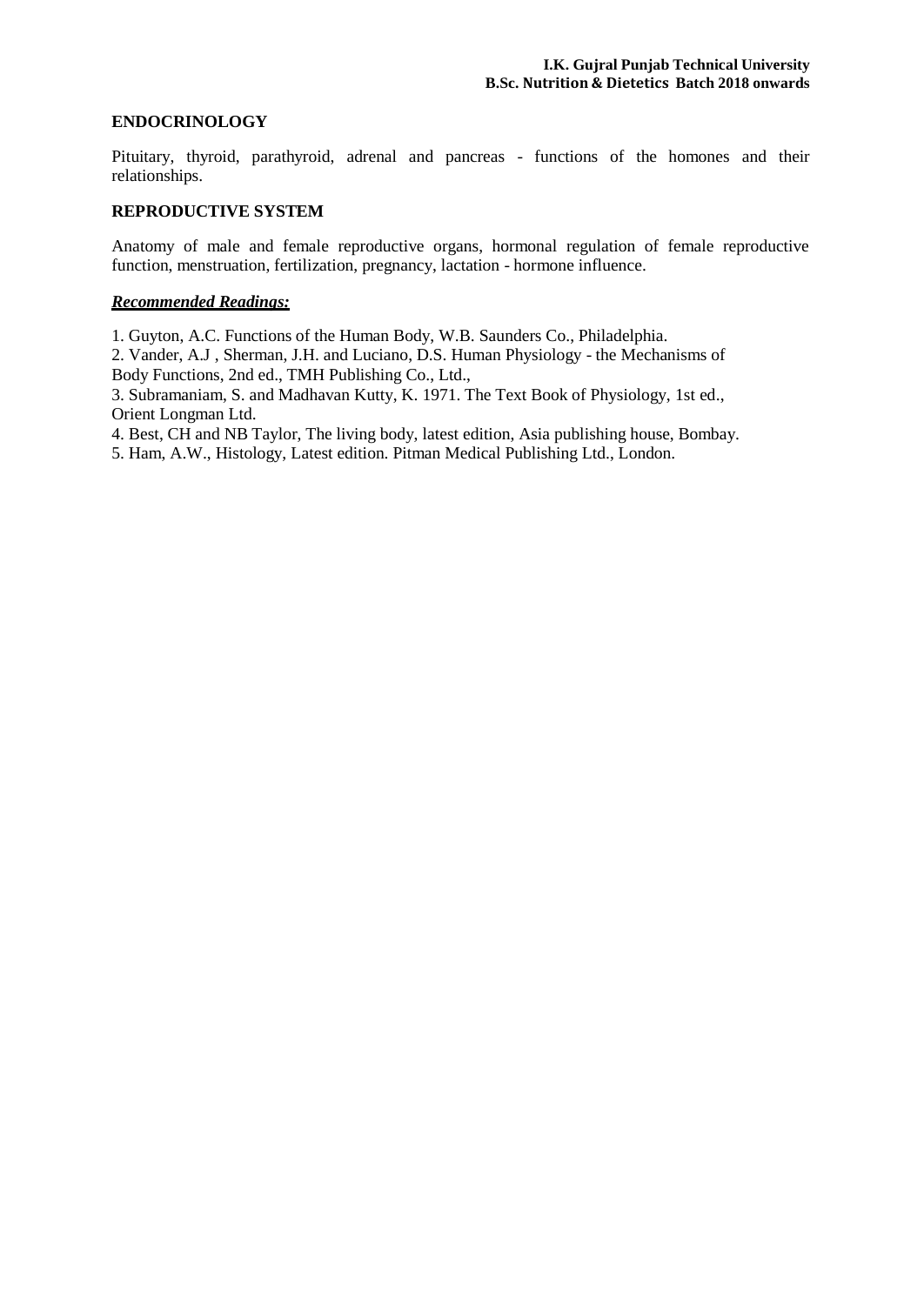# **BSND115-18: PRINCIPLES OF HUMAN NUTRITION (LAB)**

| Total Marks: 50 | L T P |                       |  |
|-----------------|-------|-----------------------|--|
|                 |       | $0 \qquad 0 \qquad 2$ |  |

# **Course Content**

- 1. Estimation of calorific value of food.
- 2. Qualitative identification of carbohydrates glucose, fructose, galactose, sucrose, maltose, lactose.
- 3. Preparation of Osazones and their identification.
- 4. Qualitative identification of amino acids histidine, tyrosine, tryptophan, cysteine, arginine.
- 5. Qualitative identification of lipids solubility, saponification, acrolein test, Salkowski test, Lieberman-Burchard test.
- 6. Qualitative tests for minerals.
- 7. Quantitative estimation of glucose.
- 8. Computation of energy requirements on the basis of physical activity and adult consumption units.
- 9. Standardization of snacks and meals. Planning and preparation of balanced diets for the adults in family.
- 10. Diet survey and anthropometric measurements of vulnerable groups in community.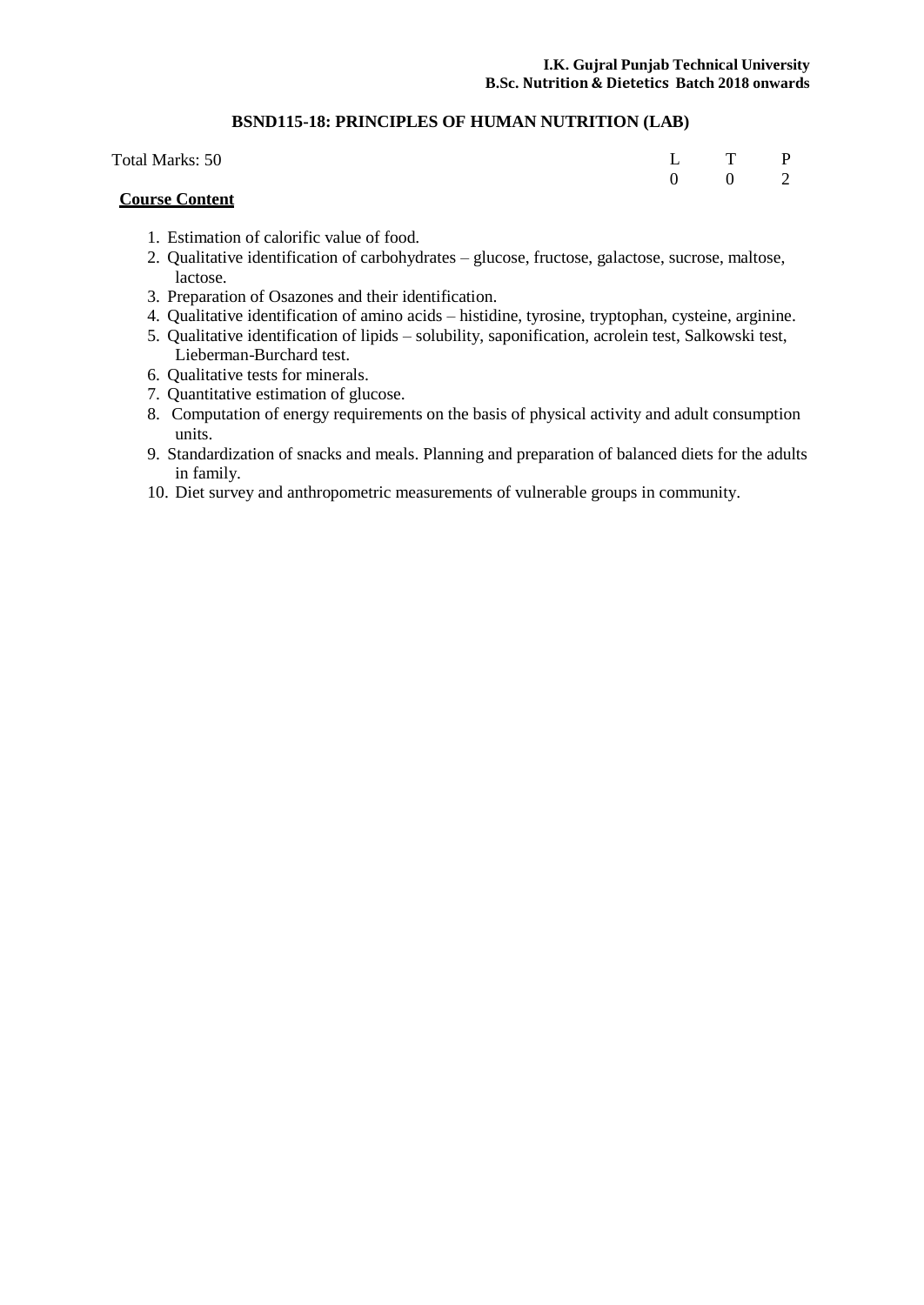# **BSND 116-18: PRINCIPLES OF FOOD SCIENCE (LAB)**

| Total Marks: 50       |  | L T P                 |  |
|-----------------------|--|-----------------------|--|
|                       |  | $0 \qquad 0 \qquad 2$ |  |
| <b>Course Content</b> |  |                       |  |

- 1. Orientation to foods.
- 2. Working instructions in cooking laboratory.
- 3. Equipment, tools, weights and measures used in the kitchen.
- 4. Methods of measuring and weighing dry ingredients and liquids.
- 5. Market survey of essential raw and processed food products.
- 6. Preparation of spices, their combination and mixtures.
- 7. Preparation of dishes and beverages using cereals, pulses, fruits, vegetables, milk and milk products, egg, fish and meat.
- 8. Use of leftover foods.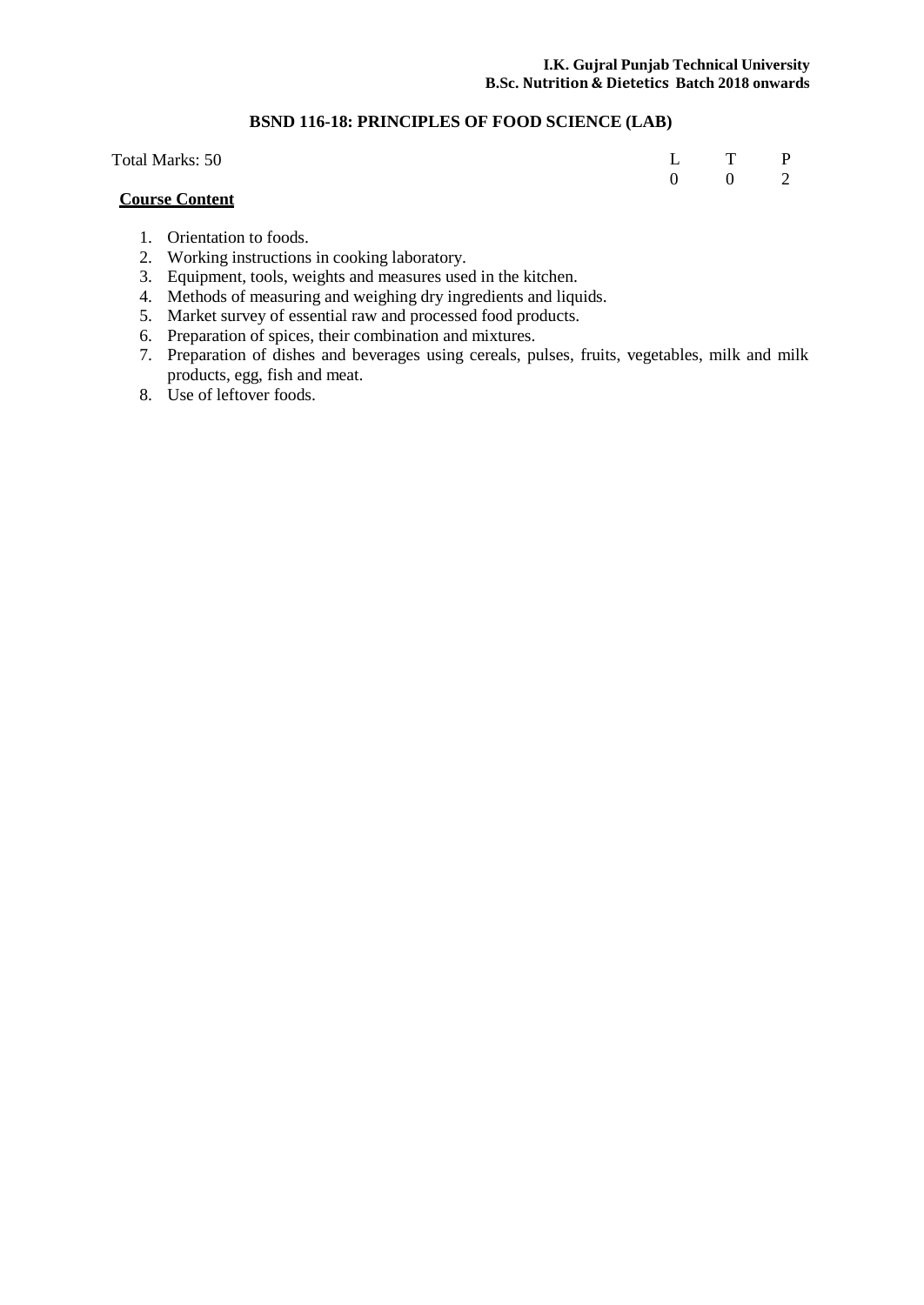# **BSND117-18: FOOD MICROBIOLOGY & FOOD SAFETY (LAB)**

| Total Marks: 50 | L T P                 |  |
|-----------------|-----------------------|--|
|                 | $0 \qquad 0 \qquad 2$ |  |

# **Course Content:**

- 1. Introduction to the Basic Microbiology Laboratory Practices and Equipments
- 2. Preparation and sterilization of nutrient broth and media
- 3. Microscopic identification of microorganisms (prepared slides).
- 4. Isolation of pure culture Streak plate method, Serial dilution method.
- 5. Hanging drop preparation for motility of bacteria.
- 6. Staining of bacteria simple staining using Methyl violet, methylene blue, carbol fuschion.
- 7. Staining of Bacteria- gram staining.
- 8. Microbiology of air.
- 9. Microbiology of water.
- 10. Microbiology of soil.
- 11. Microbiological analysis of processed food.
- 12. Microbiological analysis of unprocessed food.
- 13. Testing quality of milk Detection of Acidity (Clot on Boiling test, Alcohol test), Direct microscopic count, Standard plate count, Methylene Blue Reductase test, Phosphatase test, Turbidity test.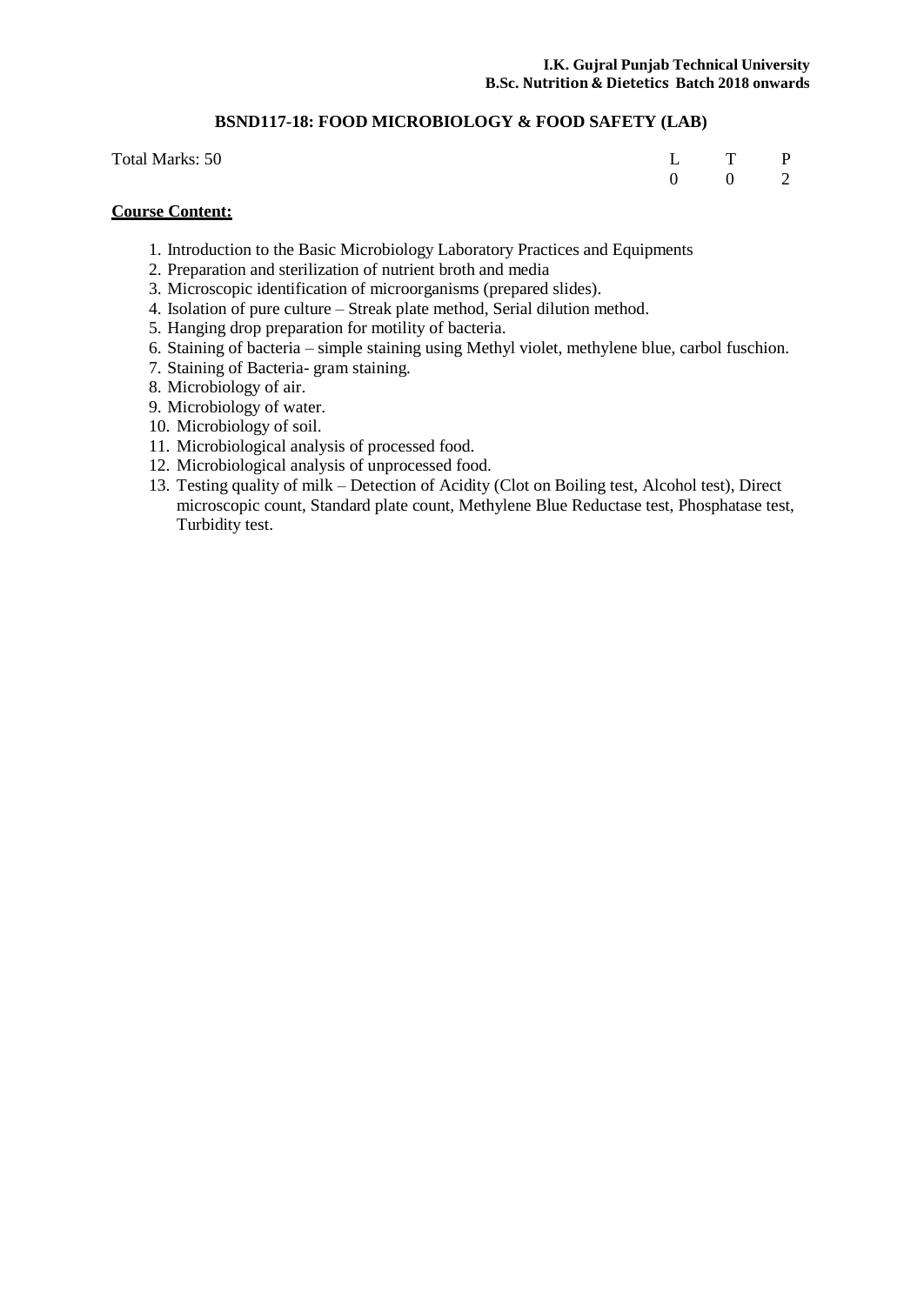# **BSND118-18: HUMAN PHYSIOLOGY (LAB)**

| Total Marks: 50 | L T P                 |  |
|-----------------|-----------------------|--|
|                 | $0 \qquad 0 \qquad 2$ |  |

# **Course Content**

- 1. Microscopic study of different tissues Epithelial, connective, muscular & nervous tissues
- 2. Microscopic study of digestive organs Pancreas, stomach, small intestine, liver
- 3. Microscopic study of respiratory organs Lung, trachea
- 4. Microscopic study of excretory system Kidney, nephron
- 5. Blood Grouping
- 6. Microscopic examination of prepared slides Fresh mount of blood and stained blood smear
- 7. Estimation of Haemoglobin by Sahli's Method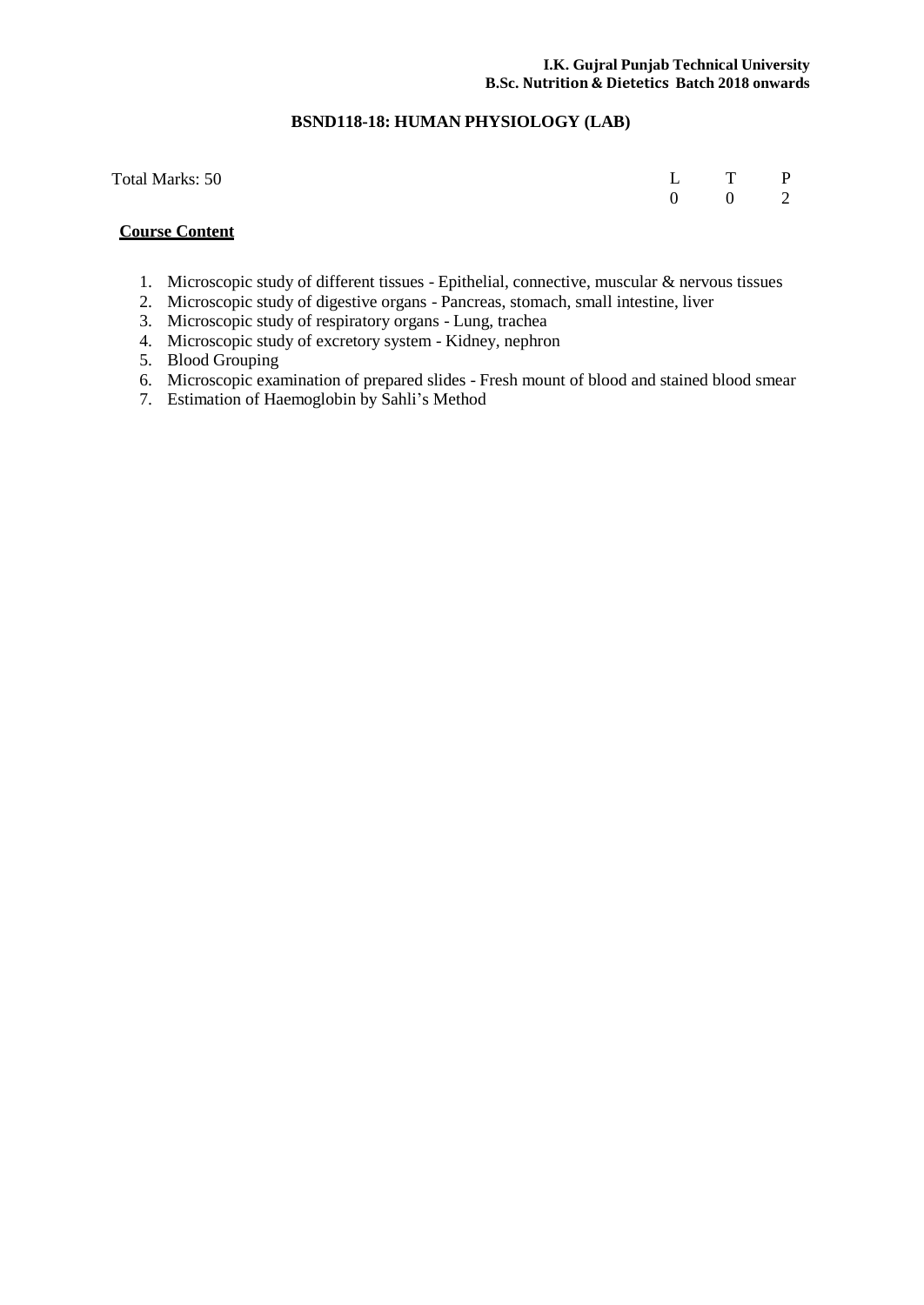# **BTHU103-18: ENGLISH**

| Total Marks: 100 | L T P               |  |
|------------------|---------------------|--|
|                  | $1 \quad 0 \quad 0$ |  |

# **UNIT- I**

# **Introduction**

- Theory of Communication
- Types and modes of Communication

# **UNIT- II**

# **Language of Communication**

- Verbal and Non-verbal
- (Spoken and Written)
- Personal, Social and Business
- **Barriers and Strategies**
- Intra-personal, Inter-personal and Group communication

#### **UNIT- III**

# **Reading and Understanding**

- Close Reading
- Comprehension
- Summary Paraphrasing
- Analysis and Interpretation
- Translation(from Hindi/Punjabi to English and vice-versa)
- **Literary/Knowledge Texts**

# **UNIT- IV**

# **Writing Skills**

- Documenting
- Report Writing
- Making notes
- **Letter writing**

# *Recommended Readings:*

- 1. *Fluency in English* Part II, Oxford University Press, 2006.
- 2. *Business English*, Pearson, 2008.
- *3. Language, Literature and Creativity*, Orient Blackswan, 2013.

4. *Language through Literature* (forthcoming) ed. Dr. Gauri Mishra, Dr Ranjana Kaul, Dr Brati Biswas

- 5. *On Writing Well*. William Zinsser. Harper Resource Book. 2001
- 6. *Study Writing.* Liz Hamp-Lyons and Ben Heasly. Cambridge University Press. 2006.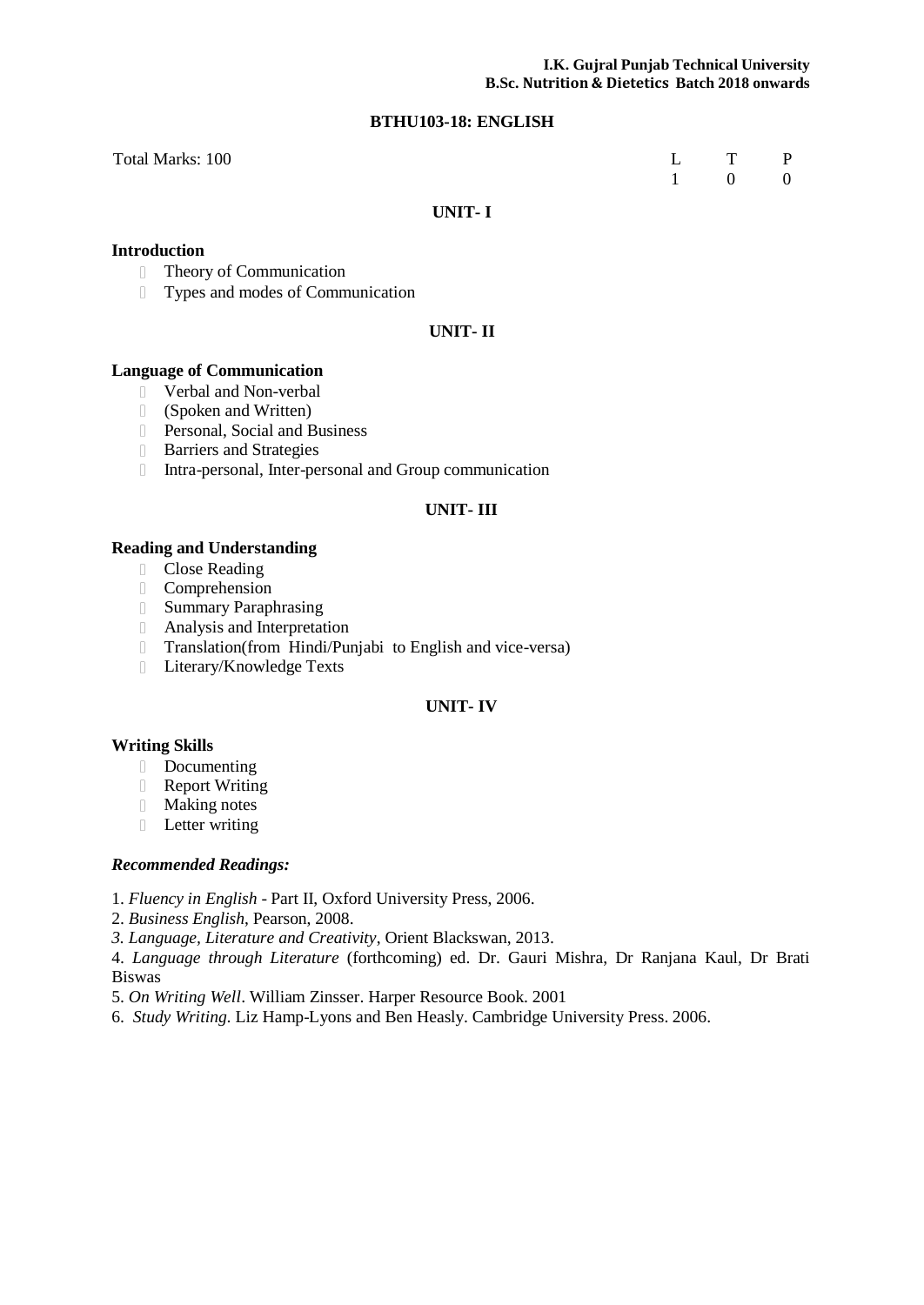# **BTHU104-18: ENGLISH (LAB)**

| Total Marks: 100 | L T P |  |
|------------------|-------|--|
|                  | 2 0 0 |  |

# **Interactive practice sessions in Language Lab on Oral Communication**

- Listening Comprehension
- **Self Introduction, Group Discussion and Role Play**
- Common Everyday Situations: Conversations and Dialogues
- **Communication at Workplace**
- Interviews
- Formal Presentations
- Monologue
- Effective Communication/ Mis- Communication
- Public Speaking

# *Recommended Readings:*

- 1. *Fluency in English* Part II, Oxford University Press, 2006.
- 2. *Business English*, Pearson, 2008.
- *3.* Practical English Usage. Michael Swan. OUP. 1995.
- 4. *Communication Skills*. Sanjay Kumar and Pushp Lata. Oxford University Press. 2011.
- 5. *Exercises in Spoken English*. Parts. I-III. CIEFL, Hyderabad. Oxford University Press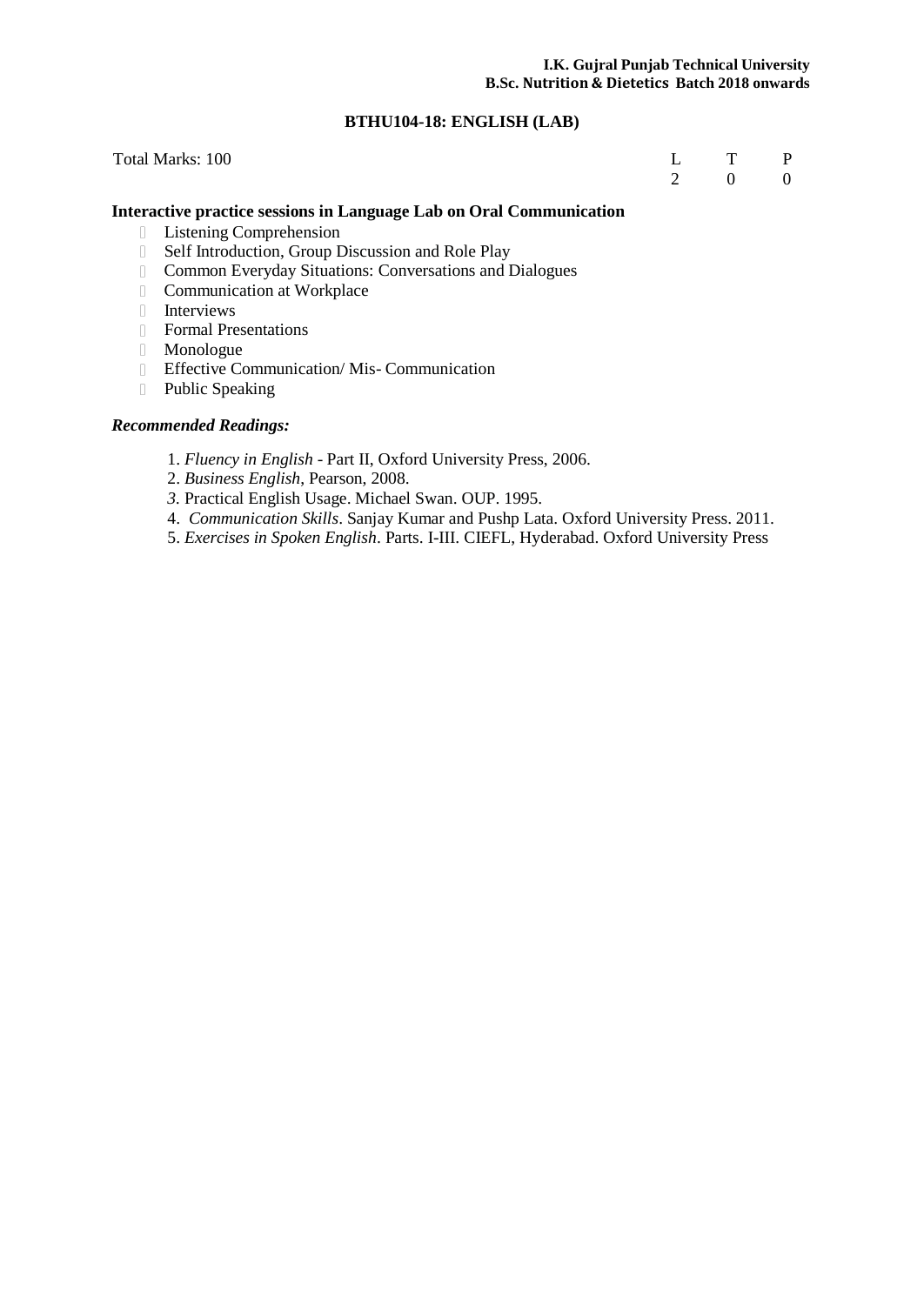# **HVPE101-18: HUMAN VALUES, DE-ADDICTION AND TRAFFIC RULES**

Total Marks: 100

| L | T        | P              |
|---|----------|----------------|
| 3 | $\Omega$ | $\overline{0}$ |

# **UNIT- I**

#### **Course Introduction - Need, Basic Guidelines, Content and Process for Value Education**

- 1. Understanding the need, basic guidelines, content and process for Value Education
- 2. Self Exploration–what is it? its content and process; 'Natural Acceptance' and Experiential Validation- as the mechanism for self exploration
- 3. Continuous Happiness and Prosperity- A look at basic Human Aspirations
- 4. Right understanding, Relationship and Physical Facilities- the basic requirements for fulfillment of aspirations of every human being with their correct priority
- 5. Understanding Happiness and Prosperity correctly- A critical appraisal of the current scenario
- 6. Method to fulfill the above human aspirations: understanding and living in harmony at various levels

#### **UNIT- II**

#### **Understanding Harmony in the Human Being - Harmony in Myself!**

- 1. Understanding human being as a co-existence of the sentient 'I' and the material 'Body'
- *2.* Understanding the needs of Self ('I') and 'Body' *Sukh* and *Suvidha*
- 3. Understanding the Body as an instrument of 'I' (I being the doer, seer and enjoyer)
- 4. Understanding the characteristics and activities of 'I' and harmony in 'I'
- 5. Understanding the harmony of I with the Body: *Sanyam* and *Swasthya*; correct appraisal of Physical needs, meaning of Prosperity in detail
- 6. Programs to ensure *Sanyam* and *Swasthya* Practice Exercises and Case Studies will be taken up in Practice Sessions.

# **UNIT- III**

# **Understanding Harmony in the Family and Society- Harmony in Human-Human Relationship**

- 1. Understanding harmony in the Family- the basic unit of human interaction
- *2.* Understanding values in human-human relationship; meaning of *Nyaya* and program for its fulfillment to ensure *Ubhay-tripti*;

Trust (*Vishwas)* and Respect (*Samman)* as the foundational values of relationship

- 3. Understanding the meaning of *Vishwas*; Difference between intention and competence
- 4. Understanding the meaning of *Samman*, Difference between respect and differentiation; the other salient values in relationship
- *5.* Understanding the harmony in the society (society being an extension of family): *Samadhan, Samridhi, Abhay, Sah-astitva* as comprehensive Human Goals
- 6. Visualizing a universal harmonious order in society- Undivided Society (*Akhand Samaj),* Universal Order (*Sarvabhaum Vyawastha )*- from family to world family!- Practice Exercises and Case Studies will be taken up in Practice Sessions.

# **UNIT- IV**

#### **Understanding Harmony in the Nature and Existence - Whole existence as Co-existence**

- *1.* Understanding the harmony in the Nature
- 2. Interconnectedness and mutual fulfillment among the four orders of nature- recyclability and self-regulation in nature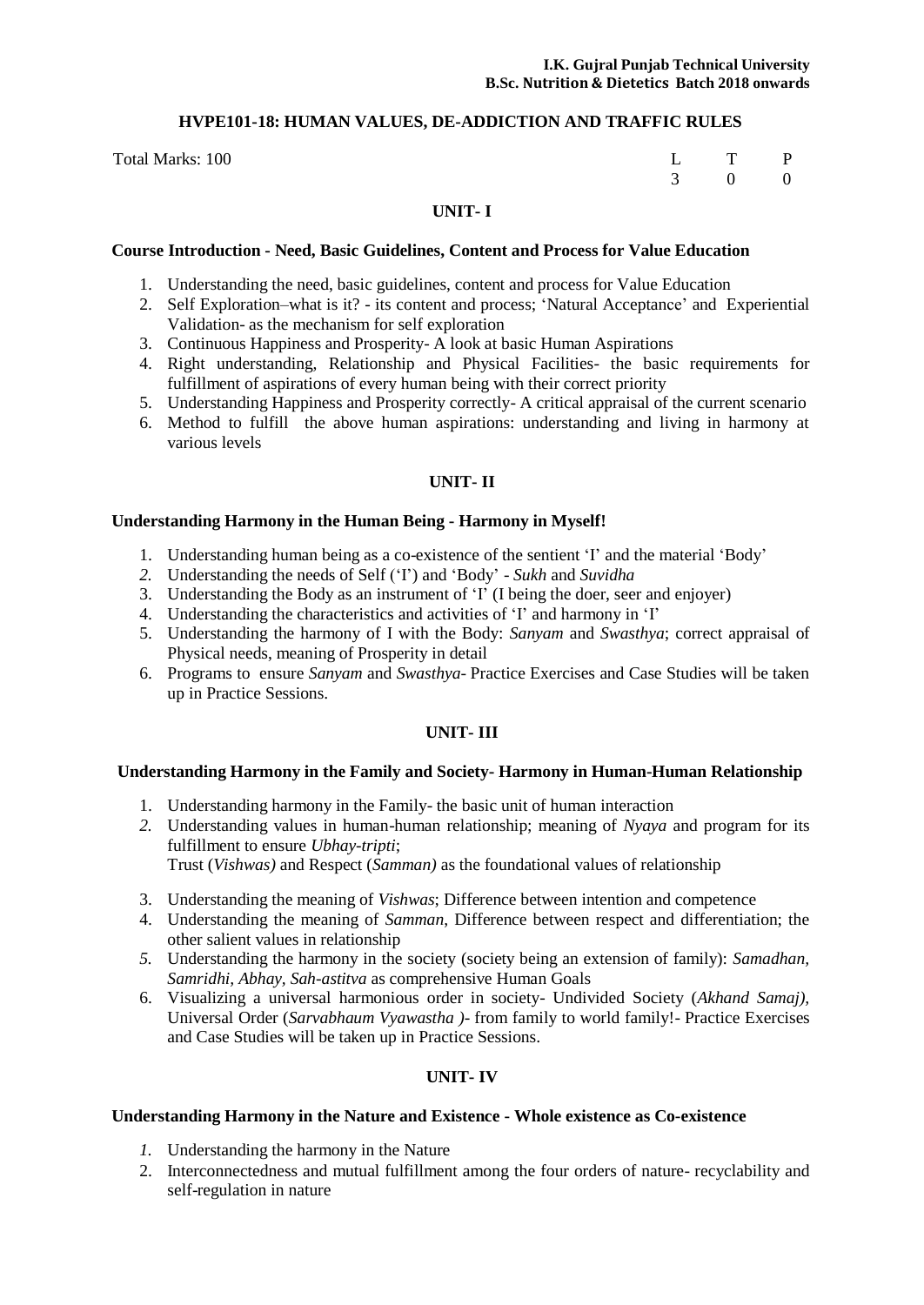- 3. Understanding Existence as Co-existence (*Sah-astitva*) of mutually interacting units in allpervasive space
- 4. Holistic perception of harmony at all levels of existence Practice Exercises and Case Studies will be taken up in Practice Sessions.

# **UNIT- V**

# **Implications of the above Holistic Understanding of Harmony on Professional Ethics**

- 1. Natural acceptance of human values
- 2. Definitiveness of Ethical Human Conduct
- 3. Basis for Humanistic Education, Humanistic Constitution and Humanistic Universal Order
- 4. Competence in professional ethics:

a) Ability to utilize the professional competence for augmenting universal human order,

b) Ability to identify the scope and characteristics of people-friendly and ecofriendly production systems,

c) Ability to identify and develop appropriate technologies and management patterns for above production systems.

- 5. Case studies of typical holistic technologies, management models and production systems
- 6. Strategy for transition from the present state to Universal Human Order:
	- a) At the level of individual: as socially and ecologically responsible engineers, technologists and managers

b) At the level of society: as mutually enriching institutions and organizations

# *Recommended Readings:*

1. Ivan Illich, 1974, *Energy & Equity,* The Trinity Press, Worcester, and HarperCollins, USA

2. E.F. Schumacher, 1973, *Small is Beautiful: a study of economics as if people mattered*, Blond & Briggs, Britain.

3. A Nagraj, 1998, *Jeevan Vidya ek Parichay,* Divya Path Sansthan, Amarkantak.

4. Sussan George, 1976, *How the Other Half Dies,* Penguin Press. Reprinted 1986, 1991

- 5. PL Dhar, RR Gaur, 1990, *Science and Humanism*, Commonwealth Purblishers.
- 6. A.N. Tripathy, 2003, *Human Values*, New Age International Publishers.

7. Subhas Palekar, 2000, *How to practice Natural Farming,* Pracheen(Vaidik) Krishi Tantra Shodh, Amravati.

8. Donella H. [Meadows, Dennis](http://en.wikipedia.org/wiki/Donella_Meadows) L. Meadows, Jorgen [Randers, William](http://en.wikipedia.org/wiki/J%C3%B8rgen_Randers) W. Behrens III, 1972, *Limits to Growth – Club of Rome's report*, Universe Books.

9. E G Seebauer & Robert L. Berry, 2000, *Fundamentals of Ethics for Scientists & Engineers ,* Oxford University Press

10. M Govindrajran, S Natrajan & V.S. Senthil Kumar, *Engineering Ethics (including Human Values)*, Eastern Economy Edition, Prentice Hall of India Ltd.

11. B P Banerjee, 2005, *Foundations of Ethics and Management,* Excel Books.

12. B L Bajpai, 2004, *Indian Ethos and Modern Management*, New Royal Book Co., Lucknow. Reprinted 2008.

13. R R Gaur, R Sangal, G P Bagaria, 2009, *A Foundation Course in Value Education*.

# **Relevant CDs, Movies, Documentaries & Other Literature:**

1. Value Education website, *[http://uhv.ac.in](http://uhv.ac.in/)*

- 2. Story of Stuff, *[http://www.storyofstuff.com](http://www.storyofstuff.com/)*
- 3. Al Gore, *An Inconvenient Truth*, Paramount Classics, USA
- 4. Charlie Chaplin, *Modern Times*, United Artists, USA
- 5. IIT Delhi, *Modern Technology – the Untold Story*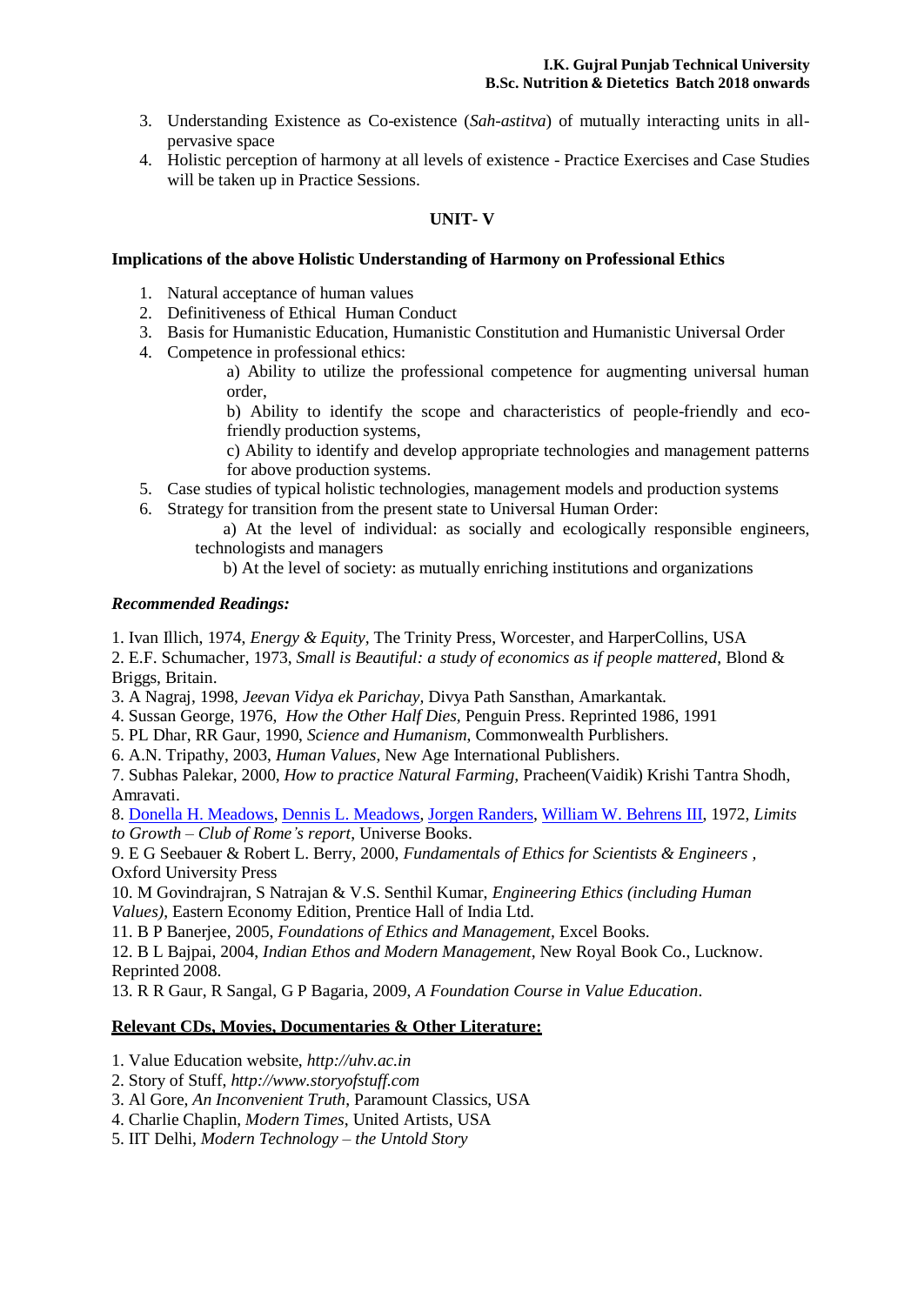# **HVPE102-18: HUMAN VALUES, DE-ADDICTION AND TRAFFIC RULES (LAB/ SEMINAR)**

| Total Marks: 25 | L T P                 |  |
|-----------------|-----------------------|--|
|                 | $0 \qquad 0 \qquad 1$ |  |

One each seminar will be orgnizied on Drug De-addiction and Traffic Rules. Eminent scholar and experts of the subject will be called for the Seminar atleast once during the semester. It will be binding for all the students to attend the seminar.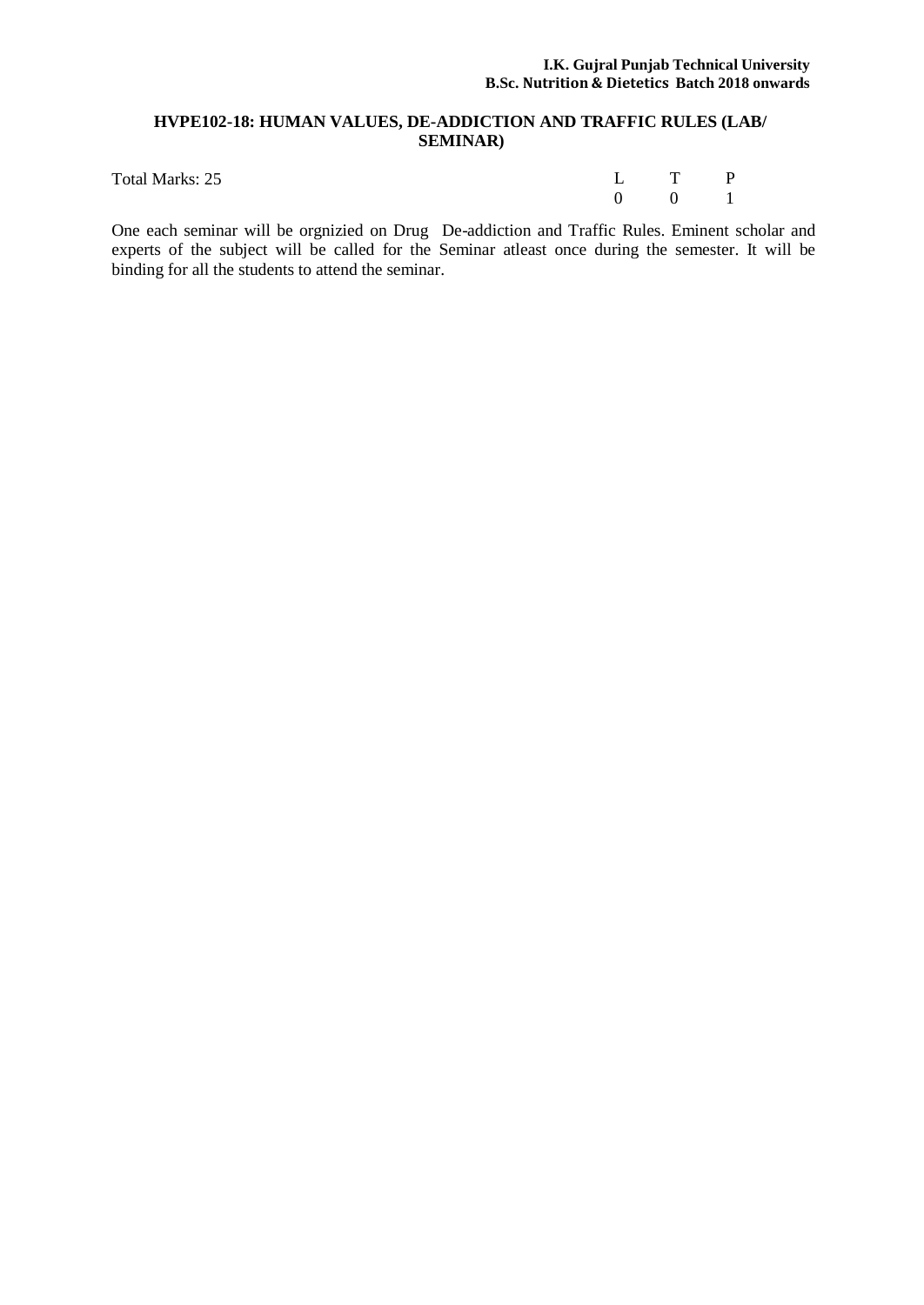# **BSND119-18: MENTORING AND PROFESSIONAL DEVELOPMENT**

Total Marks: 25

L T P 1 0 0

# **Guidelines regarding Mentoring and Professional Development**

The objective of mentoring will be development of:

- Overall Personality
- Aptitude (Technical and General)
- General Awareness (Current Affairs and GK)
- Communication Skills
- **Presentation Skills**

The course shall be split in two sections i.e. outdoor activities and class activities. For achieving the above, suggestive list of activities to be conducted are:

# **Part – A (Class Activities)**

- 1. Expert and video lectures
- 2. Aptitude Test
- 3. Group Discussion
- 4. Quiz (General/Technical)
- 5. Presentations by the students
- 6. Team building Exercises

# $Part - B$ **(Outdoor Activities)**

- 1. Sports/NSS/NCC
- 2. Society Activities of various students chapter i.e. ISTE, SCIE, SAE, CSI, Cultural Club, etc.

Evaluation shall be based on rubrics for Part – A & B Mentors/Faculty incharges shall maintain proper record student wise of each activity conducted and the same shall be submitted to the department.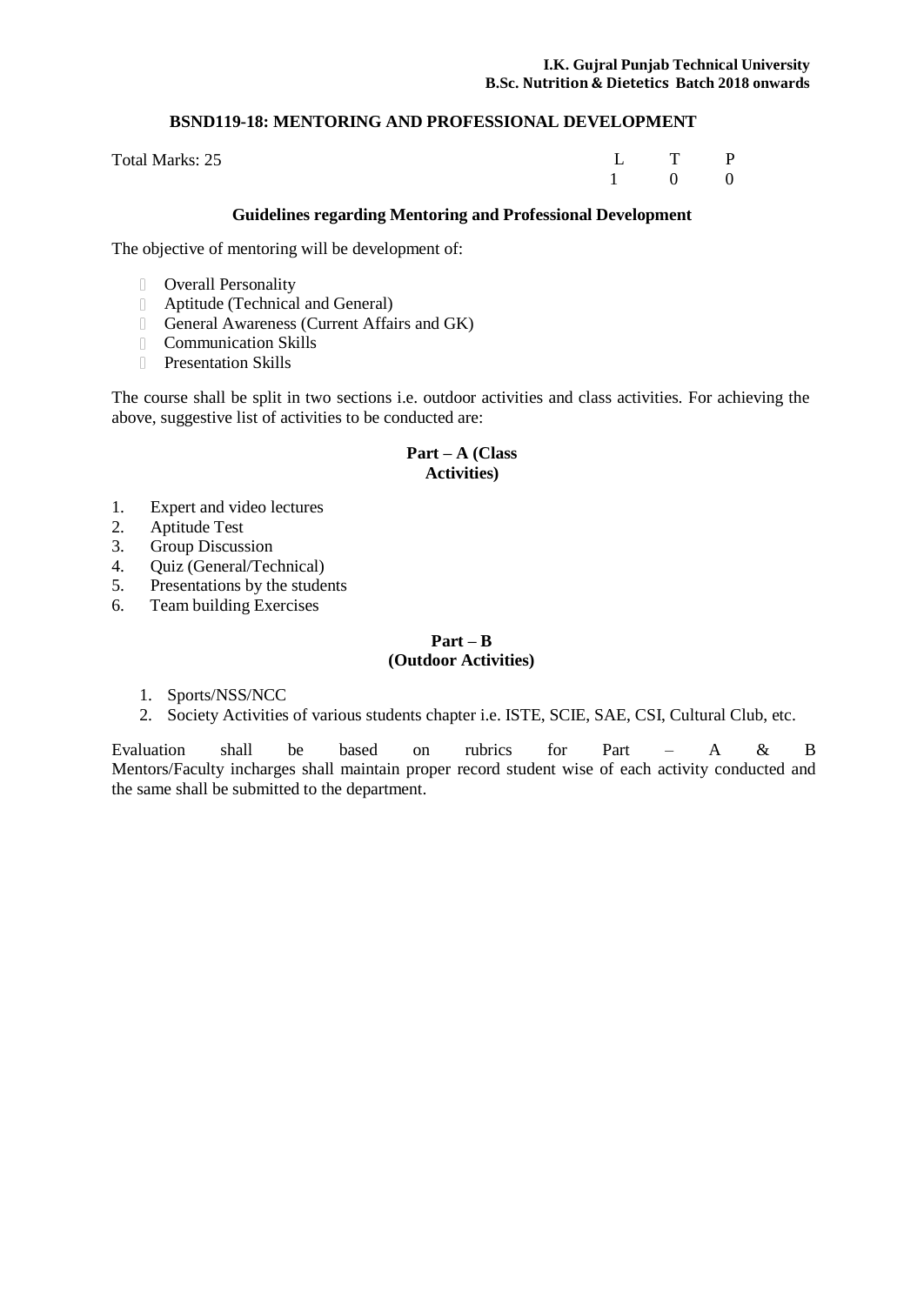**I.K. Gujral Punjab Technical University B.Sc. Nutrition & Dietetics Batch 2018 onwards**

# SEMESTER SECOND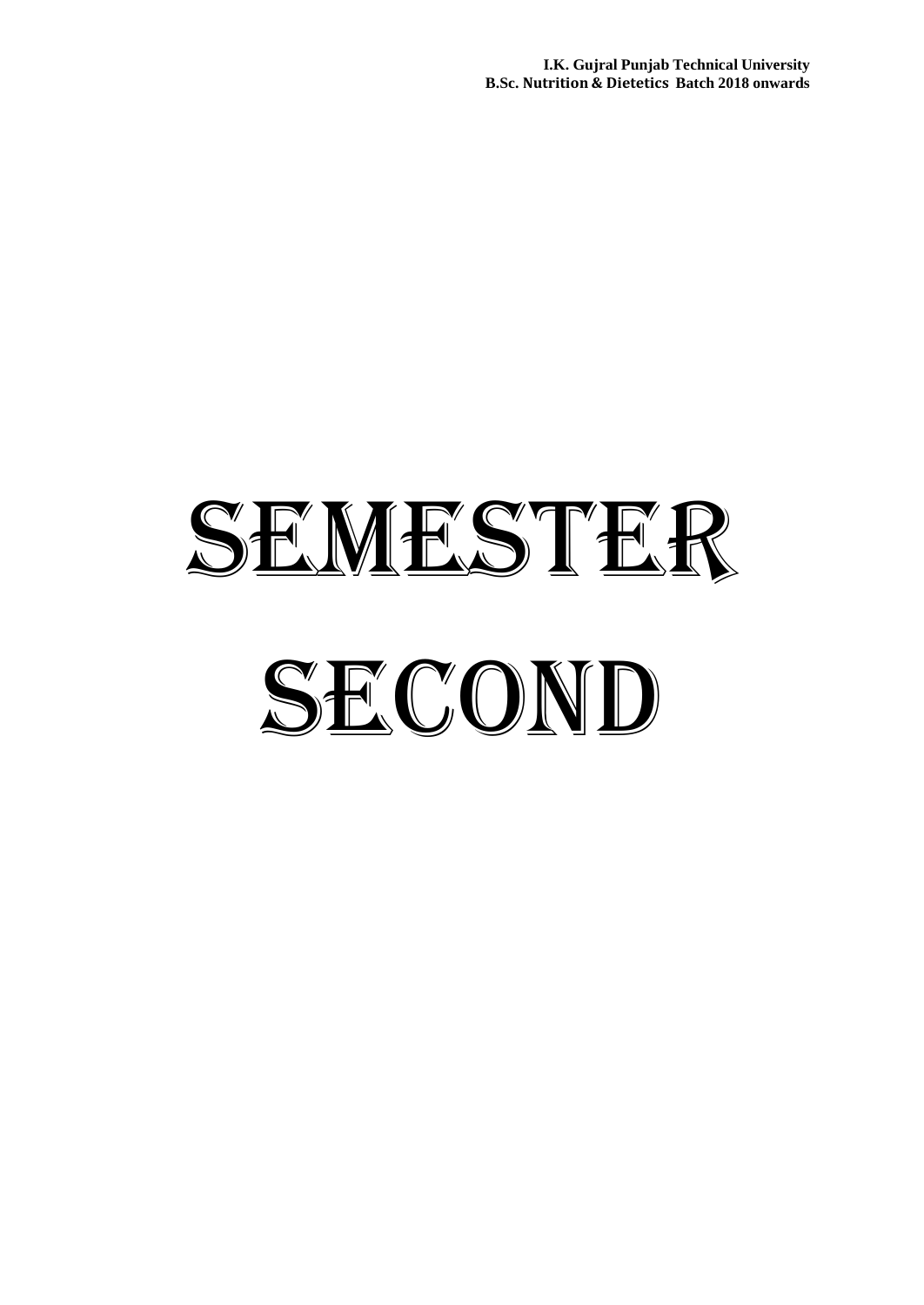#### **I.K. Gujral Punjab Technical University B.Sc. Nutrition & Dietetics Batch 2018 onwards**

#### **BSND121-18: BASICS OF COOKING**

| L | T        | $\overline{P}$   |
|---|----------|------------------|
| 4 | $\Omega$ | $\boldsymbol{0}$ |

Total Marks: 100

#### **UNIT- I**

Kitchen attire and equipment's. Terminology used in cooking. Cooking of food- heat and heat transfer methods. Effects of cooking on food and its nutritive value.

#### **UNIT- II**

Principles and practices of boiling, simmering, streaming, frying, stewing, pressure cooking, roasting, baking for different food groups.

# **UNIT- III**

Principles and practices of braising, grilling, infrared, microwave cooking and combined methods of cookery for different food groups.

#### **UNIT- IV**

Basics of culinary practices. Thickening and binding agents. Flavoring stocks, essence, glazes, sauces, soups and garnishes.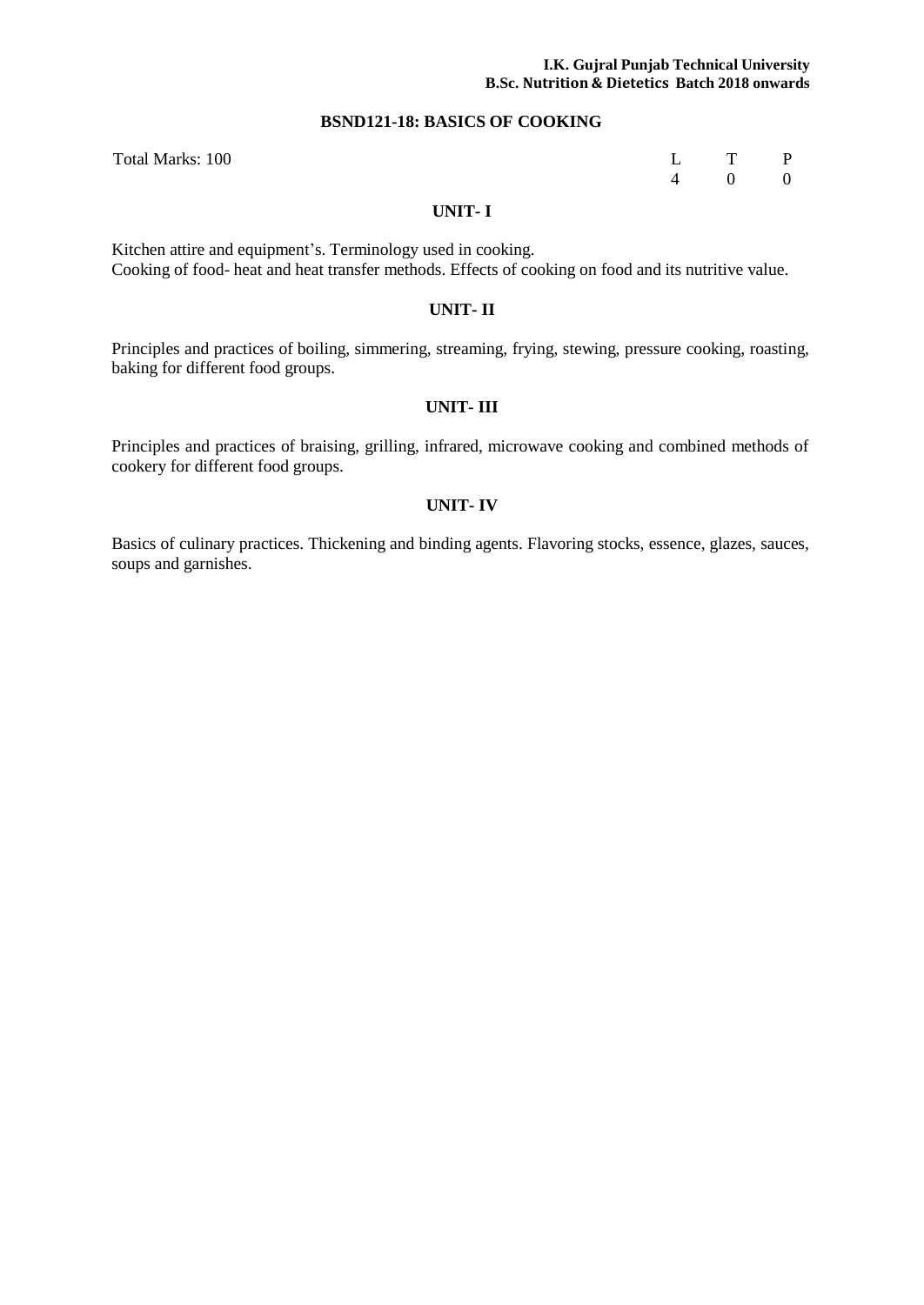#### **BSND122-18: FOOD PROCESSING & PRESERVATION**

| L | $\mathsf{T}$ | $\mathbf{P}$     |
|---|--------------|------------------|
| 4 | $\Omega$     | $\boldsymbol{0}$ |

#### **UNIT- I**

Scope and importance of food preservation, Historical developments in food processing. Types of foods and causes of food spoilage. Definition of shelf life, perishable foods, semi perishable foods, shelf stable foods. Principles of Food Preservation.

Food Microbiology: microorganisms associated with foods- bacteria, yeast and mold, Importance of bacteria, yeast and molds in foods. Classification of microorganisms based on temperature, pH, water activity, nutrient and oxygen requirements, typical growth curve of micro-organisms. Food infection, food intoxication.

#### **UNIT- II**

#### **Food Preservation by Low temperature**

Total Marks: 100 L

**Freezing and Refrigeration:** Introduction to refrigeration, cool storage and freezing, definition, principle of freezing, freezing curve, changes occurring during freezing, types of freezing i.e. slow freezing, quick freezing, introduction to thawing, changes during thawing and its effect on food.

#### **Food Preservation by high temperature**

**Thermal Processing-** Commercial heat preservation methods: Sterilization, commercial sterilization, Pasteurization, and blanching.

#### **UNIT- III**

#### **Food Preservation by Moisture control**

**Drying and Dehydration -** Definition, drying as a means of preservation, differences between sun drying and dehydration (i.e. mechanical drying), heat and mass transfer, factors affecting rate of drying, normal drying curve, names of types of driers used in the food industry.

**Evaporation –** Definition, factors affecting evaporation, names of evaporators used in food industry.

#### **UNIT- IV**

#### **Food Preservation by Irradiation**

Introduction, units of radiation, kinds of ionizing radiations used in food irradiation, mechanism of action, uses of radiation processing in food industry, concept of cold sterilization.

**Food Preservation by Preservatives**: Uses and effects of class I and class II preservatives in foods.

#### *Recommended Readings:*

- 1. Sivasankar, B. (2014). *Food processing and preservation:* Hall of India Pvt., New Delhi.
- 2. Fellows, P. J. (2009). *Food processing Technology: Principles and Practice:* Woodhead Publishing.
- 3. Brennan, J. G. (2006). *Food Processing Handbook:* Weinheim: Wiley-VCH.
- 4. Zeuthen, P. & Bogh- Sprensen, L. (2003). Food Preservation Techniques: CRC Press, Boca raton.
- 5. Vonloesecka, H. W. (1998). *Drying and Dehydration of Foods:* Allied, Bikaner.
- 6. B. Srilakshmi, Food science, New Age Publishers,2002
- 7. Meyer, Food Chemistry, New Age,2004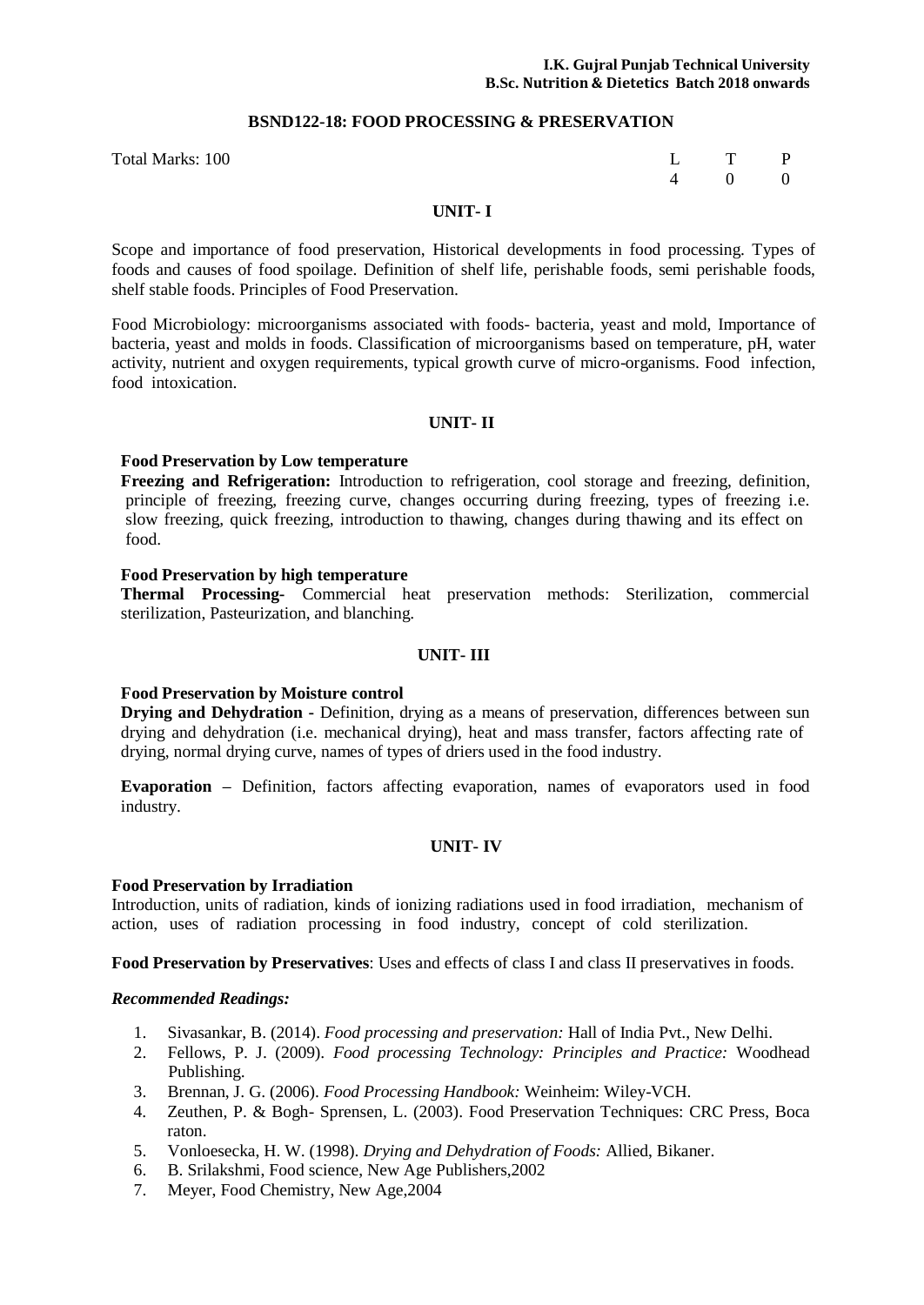# **I.K. Gujral Punjab Technical University B.Sc. Nutrition & Dietetics Batch 2018 onwards**

- 8. Bawa. A.S, O.P Chauhan etal. Food Science. New India Publishing agency, 2013
- 9. Frazier WC and Westhoff DC, Food Microbiology, TMH Publication, New Delhi, 2004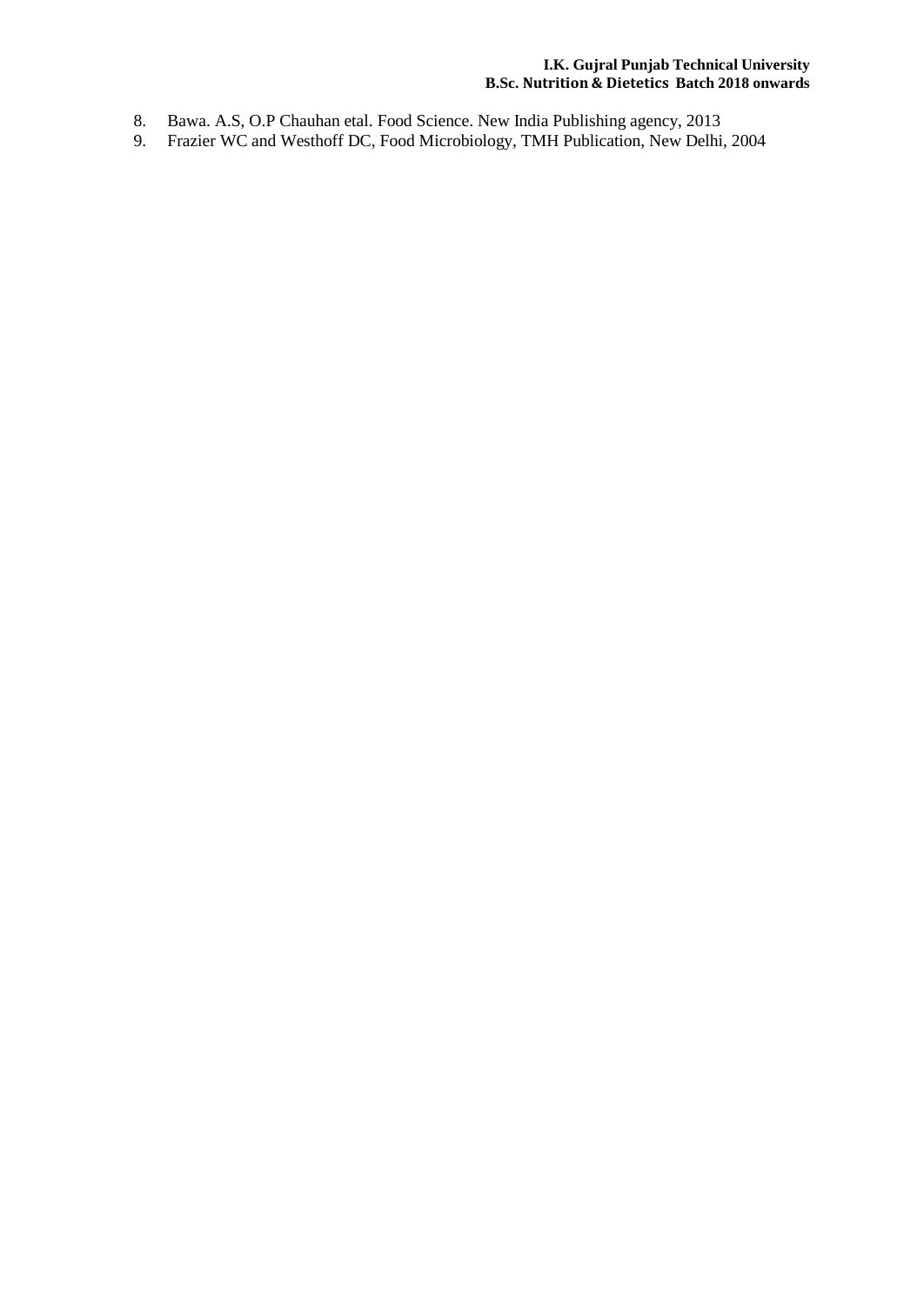#### **BSND123-18: FOOD CHEMISTRY**

Total Marks: 100 L T P 4 0 0

#### **UNIT- I**

**Introduction to Food Chemistry:** Definition, Composition of food.

**Water:** Definition of water in food, Structure of water and ice, Types of water, Sorption phenomenon, Water activity and packaging, Water activity and shelf-life.

#### **UNIT- II**

**Lipids:** Classification of lipids, Physical properties-melting point, softening point, specific gravity, refractive index, smoke, flash and fire point, turbidity point. Chemical properties-reichert meissel value, polenske value, iodine value, peroxide value, saponification value. Effect of frying on fats; Changes in fats and oils- rancidity, lipolysis, flavor reversion; Auto-oxidation and its prevention; Technology of edible fats and oils- Refining, Hydrogenation and Interesterification, Fat Mimetics

**Proteins:** Protein classification and structure; Nature of food proteins (plant and animal proteins); Properties of proteins (electrophoresis, sedimentation, amphoterism and denaturation); Functional properties of proteins eg. organoleptic, solubility, viscosity, binding gelation / texturization, emulsification , foaming.

#### **UNIT- III**

**Carbohydrates:** Classification (mono, oligo and poly saccharides); Structure of important polysaccharides( starch, glycogen, cellulose, pectin, hemicellulose, gums); Chemical reactions of carbohydrates –oxidation, reduction , with acid & alkaki; Modified celluloses and starches

#### **UNIT- IV**

**Vitamins:** Structure, Importance and Stability; Water soluble vitamins; Fat soluble vitamins.

**Flavour:** Definition and basic tastes; Chemical structure and taste; Description of food flavours; Flavour enhancers.

# *Recommended readings:*

- 1. Fennema, Owen R, Food Chemistry, 3rd Ed., Marcell Dekker, New York, 1996
- 2. Whitehurst and Law, Enzymes in Food Technology, CRC Press, Canada, 2002
- 3. Wong, Dominic WS, Food Enzymes, Chapman and Hall, New York, 1995
- 4. Potter,N.N.and Hotchkiss,J.H, Food Science, 5th Ed., Chapman & Hall,1995
- 5. DeMan, J.M., Principles of Food Chemistry, AVI, NewYork, 1980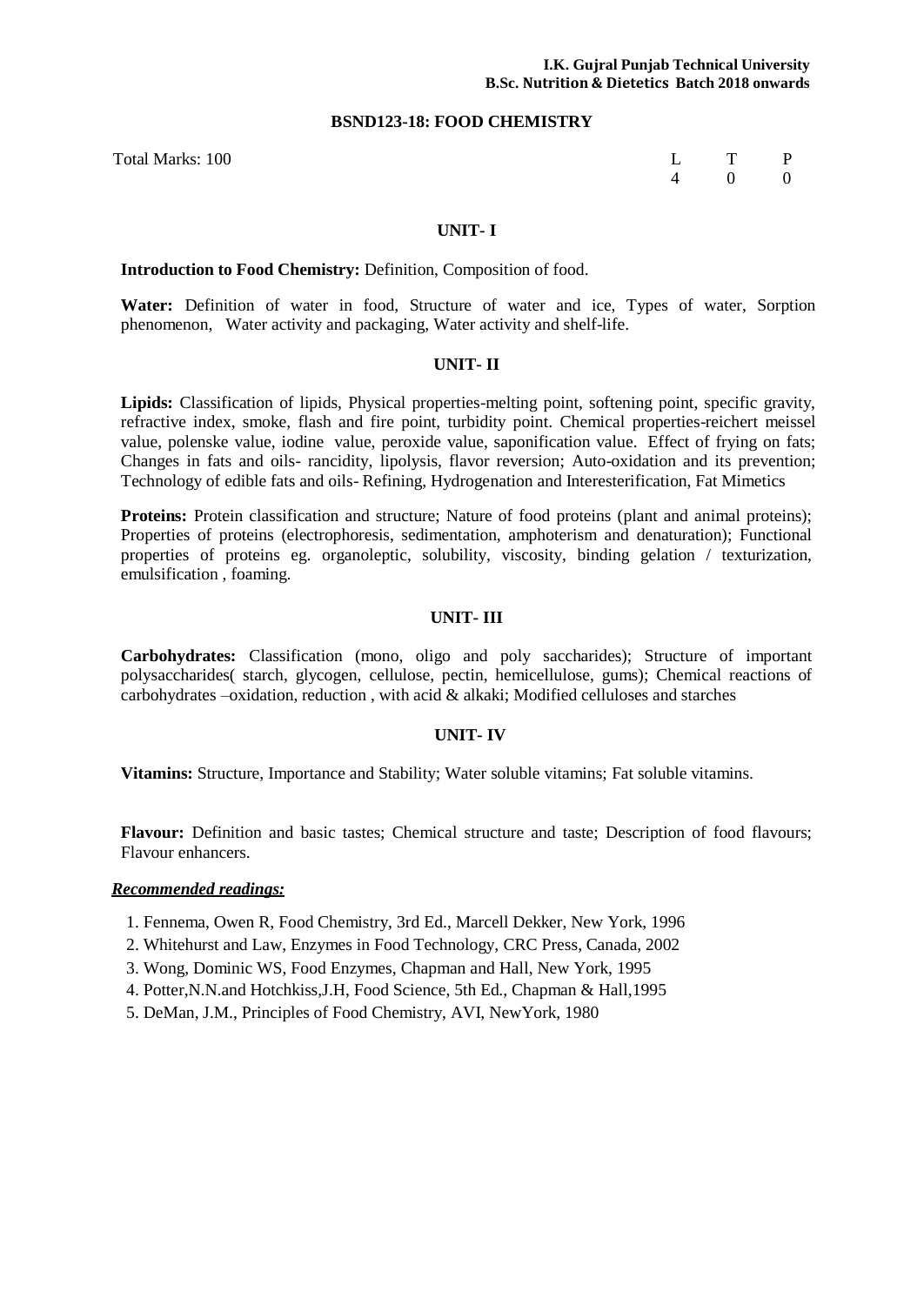#### **BSND124-18: FOOD PACKAGING**

Total Marks: 100 L T P

4 0 0

#### **UNIT- I**

**Introduction to Food Packaging:** Packaging Functions and Requirements,, Printing of packages .Barcodes & other marking, Labeling Laws Glass: Composition, Properties, Methods of bottle making, Types of closures.

#### **UNIT- II**

**Food Packaging Materials:** Paper and paper-based materials, corrugated fiber board (CFB). Plastics, formation- Injection molding, Blow molding, Types of plastics, Lamination, Biodegradable plastics, Edible packaging and Bio-composites. Environmental Concerns- recycling and disposal of plastic waste.

Metal packaging- Metals: Tinplate, tinning process, components of tinplate, tin free can (TFC), types of can, metallic films, lacquers.

#### **UNIT- III**

**Package Designing for Foods:** Package design for fresh horticultural produce and animal foods, dry and moisture sensitive foods, frozen foods, fats and oils, thermally processed foods and beverages.

#### **UNIT- IV**

**Testing and Regulatory Aspects of Food Packaging:** Testing Procedures for Packaging Materialsthickness, tensile strength, puncture resistance, bursting strength, seal strength, water vapor permeability, CO2 permeability, oxygen permeability, grease resistance, Testing Procedures for Packaged Foods - Compatibility and shelf life studies, evaluation of transport worthiness of filled packages. Food Packaging Laws and Regulations.

**Packaging Machinery and Systems**: Bottling machines, Cartoning systems, Seal and Shrink packaging machine; Form, Fill and Sealing machine (FFS).

Vacuum, Controlled and Modified atmosphere packaging systems; Aseptic packaging systems; Retort packaging, Active and Intelligent packaging systems

#### *Recommended readings*:

1. Robertson GL, Food Packaging – Principles and Practice, CRC Press Taylor and Francis Group,2012

2. Paine FA and Paine HY, A Handbook of Food Packaging, Blackie Academic and Professional, 1992

3. Coles R, McDowell D, Kirwan MJ Food Packaging Technology. Blackwell, 2003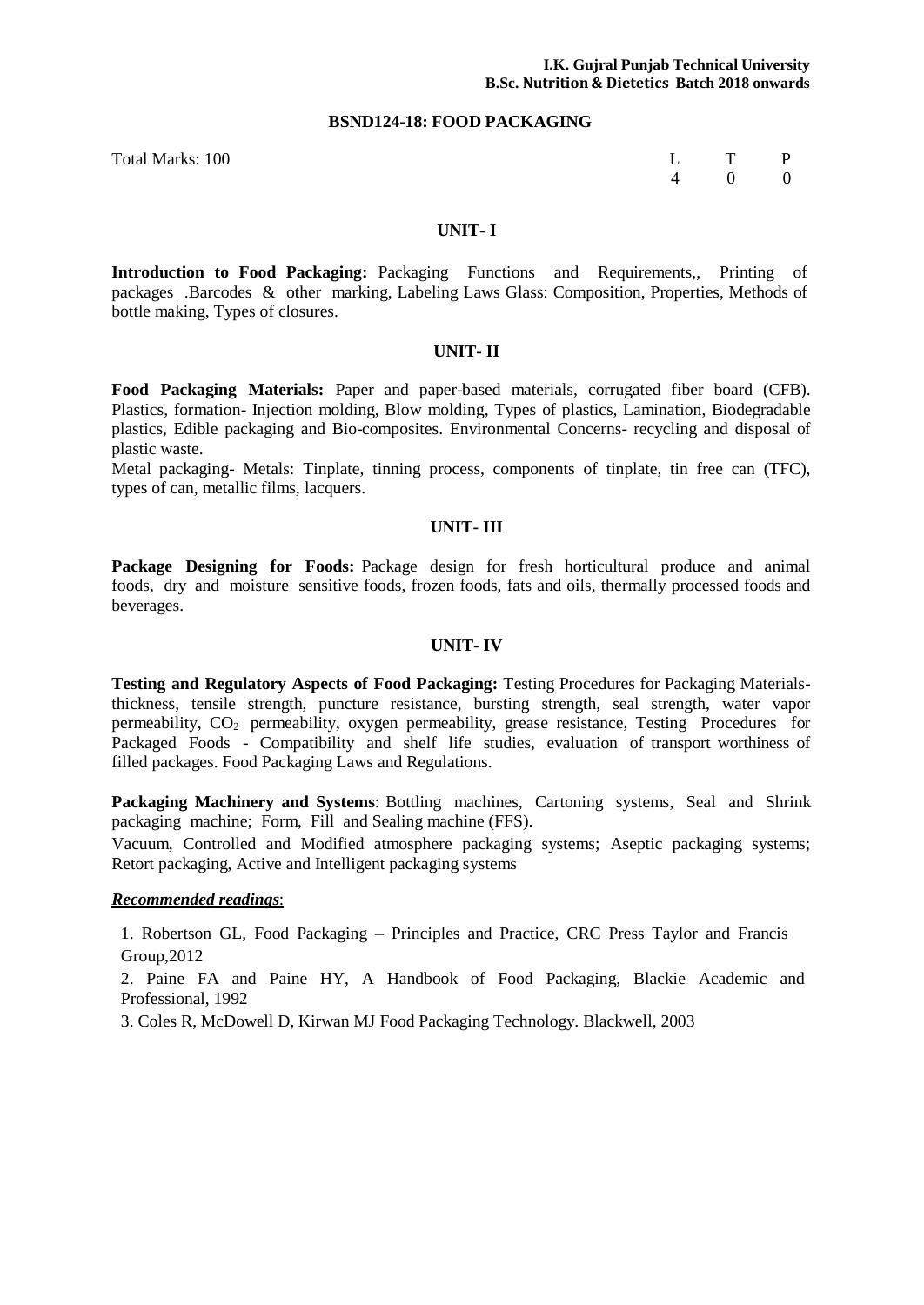# **BSND125-18: BASICS OF COOKING (LAB)**

|  | Total Marks: 50 |  |
|--|-----------------|--|
|--|-----------------|--|

Total Marks: 50 L T P  $\begin{array}{ccc} \textrm{L} & \textrm{T} & \textrm{P} \\ 0 & 0 & 4 \end{array}$ 

# **Course Contents:**

- 1. Preparation of recipes from different food groups such as
	- a. Cereals
	- b. Pulses
	- c. Eggs
	- d. Vegetables
	- e. Fruits and
	- f. Milk.
- 2. Preparation of food products using various cooking methods
	- a. Boiling
	- b. Steaming
	- c. Frying
	- d. Stewing
	- e. Roasting
	- f. Braising
	- g. Grilling
	- h. Microwave cooking and
	- i. Methods in combination.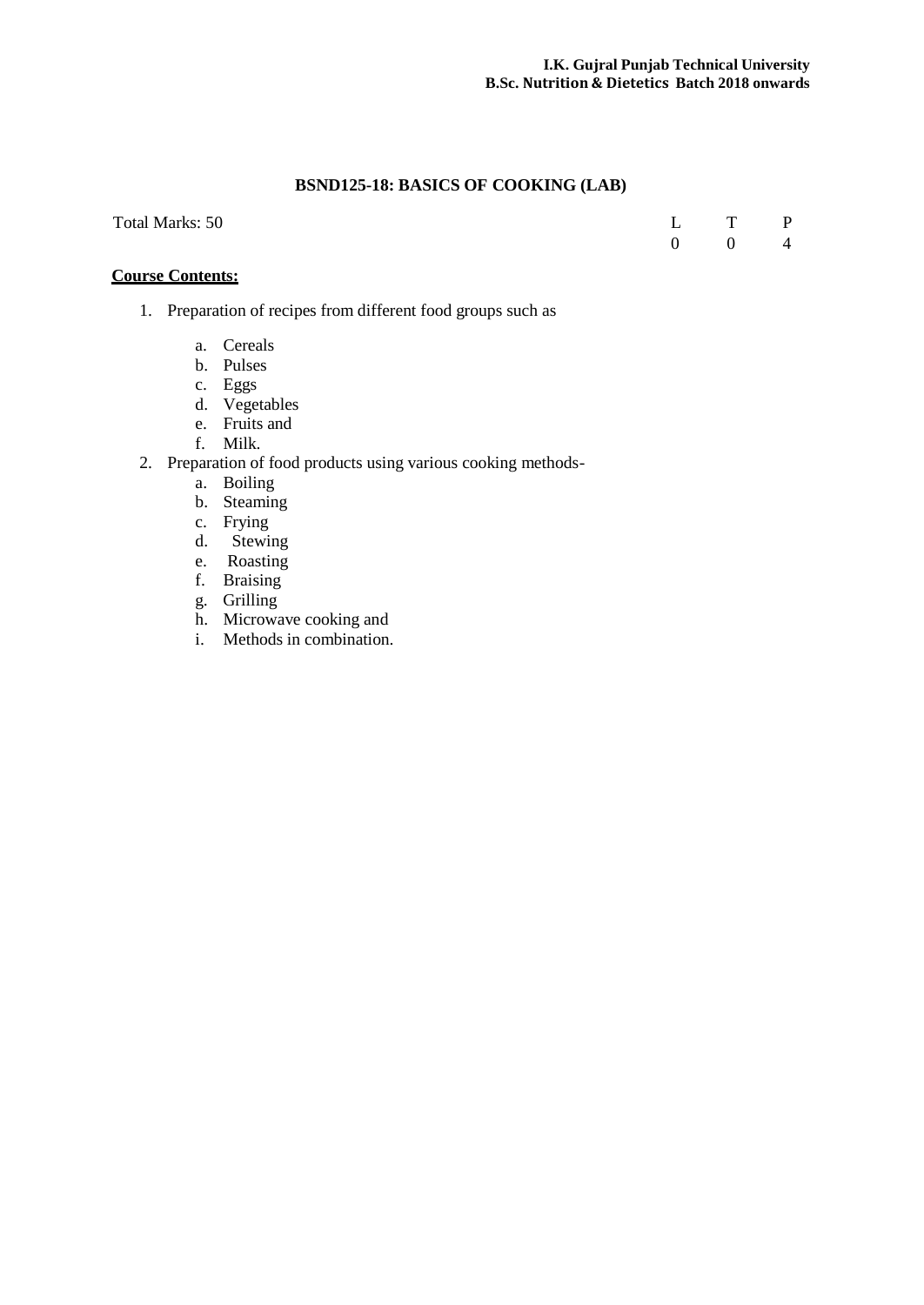# **BSND126-18: FOOD PROCESSING & PRESERVATION (LAB)**

| Total Marks: 50 | L T P                 |  |
|-----------------|-----------------------|--|
|                 | $0 \qquad 0 \qquad 4$ |  |

# **Course Contents:**

- 1. Sampling techniques and preparation of test samples.
- 2. Concept of shelf life of different foods
- 3. To study the concept of Asepsis and sterilization
- 4. Determination of pH of different foods using pH meter.
- 5. Study quality characteristics of foods preserved by drying/dehydration/ freezing.
- 6. To perform pasteurization of fluids using different methods.
- 7. To perform blanching of different plant foods.
- 8. Pickling and curing of foods,
- 9. Determination of sodium chloride in brine,
- 10. Determination of moisture content in fresh and dried food samples,
- 11. Effect of pH on microbial stability of food,
- 12. Dehydration of foods
- 13. Use of chemical preservatives in food
- 14. Preservation of food by canning(Fruit/Vegetable/meat)
- 15. Cut-out analysis of canned food
- 16. Comparison of conventional and microwave processing of food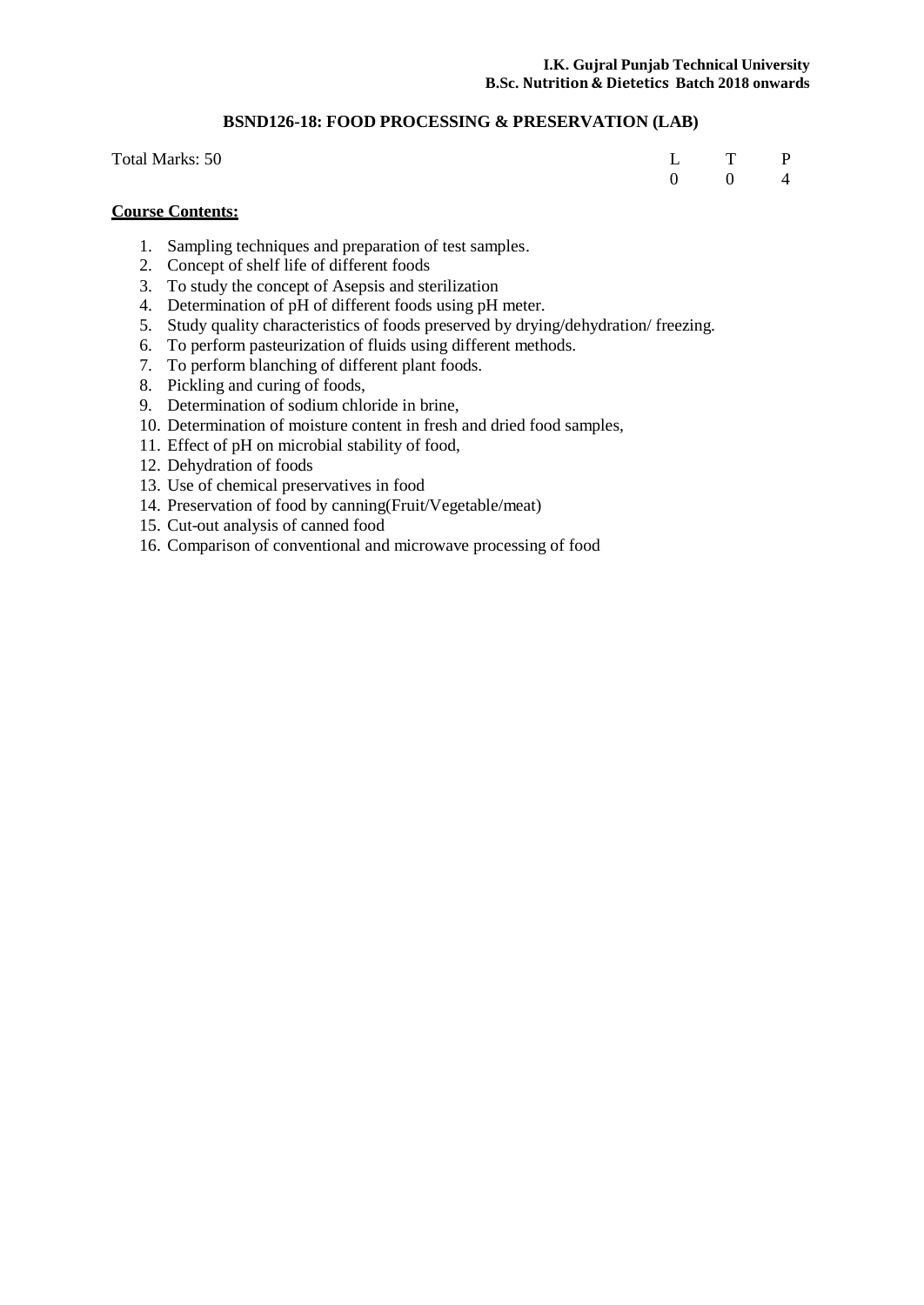# **BSND127-18: FOOD CHEMISTRY (LAB)**

| Total Marks: 50 | L T P                 |  |
|-----------------|-----------------------|--|
|                 | $0 \qquad 0 \qquad 4$ |  |

# **Course Content:**

- 1. Preparation of primary and secondary solutions
- 2. Estimation of moisture content
- 3. Determination of gelatinization temperature range (GTR) of different starches and effect of additives on GTR.
- 4. Determination of refractive index and specific gravity of fats and oils.
- 5. Determination of smoke point and percent fat absorption for different fat and oils.
- 6. Determination of percent free fatty acids
- 7. Estimation of saponification value
- 8. Estimation of reducing and non-reducing sugars using potassium ferricyanide method.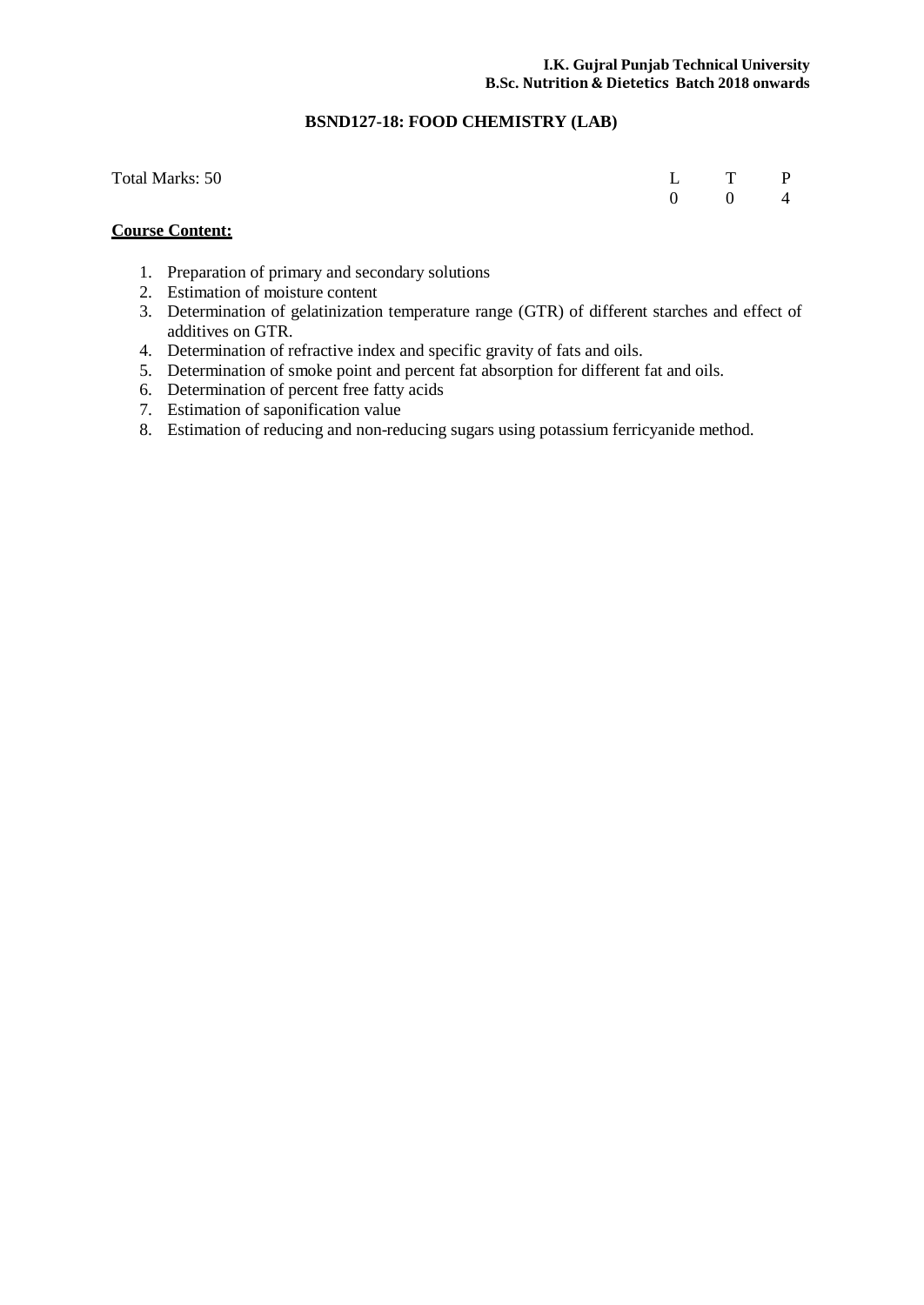#### **I.K. Gujral Punjab Technical University B.Sc. Nutrition and Dietetics Batch 2018 onwards**

#### **EVS102-18: ENVIRONMENT STUDIES**

| Total Marks: 100 | L T P |  |
|------------------|-------|--|
|                  | 2 0 0 |  |

# **UNIT- I**

#### **Introduction to environmental studies**

- Multidisciplinary nature of environmental studies;
- Scope and importance; Concept of sustainability and sustainable development.

# **UNIT- II**

#### **Ecosystems**

- What is an ecosystem? Structure and function of ecosystem; Energy flow in an ecosystem: food chains, food webs and ecological succession. Case studies of the following ecosystems:
	- a) Forest ecosystem
	- b) Grassland ecosystem
	- c) Desert ecosystem
	- d) Aquatic ecosystems (ponds, streams, lakes, rivers, oceans, estuaries)

# **UNIT- III**

#### **Natural Resources : Renewable and Non-•**‐**renewable Resources**

- Land resources and landuse change; Land degradation, soil erosion and desertification.
- Deforestation: Causes and impacts due to mining, dam building on environment,
- forests, biodiversity and tribal populations.<br>• World Tricks University and tribal populations.<br>• Energy resources : Renewable and non renewable energy sources, use of alternate energy
- sources, growing energy needs, case studies.

# **UNIT- IV**

#### **Biodiversity and Conservation**

- Levels of biological diversity : genetic, species and ecosystem diversity; Biogeographic zones of India; Biodiversity patterns and global biodiversity hot spots
- India as a mega-•‐biodiversity nation; Endangered and endemic species of India
- Threats to biodiversity : Habitat loss, poaching of wildlife, man-•‐wildlife conflicts, biological invasions; Conservation of biodiversity : In-•‐situ and Ex-•‐situ conservation of biodiversity.
- Ecosystem and biodiversity services: Ecological, economic, social, ethical, aesthetic and Informational value.

# **UNIT- V**

#### **Environmental Pollution**

- Environmental pollution : types, causes, effects and controls; Air, water, soil and noise pollution
- Nuclear hazards and human health risks
- Solid waste management : Control measures of urban and industrial waste.
- Pollution case studies.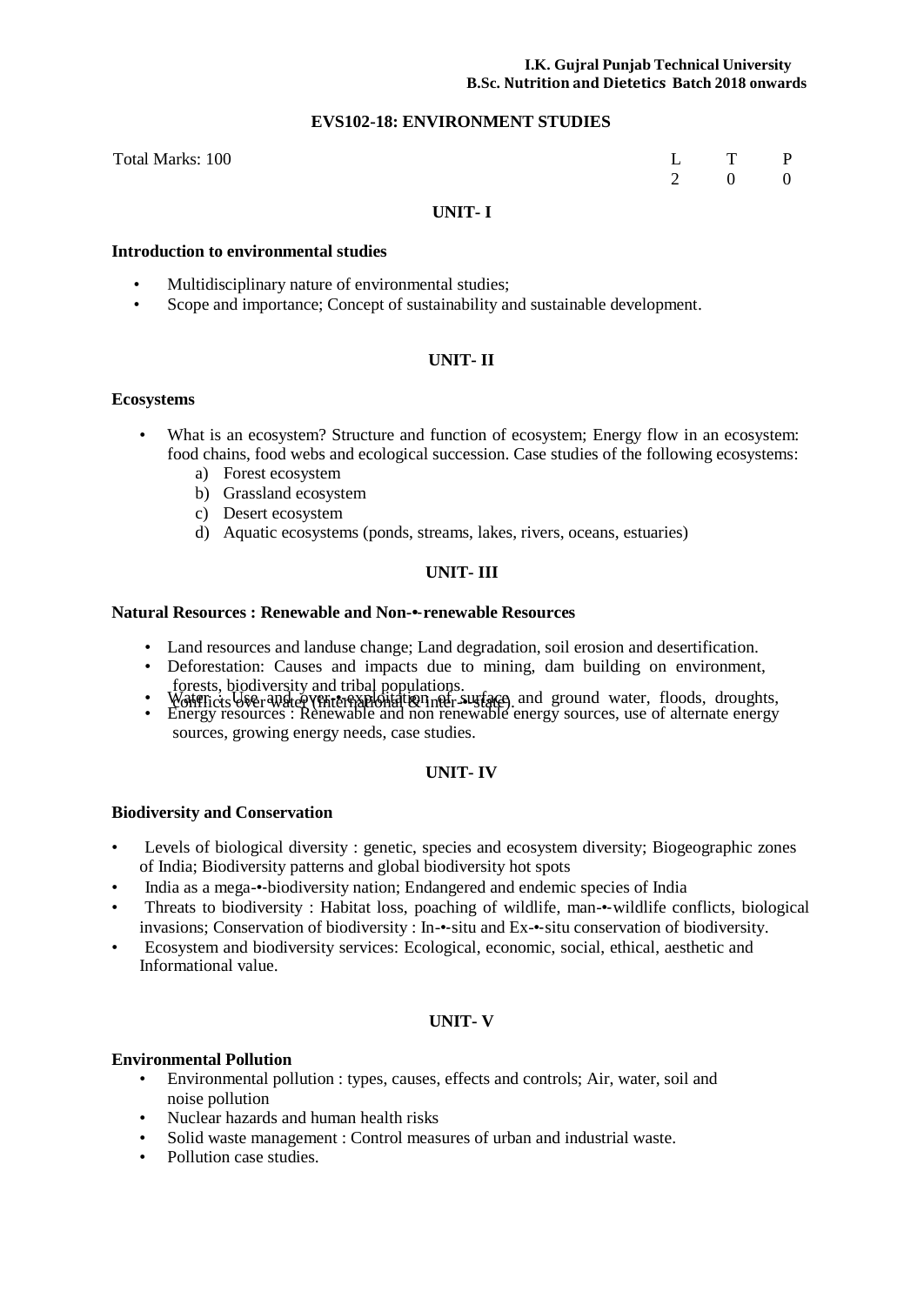# **UNIT- VI**

#### **Environmental Policies & Practices**

- Climate change, global warming, ozone layer depletion, acid rain and impacts on human communities and agriculture
- Environment Laws: Environment Protection Act; Air (Prevention & Control of Pollution) Act; Water (Prevention and control of Pollution) Act; Wildlife Protection Act; Forest Conservation Act. International agreements: Montreal and Kyoto protocols and Convention on Biological Diversity (CBD).
- Nature reserves, tribal populations and rights, and human wildlife conflicts in Indian context.

# **UNIT- VII**

# **Human Communities and the Environment**

- Human population growth: Impacts on environment, human health and welfare.<br>• Resettlement and rehabilitation of project affected persons; case studies.
- Resettlement and rehabilitation of project affected persons; case studies.
- Disaster management : floods, earthquake, cyclones and landslides.
- Environmental movements : Chipko, Silent valley, Bishnois of Rajasthan.
- Environmental ethics: Role of Indian and other religions and cultures in environmental conservation.
- Environmental communication and public awareness, case studies (e.g., CNG vehicles in Delhi).

# **UNIT- VIII : Field work**

- Visit to an area to document environmental assets: river/ forest/ flora/fauna, etc.
- Visit to a local polluted site-•-Urban/Rural/Industrial/Agricultural.
- Study of common plants, insects, birds and basic principles of identification.
- Study of simple ecosystems-•‐pond, river, Delhi Ridge, etc.

# *Recommended readings***:**

- 1. Carson, R. 2002. *Silent Spring*. Houghton Mifflin Harcourt.
- 2. Gadgil, M., & Guha, R.1993. *This Fissured Land: An Ecological History of India*. Univ. of California Press.
- 3. Gleeson, B. and Low, N. (eds.) 1999.*Global Ethics and Environment*, London, Routledge.
- 4. Gleick, P. H. 1993. *Water in Crisis*. Pacific Institute for Studies in Dev., Environment & Security. Stockholm Env. Institute, Oxford Univ. Press*.*
- 5. Groom, Martha J., Gary K. Meffe, and Carl Ronald Carroll.*Principles of Conservation Biology*. Sunderland: Sinauer Associates, 2006.
- 6. Grumbine, R. Edward, and Pandit, M.K. 2013. Threats from India's Himalaya dams. *Science,* 339: 36-•‐37.
- 7. McCully, P. 1996. *Rivers no more: the environmental effects of dams*(pp. 29-•‐64). Zed Books.
- 8. McNeill, John R. 2000. Something New Under the Sun: An Environmental History of the Twentieth Century.
- 9. Odum, E.P., Odum, H.T. & Andrews, J. 1971.*Fundamentals of Ecology*. Philadelphia: Saunders.
- 10. Pepper, I.L., Gerba, C.P. & Brusseau, M.L. 2011. Environmental and Pollution Science. Academic Press.
- 11. Rao, M.N. & Datta, A.K. 1987. *Waste Water Treatment*. Oxford and IBH Publishing Co. Pvt. Ltd.
- 12. Raven, P.H., Hassenzahl, D.M. & Berg, L.R. 2012.*Environment*. 8th edition. John Wiley & Sons.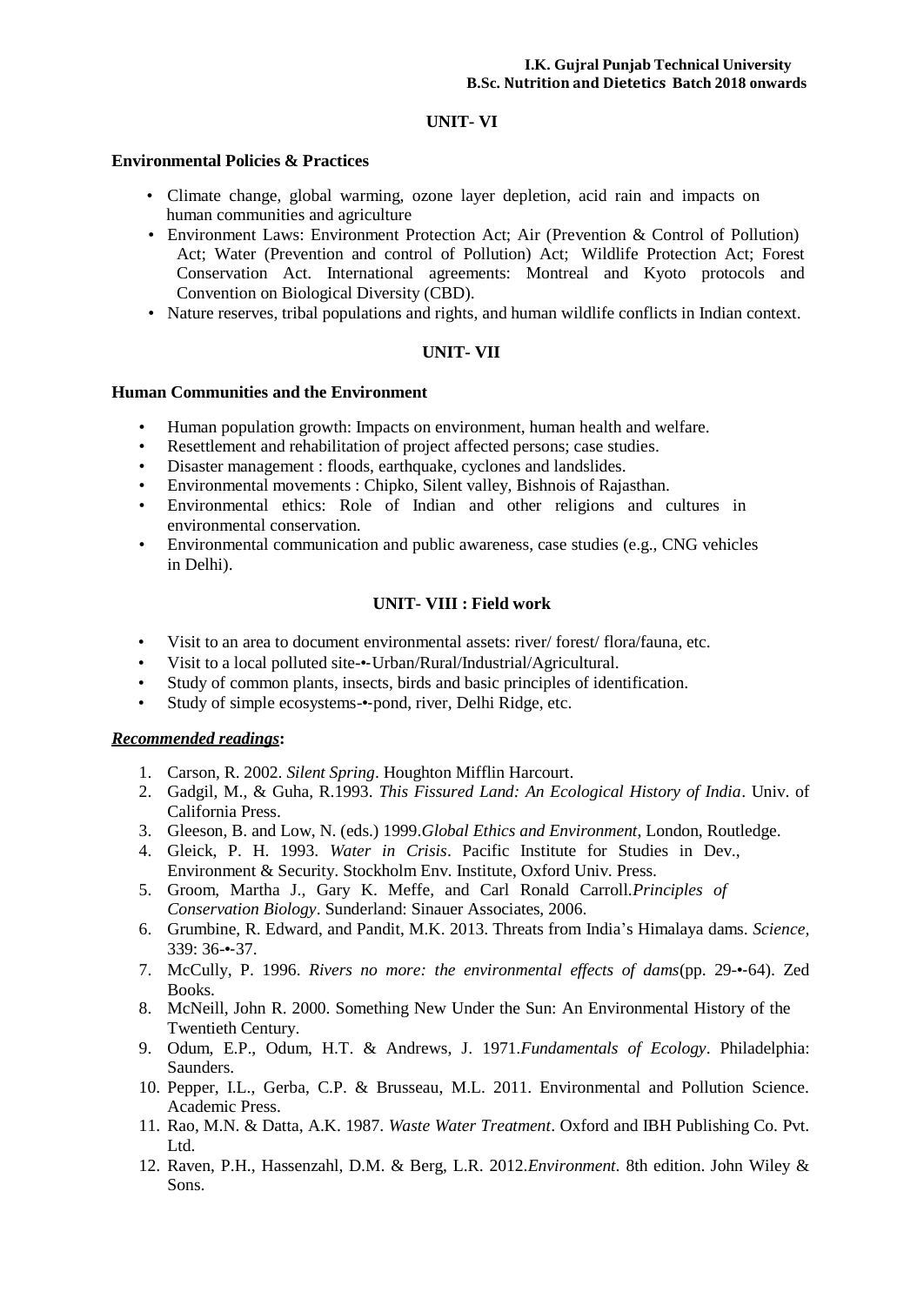- 13. Rosencranz, A., Divan, S., & Noble, M. L. 2001. *Environmental law and policy in India*. *Tripathi 1992*.
- 14. Sengupta, R. 2003. *Ecology and economics*: An approach to sustainable development. OUP.
- 15. Singh, J.S., Singh, S.P. and Gupta, S.R. 2014. *Ecology, Environmental Science and Conservation*. S. Chand Publishing, New Delhi.
- 16. Sodhi, N.S., Gibson, L. & Raven, P.H. (eds). 2013. *Conservation Biology*: *Voices from the Tropics*. John Wiley & Sons.
- 17. Thapar, V. 1998*. Land of the Tiger*: *A Natural History of the Indian Subcontinent*.
- 18. Warren, C. E. 1971. *Biology and Water Pollution Control*. WB Saunders.
- 19. Wilson, E. O. 2006.*The Creation: An appeal to save life on earth*. New York: Norton.
- 20. World Commission on Environment and Development. 1987.*Our Common Future*. Oxford University Press.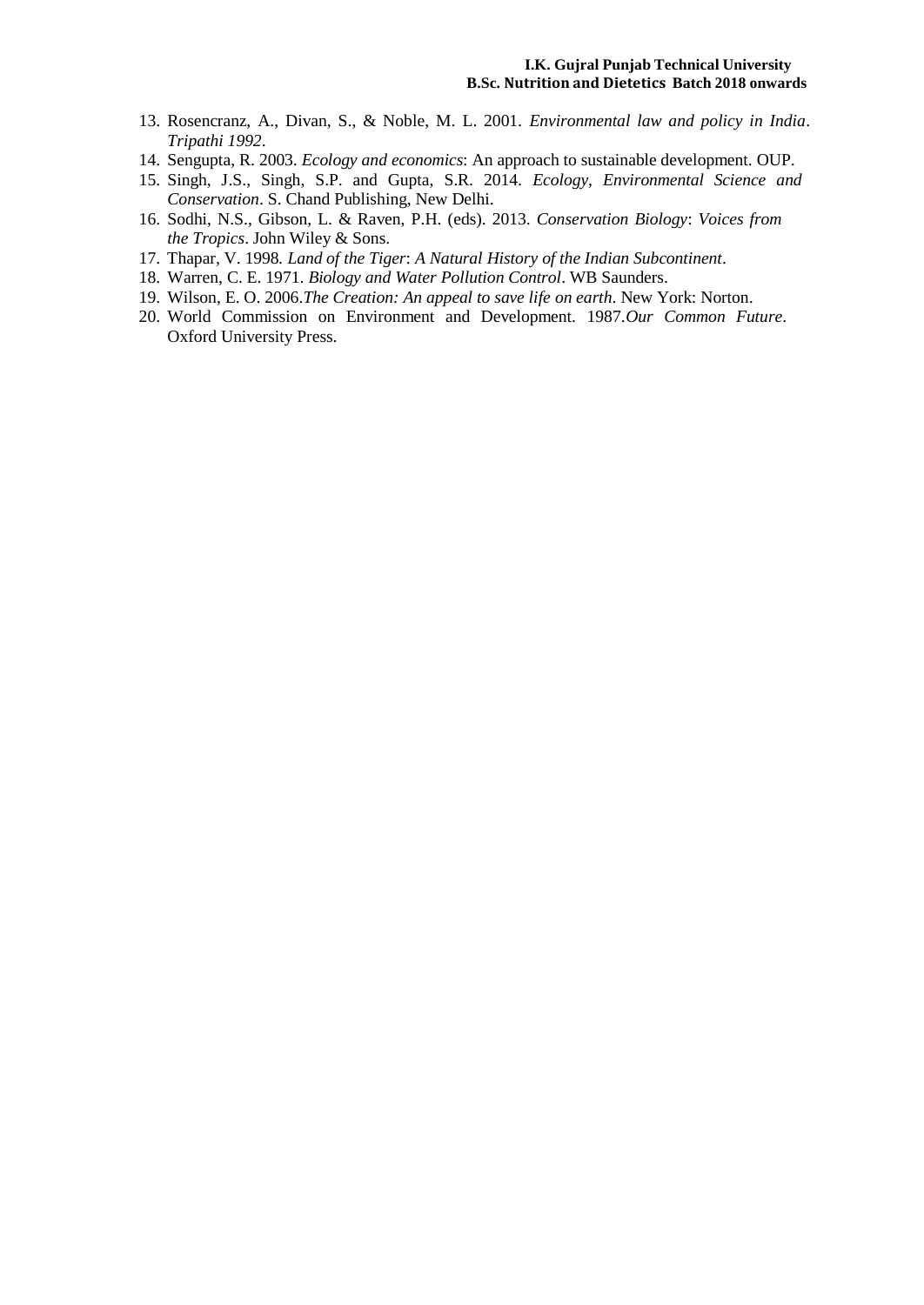#### **I.K. Gujral Punjab Technical University B.Sc. Nutrition and Dietetics Batch 2018 onwards**

#### **BSND128-18: BASICS OF COMPUTERS**

Total Marks: 50 L T P<br>
2 D 0 0 2 0 0

# **UNIT-I**

- 1. Computer fundamentals -Theory Information concepts and processing. Definition, Need , Quality and value of Information Data processing concepts
- 2. Elements of a Computer System. Definitions, Characteristics of Computers, Classification of Computers, Limitations.
- 3. Hardware Features and uses. Components of Computer , Generation of Computers, Primary and secondary storage concepts. Data entry devices. Data output devices.

#### **UNIT- II**

- 4. Software Concepts. System Software, Application Software. Language Classification. Compliers and interpreters.
- 5. Operating System / Environment Theory BASICS OF MS-DOS, Internal Commands, External Commands
- 6. Introduction to Windows, GUI/ Features, Parts of a typical window and their functions.

# *Recommended Readings* :

1. Fundamental of Computers, Prentice Hall India

2. Mastering Microsoft Office, Lonnie. E. Moseley, BPB Publications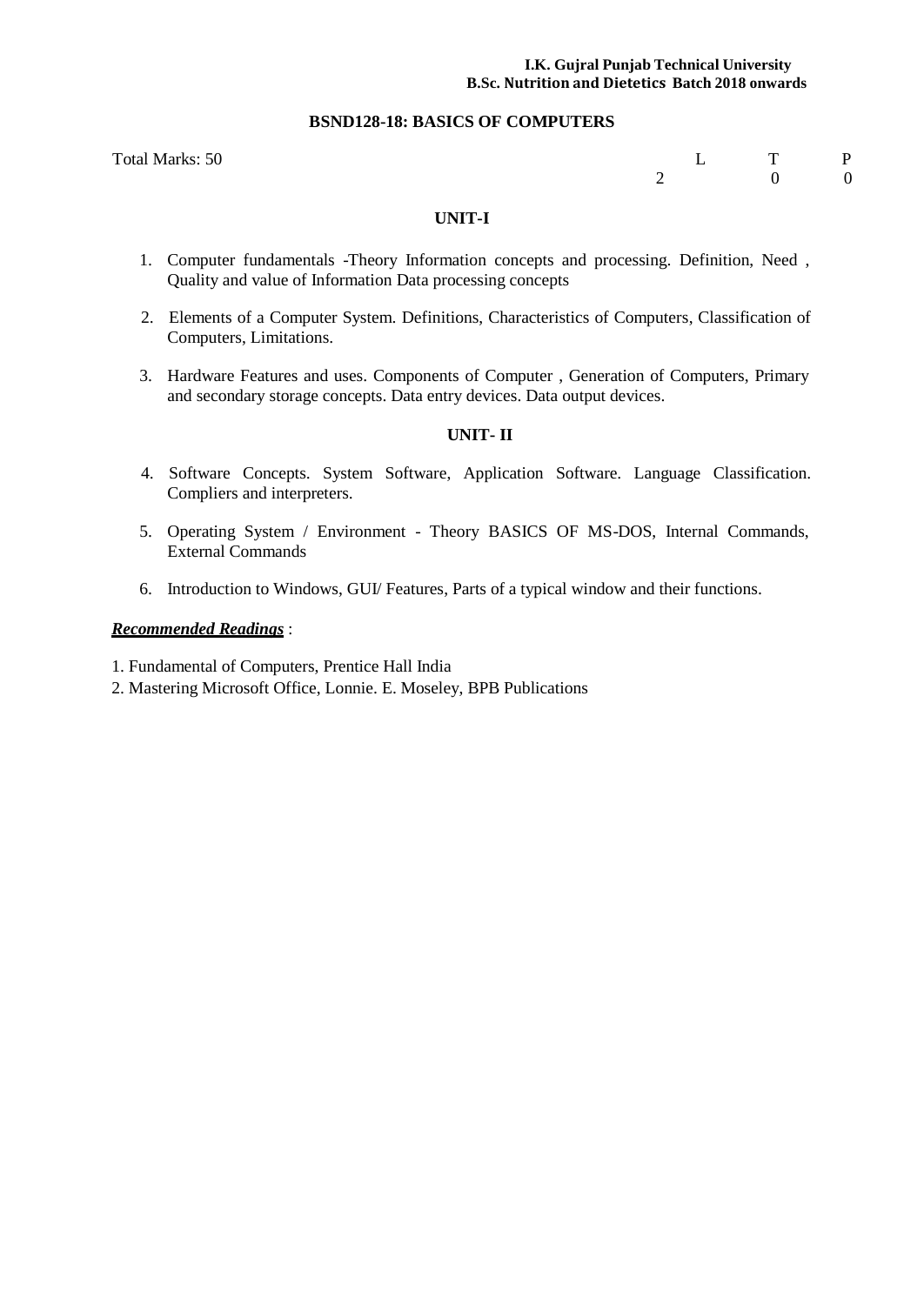# **BSND129-18: MENTORING AND PROFESSIONAL DEVELOPMENT**

Total Marks: 25

L T P 1 0 0

# **Guidelines regarding Mentoring and Professional Development**

The objective of mentoring will be development of:

- Overall Personality
- Aptitude (Technical and General)
- General Awareness (Current Affairs and GK)
- Communication Skills
- **Presentation Skills**

The course shall be split in two sections i.e. outdoor activities and class activities. For achieving the above, suggestive list of activities to be conducted are:

# **Part – A (Class Activities)**

- 1. Expert and video lectures
- 2. Aptitude Test
- 3. Group Discussion
- 4. Quiz (General/Technical)
- 5. Presentations by the students
- 6. Team building Exercises

# **Part – B (Outdoor Activities)**

- 1. Sports/NSS/NCC
- 2. Society Activities of various students chapter i.e. ISTE, SCIE, SAE, CSI, Cultural Club, etc.

Evaluation shall be based on rubrics for Part– A & B. Mentors/Faculty in charges shall maintain proper record student wise of each activity conducted and the same shall be submitted to the department.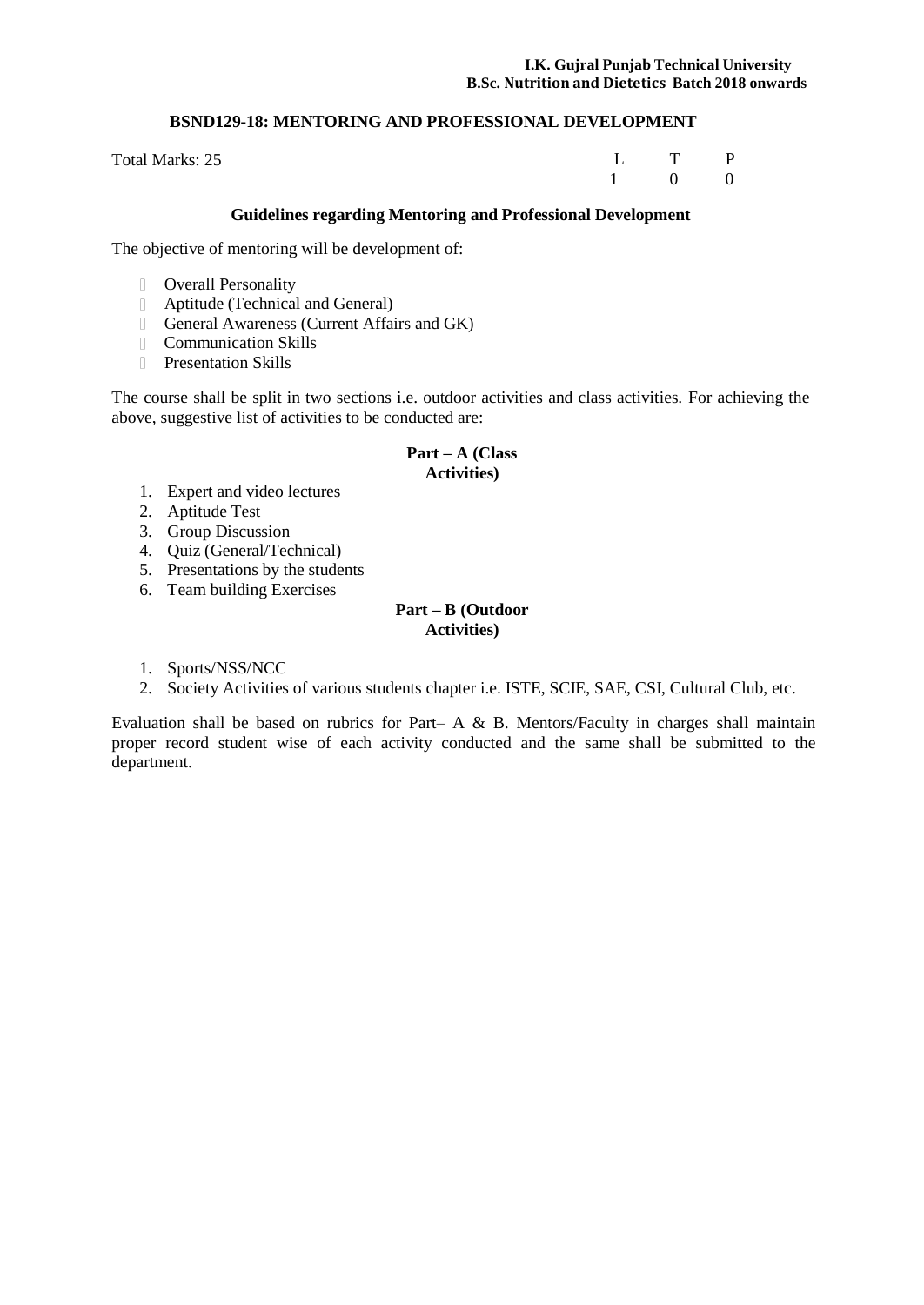**I.K. Gujral Punjab Technical University B.Sc. Nutrition and Dietetics Batch 2018 onwards**

# SEMESTER THIRD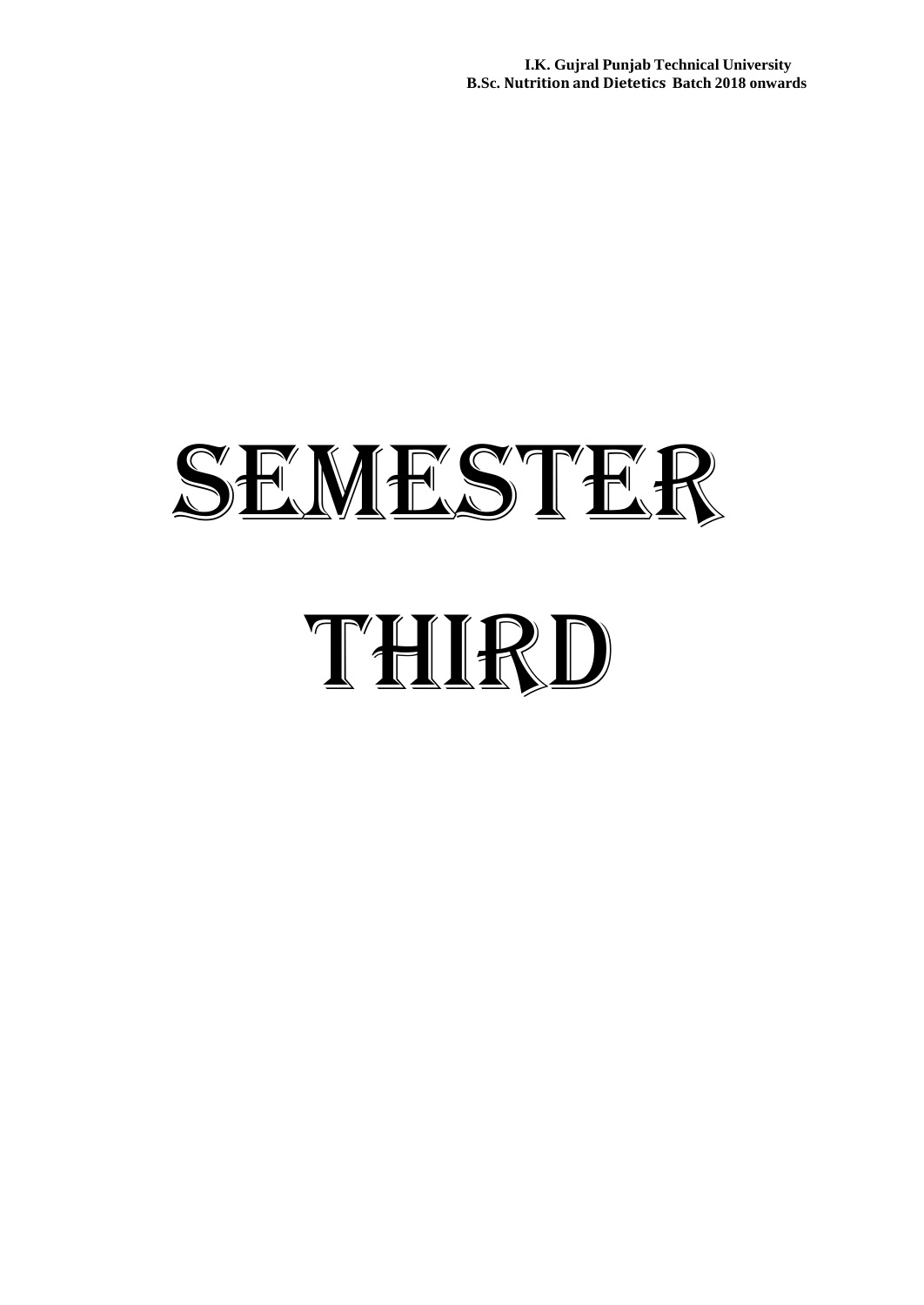### **I.K. Gujral Punjab Technical University B.Sc. Nutrition and Dietetics Batch 2018 onwards BSND 211-18 NORMAL AND THERAPEUTIC NUTRITION**

Total Marks: 100 L T P

# 3 1 0

# **UNIT I**

Food, nutrition, and health; Factors influencing food intake and food habits; Meal planning, Importance of meal planning and factors to be considered while planning meals.

Food Groups and Food Exchange List ,Use of food groups and exchange list, calorie consumption units in planning meals for a family. Recommended Dietary Allowances (RDA).

Modification of normal diet to therapeutic diets and its importance. Normal and artificial methods of feeding.

# **UNIT II**

Maternal Nutrition; Physiological changes and nutritional requirements during pregnancy and lactation.

Growth, development and nutritional requirements during infancy, Breast feeding vs bottle feeding and complementary feeding.

Growth, development, food habits and nutritional requirements of pre-schoolers, school going children

# **UNIT III**

Growth, development, food habits and nutritional requirements of adolescents.

Physiological changes during old age and meeting their nutritional requirements.

Causes, symptoms and dietary management in fevers, diarrhoea, Gastrointestinal diseases

# **UNIT IV**

Causes, symptoms and dietary management in constipation, obesity, liver diseases, cardiovascular diseases, hypertension, diabetes, Lactose intolerance, Gluten intolerance (Celiac Diseaes), Keto diet

# *Recommended Readings:*

- 1. A.M. Gordon & K.W. Browne, 2000., "Beginings and Beyond", 5th edition, Delmar Thomson Learning, united states of America, p-p 323-324.
- 2. Antia F.P. (1989). Clinical Dietetics and Nutrition. Third Edition. (pp- 226-239), Bombay, Oxford University Press.
- 3. Bamji . S.M., Rao,P.N., and Reddy, V. Textbook of Human Nutrition. Pp-360-67. Oxford and IBH publishing Co Pvt Ltd
- 4. Corinne H. Robinson, Marilyn R. Lawler, Wanda L. Chenoweth, Ann E. Garwick. (1982). Normal and Therapeutic Nutrition. (pp- 1-16). New York, Macmillan Publishing Company.
- 5. Edited by Gibney M J, Macdonald I.A. & H M Roche. (2004). Oxford, UK. Black Well Science Publishers.
- 6. Faye Kinder, Nancy R.Green, Natholyn Harris. (1984). (pp-89-91). Sixth Edition, New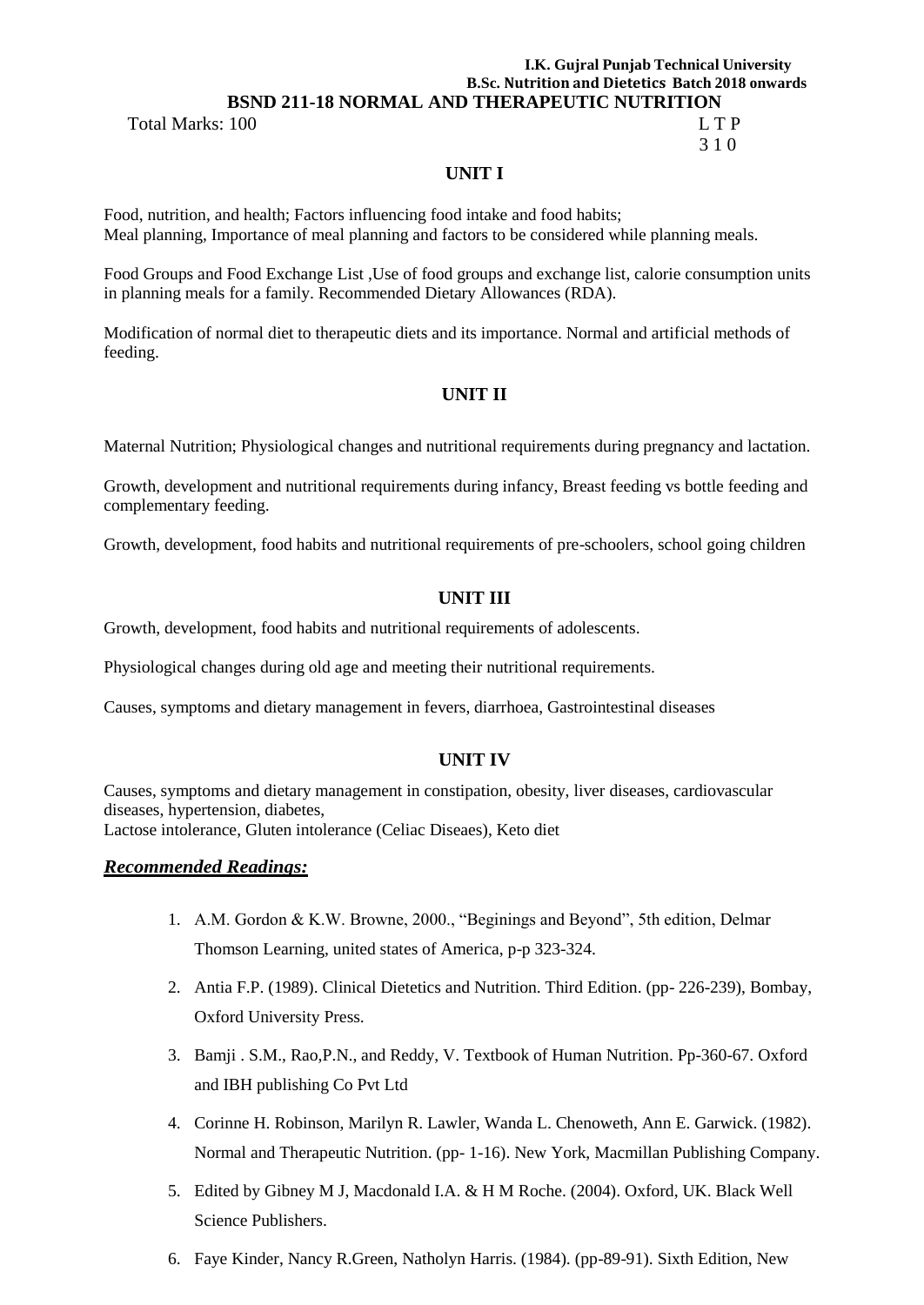York, Macmillan Publishing Company.

- 7. Garrow, J.S. and James WPT. Human Nutrition and Dietetics, 9th Ed.
- 8. Gordon Wardlaw Gordon M. &Insel Paul M. (1992). Contemporary Nutrition.(p-p 479- 482) , Boston, Mosby year Book.
- 9. James H. Mayer. (1994). Modern Nutrition in health and disease. (pp 1029-1034). Eighth Edition, vol: 2, Lea &Febiger, London, pp 1029-1034.
- 10. Jim Mann and A. Stewart Truswell. (2008). Essentials of Human Nutrition. (pp 502-513). New York, Oxford University Press.
- 11. Marietjie G. Herselman, DemetreLabadariosetal., (2005). Clinical Nutrition. (pp 163-166). UK, Blackwell Publishing Company.
- 12. Mark A. Korsten and Charles S. Lieber. (1994). Modern Nutrition in Health and Disease. (pp- 1066-1077). Edited by Shills M E, Olson J A & Moshe Shike. USA, Publishers Wilhams& Wilkins.
- 13. Miguel A Gassull and Eduard cabre. (2005) Clinical Nutrition. Blackwell Publishing Company, UK pp 146-162.
- 14. Niraja Sharma. (2006). Nutrition and Nutrition Status. (pp-139-164), First Edition, New Delhi, Murali Lal & Sons.
- 15. Nutrient [requirements](http://ecoursesonline.iasri.res.in/mod/page/view.php?id=21492) and Recommended Dietary Allowances for Indians (1998), (pp1-83). A Report of the Expert Group of the Indian Council of Medical Research, Hyderabad, ICMR.
- 16. Rajya Lakshmi Muralidharan and Uma Benerji., 1969, National Council of Educational Research and Training, New Delhi, p-p 1-7.
- 17. Roger C. Andersen. (1997). Nutrition Support Theory and Therapeutics, Nutrition Support and Pregnancy. (pp508-517). New York, International Thomson Publishing
- 18. Sharon Rady Rolfesetal (1998). Life Span Nutrition. (pp 36-106). Conception through life, Belmont, An International Thomson Publishing Company.
- 19. Sheel Sharma. (2006). Human Nutrition and Meal Planning. (pp 390-400).New Delhi, JnanadaPrakasham (P&D).
- 20. Shubhangini A Joshi. (1994). Nutrition and Dietetics, (pp 301-307). New Delhi, Tata Mc Graw- Hill Publishing Company Limited.
- 21. Srilakshmi.B (2005). Dietetics. (pp 3-14). Fifth Edition. New Delhi. New Age International (P) Limited.
- 22. Sumati R. Mudambi, M.V. Rajagopal. (2001). Fundamentals of Foods and Nutrition. ( pp195-232). New Delhi, New Age International (P) Ltd.
- 23. Williams, S.R. Nutrition and Diet Therapy, 6th Ed. Jones Mirror College Publishing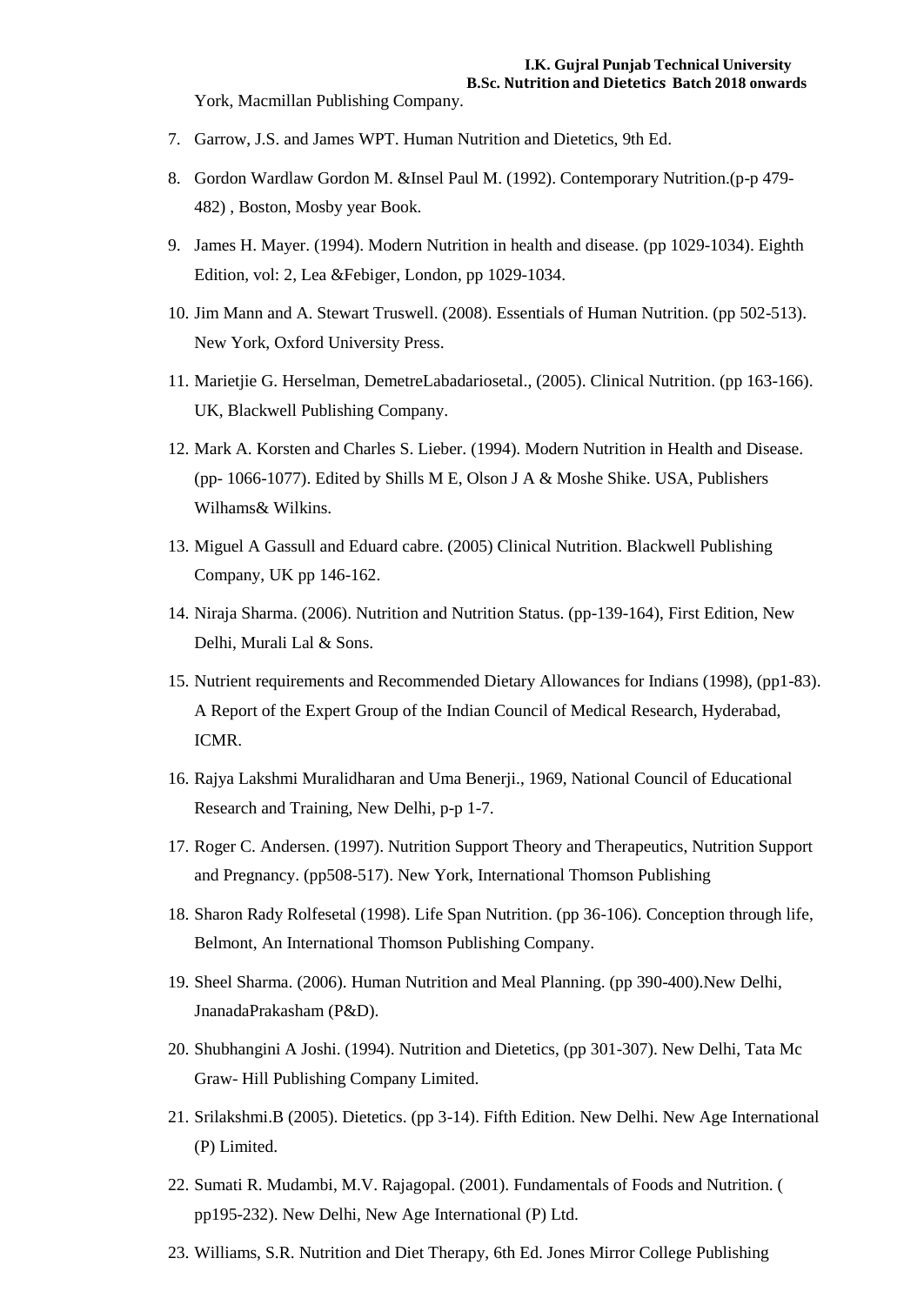# **BSND 212-18 COMMUNITY NUTRITION**

Total Marks: 100 L T P

3 1 0

# **UNIT I**

Concept of community, health, malnutrition. Under nutrition – causes and effects

Assessment of Nutritional Status- overview of WHO Standards, Nutritional anthropometry. Analysis and Interpretation of Anthropometric data

Clinical Assessment of Nutritional Status: Introduction, Clinical changes in different parts of body: Face, Eyes, Tongue, Teeth, Glands, Skin, Nails, Subcutaneous Tissues, Muscular and Skeletal Systems, Muscular and Skeletal Systems., Guide to the interpretation of Groupings of clinical signs, Rapid clinical surveys, Interpretations of signs in relation to Nutrient deficiencies.

Biochemical Assessment of Nutritional Status: Introduction, Functional Biochemical Measurements, Collection of Blood samples, Assessment of protein status, Biochemical methods for assessing nutritional status of vitamins and minerals, Biophysical or Radiological Measurements.

# **UNIT II**

Diet Survey: Introduction, Purpose of Diet Survey, Types of dietary Surveys, Methods of Diet Survey, Measuring food consumption of individuals.

Assessment of Nutritional Status Based on Vital Statistics: Introduction, Mortality rate, Morbidity rates, Vital statistics.

Major nutritional problems prevalent in India and Punjab - Protein Energy Malnutrition, Iodine Deficiency Disorders, Iron Deficiency Anemia (IDA), Vitamin A Deficiency (VAD) and fluorosis.

# **UNIT III**

National and global nutrition programmes and policies. Role of National Agencies in Combating Malnutrition: Indian Council of Agricultural Research (ICAR), Indian Council of Medical Research (ICMR), National Institute of Nutrition (NIN), National Nutrition Monitoring Bureau (NNMB), Food and Nutrition Board (FNB), Nutrition Foundation of India (NFI).

Role of International Agencies in Combating Malnutrition: United Nations Children's Fund (UNICEF), World Health Organization (WHO), Food and Agricultural Organization (FAO), Cooperative American Relief Everywhere (CARE).

# **UNIT IV**

Role of community kitchens in combating malnutrition.

Nutrition Education: Principles, methods and evaluation of nutrition education programmes. Nutrition surveillance.

# *Recommended Readings:*

- 1. Annalynn Skipper. (2009). Medical Nutrition Therapy Practise .Jones&Barlett Publishers.
- 2. *Assessment* of IDD & monitoring their elimination. (2001) *a guide for programme*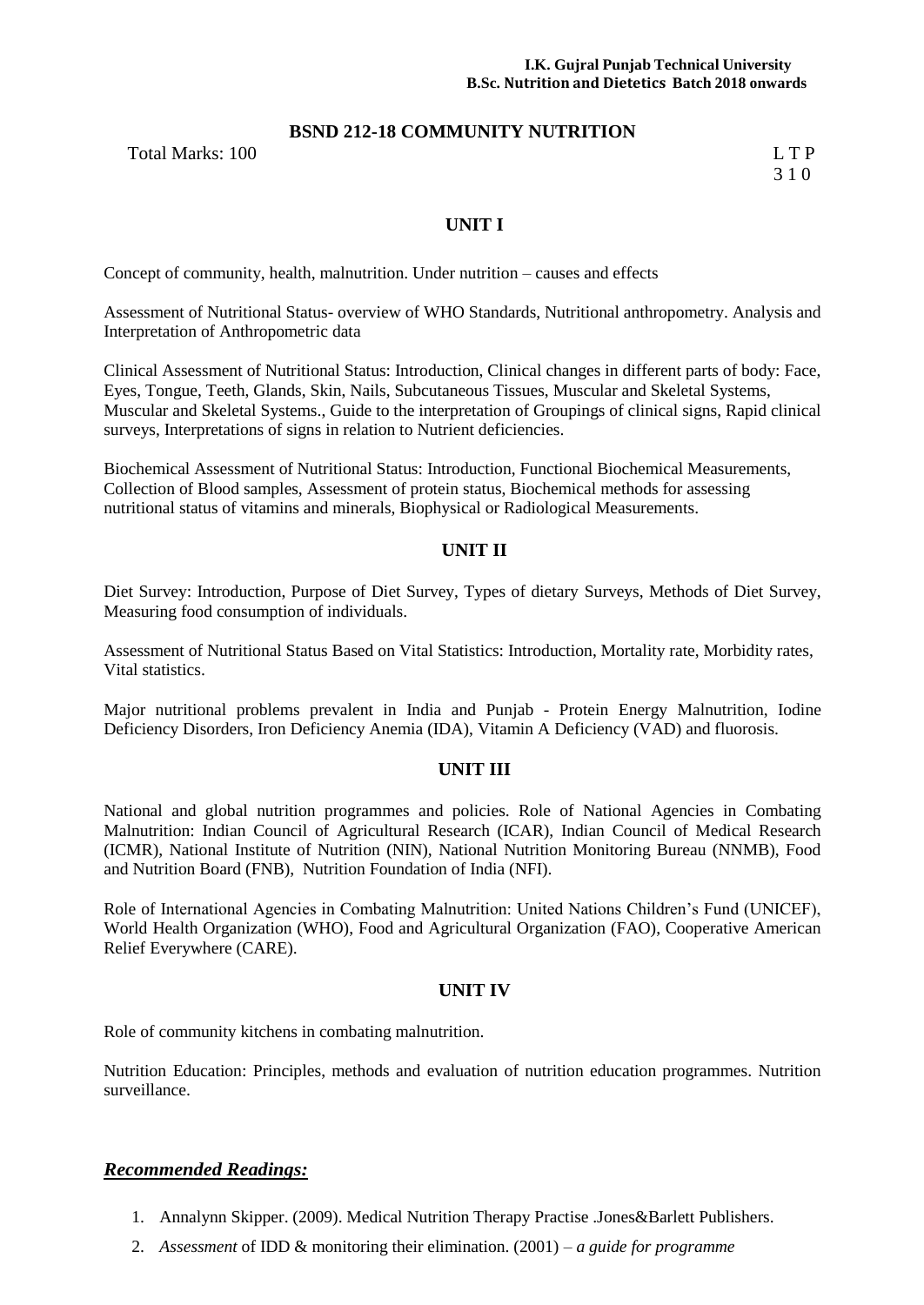*managers* ICCIDD/UNICEF/WHO.

- 3. Bamji M. S, Prahlad Rao N. &Vinodinireddy (2003). *Text book of Human Nutrition* (p-p 197- 201), New Delhi. Oxford & IBH Publishing Co. PVT. LTD
- 4. Derrick. B. Jelliffe (1966), *The assessment of the nutritional status of the community (With special reference to field surveys in developing regions of the World)*. World Health Organization, Geneva
- 5. FAO/ WHO Expert Committee on Medical *Assessment* of Nutritional Status. WHO Tech. Rep. ser . 8.
- 6. Jim Mann and StewantTruswell A. (2007). *Essentials of human nutrition*. Third edition; New York, Oxford University press.
- 7. Mahan, K. L., Stump E. S. (2012). Food and the Nutrition Care Process. (13thed) USA :Saundus Elsevier.
- 8. Mary, M. Mary K.R. &Scott .A. S. (2008).Clinical Nutrition for surgical patients.Jones&Barlett Publishers.
- 9. Michael C Latham, *Human Nutrition in the Developing World*. Ithaca, New york, USA
- 10. Srilakshmi.B (2005). *Nutrition Science* (pp 3-14), New Delhi. New Age International (P) Limited.
- 11. Swaminathan, M. 1997, Essentials of Food and Nutrition, vol I Second edition, BAPPCO, Bangalore p-p 107-111.
- 12. Tara Gopaldas and Subadra Seshadri (1987), *Nutrition: Monitoring and Assessment*. Oxford University Press.
- 13. Thomas, B. (Eds). (1994). Manual of Dietetics Practice .Oxford : Blackwell Scientific Publication.
- 14. Wardlaw, M. G. (1999) Perspectives In Nutrition. (4thed) .USA : WCB/ McGraw Hill.
- 15. Zeman J. F. & Ney M. D. (1988). Application of Clinical Nutrition.London : Prentice Hall International.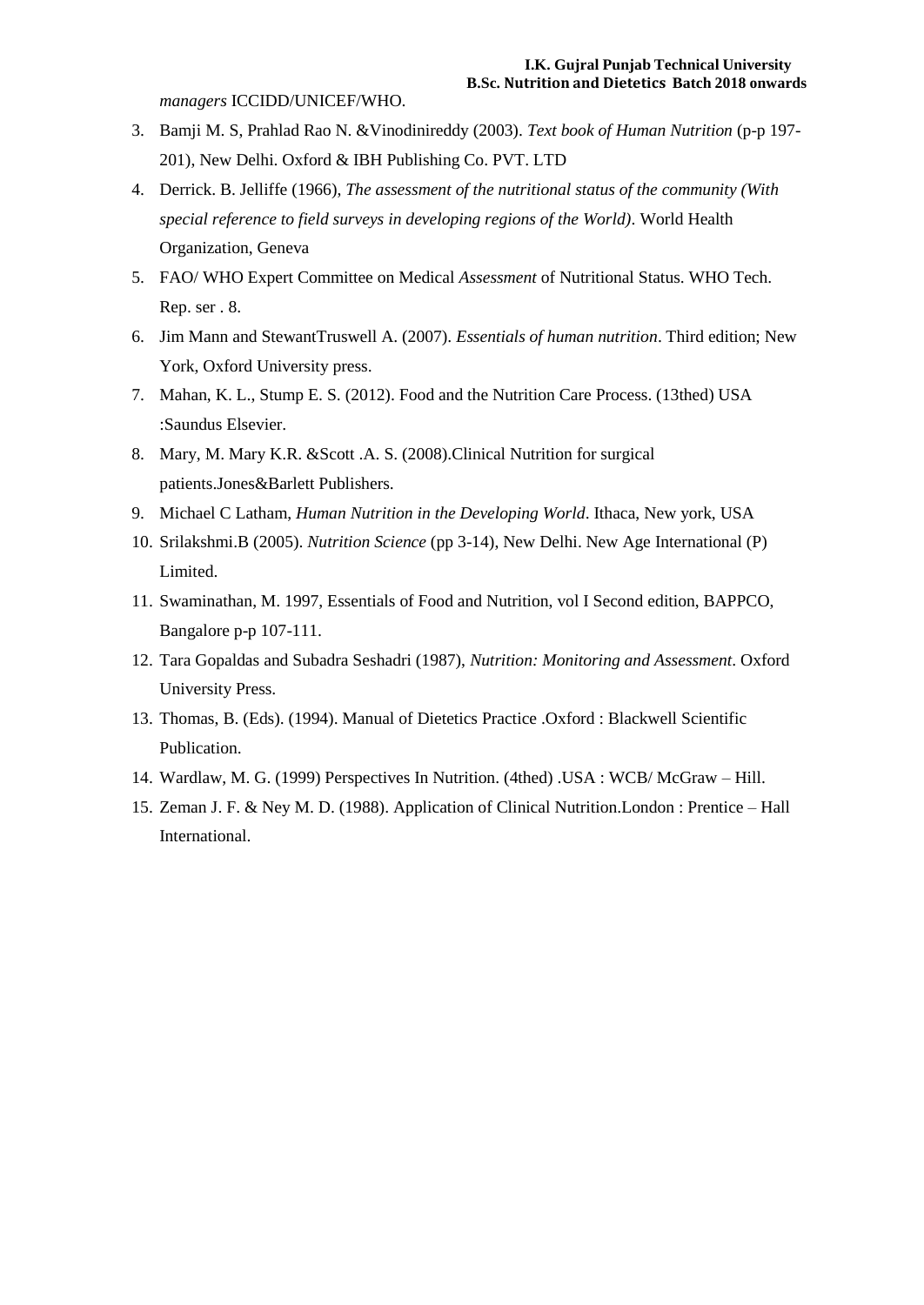# **I.K. Gujral Punjab Technical University B.Sc. Nutrition and Dietetics Batch 2018 onwards BSND 213-18 HEALTH, HYGIENE AND SANITATION**

# Total Marks: 100 L T P

# 3 1 0

# **UNIT I**

Concept, Dimensions, significance and interrelationship of health, hygiene and sanitation. Characteristics of good health and factors affecting it. determinants of Health, Indicators of Health,

Concept of Disease and Disease Causation, Responsibility of Health, Concept of Control and Prevention of Diseases.

# **UNITII**

Immunization to Prevent Communicable Disease, Host Defences

Hygiene, Personal Hygiene,Housing Standards: Criteria For Healthful Housing, Ventilation, Lighting and Noise- Need, Standards, Types, Effects on Health.

Vector Management, Rodent Control,

Food Hygiene, inculcating hygienic habits to promote health. Kitchen hygiene and sanitation.

# **UNIT III**

Sources of water contamination and its purification at domestic level.

Causes of air pollution and its ill effects on health.

Soil impurities, their effect on health and its prevention and control.

Accidental and bacterial food poisoning. Symptoms and prevention of food poisoning.

Causes, symptoms and control of food borne diseases - diarrhoea, dysentery, cholera,typhoid, jaundice.

# **UNIT IV**

Municipal health services and mobile units

Prevention and control of infectious diseases. Notification, quarantine, segregation, and disinfection.

Health services at fairs and festivals.

Removal and disposal of refuse and excreta. Sanitary drainage fittings.

# *Recommended Readings:*

- 1. Biorklund A., Svensson T, and Read S. 2006, Holistic and biomedical concepts of health: a study of health notions among Swedish occupational therapists and a suggestion for developing an instrument for comparative studies. Scand. J. OccupTher 2006 Sep;13(3):141-50.
- 2. RodayS.(1998). Food Hygiene and Sanitation 10th Reprint. New Delhi:TataMcGraw-Hill Education.3. ChattopadayGhosh S and BasuN.( 2015). UcchaMadhaymikKhadda O Pusti, Calcutta Book House

3. Okuno. T (1978). World Health Statistics, Quarterly Report, 31 (2) 120.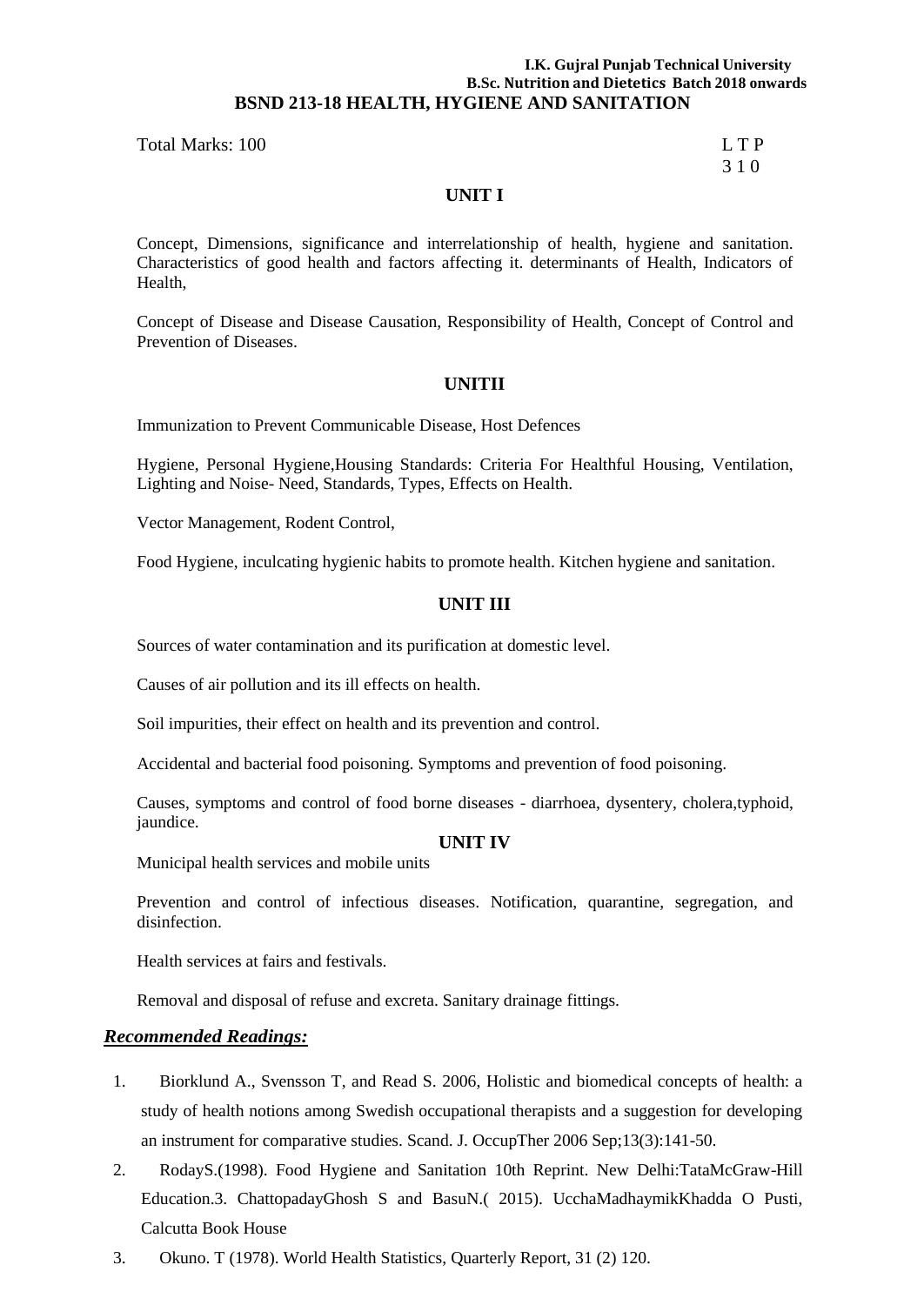- 4. Park K. 2007, Park's text book of Preventive and Social Medicine, BanarsidasBhanot publishers, India.
- 5. SrilakshmiB.( 2018). Food Science. New Delhi: New Age International.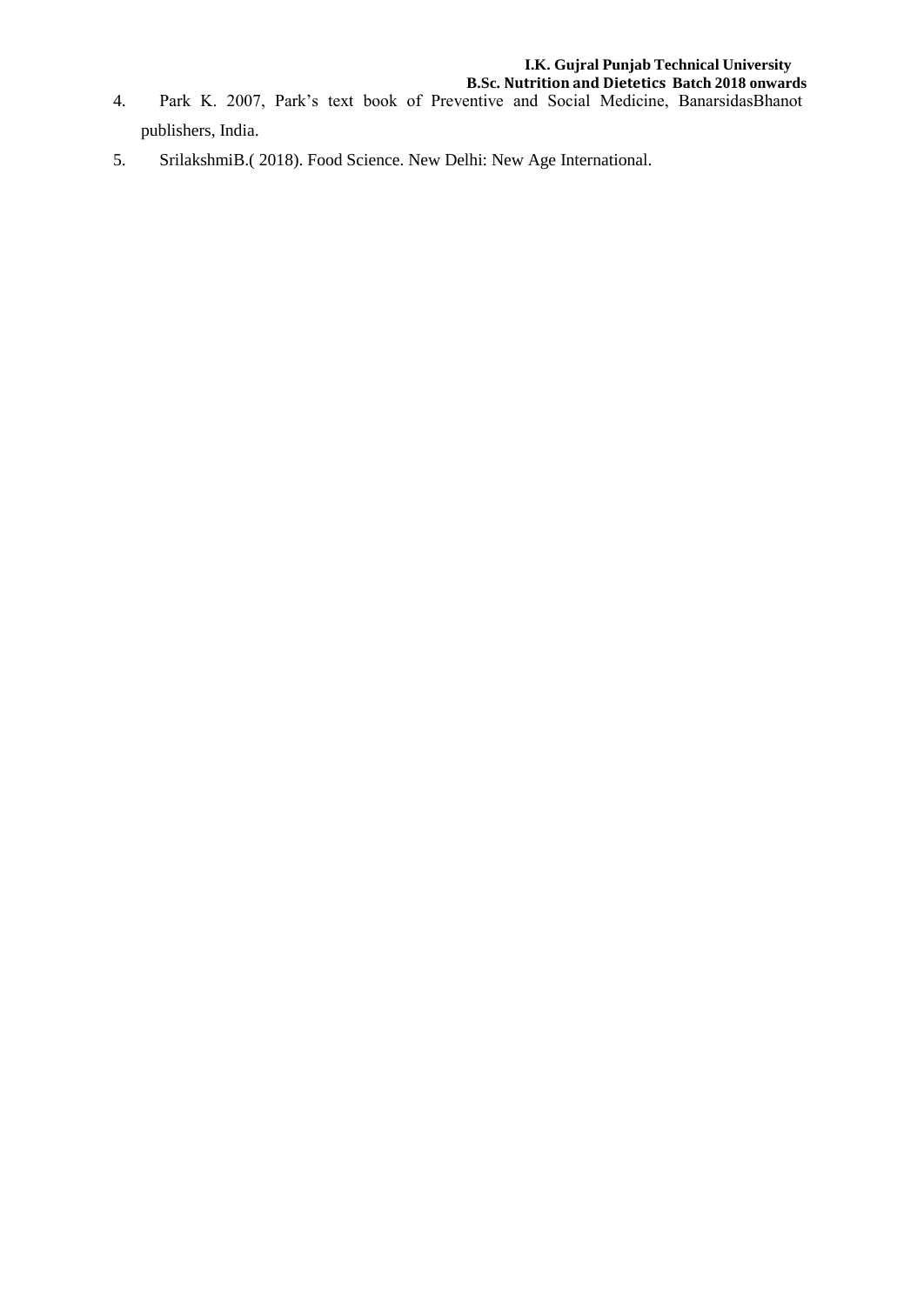# **I.K. Gujral Punjab Technical University B.Sc. Nutrition and Dietetics Batch 2018 onwards BSND 214-18 NORMAL AND THERAPEUTIC NUTRITION (LAB)**

Total Marks: 50 L T P

0 04

# **Course Content**

- 1. Planning and preparation of balanced diet for adults.
- 2. Planning and preparation of balanced diet for preschool.
- 3. Planning and preparation of balanced diet for school going children.
- 4. Planning and preparation of balanced diet for adolescents.
- 5. Planning and preparation of balanced diet for old age.
- 6. Planning and preparation of diets for pregnant and lactating women.
- 7. Preparation of infant feed formula and complementary foods.
- 8. Planning and preparation of diets for special occasions birthdays, festivals, packed lunches.
- 9. Planning and preparation of diets during selected disorders-typhoid, diarrhoea, constipation,
- hepatitis, hypertension, diabetes, over weight/obesity, under weight.
- 10. Demonstration of DietCal software.
- 11. Visit to hospital and anganwadi centres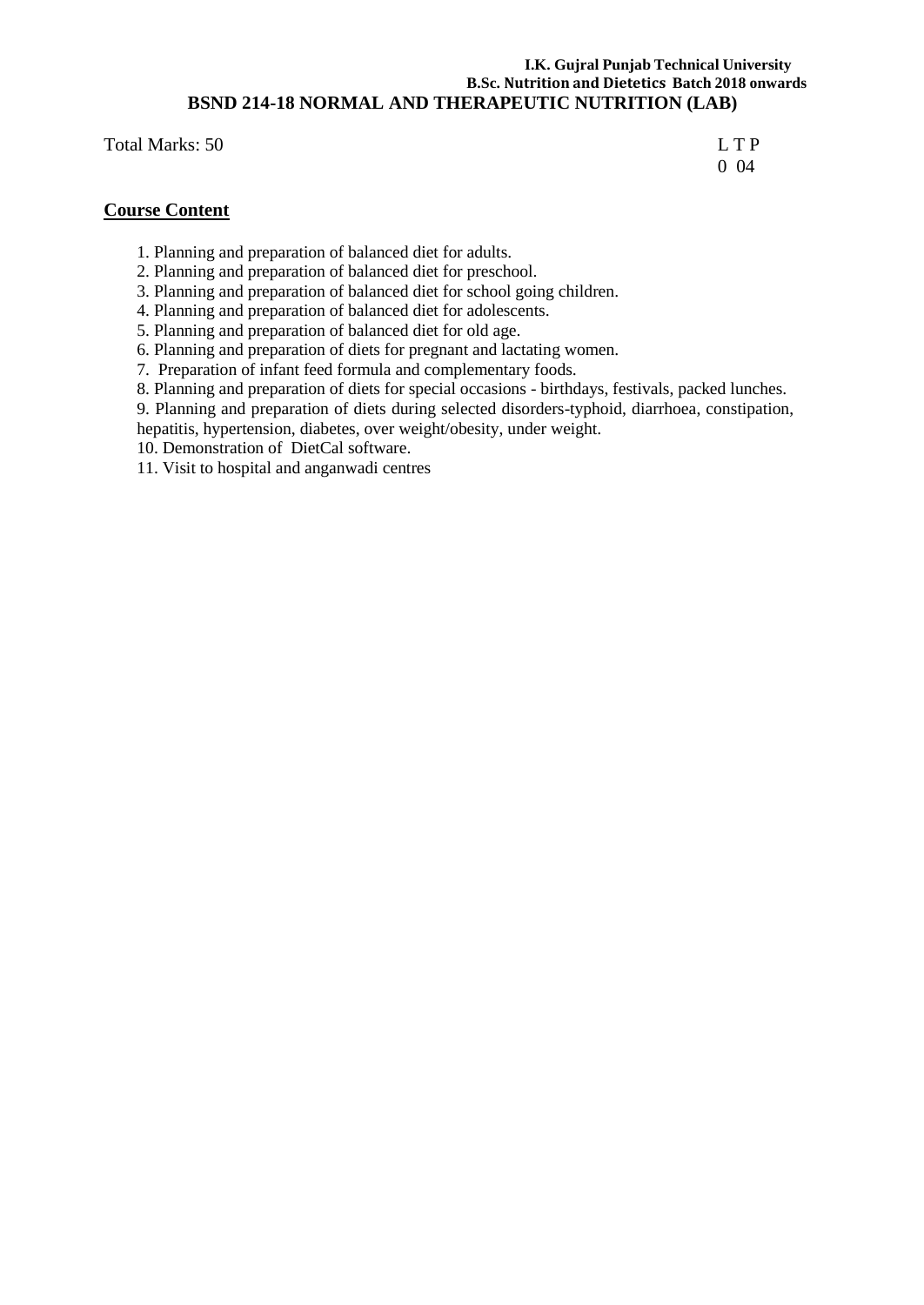# **I.K. Gujral Punjab Technical University B.Sc. Nutrition and Dietetics Batch 2018 onwards BSND215-18 COMMUNITY NUTRITION (LAB)**

Total Marks: 50 L T P

0 0 4

# **Course Content**

1. Assessment of nutritional status of an individual/community using anthropometry.

2. Assessment of nutritional status of an individual/community using dietary survey.

3. Assessment of nutritional status of an individual/community using clinical signs and symptoms.

4. Visit to an Integrated Child Development Services block and Primary Health Centre.

5. Development of audio visual aids for imparting nutrition education.

6. Planning, implementation and evaluation of nutrition education for specific target groups.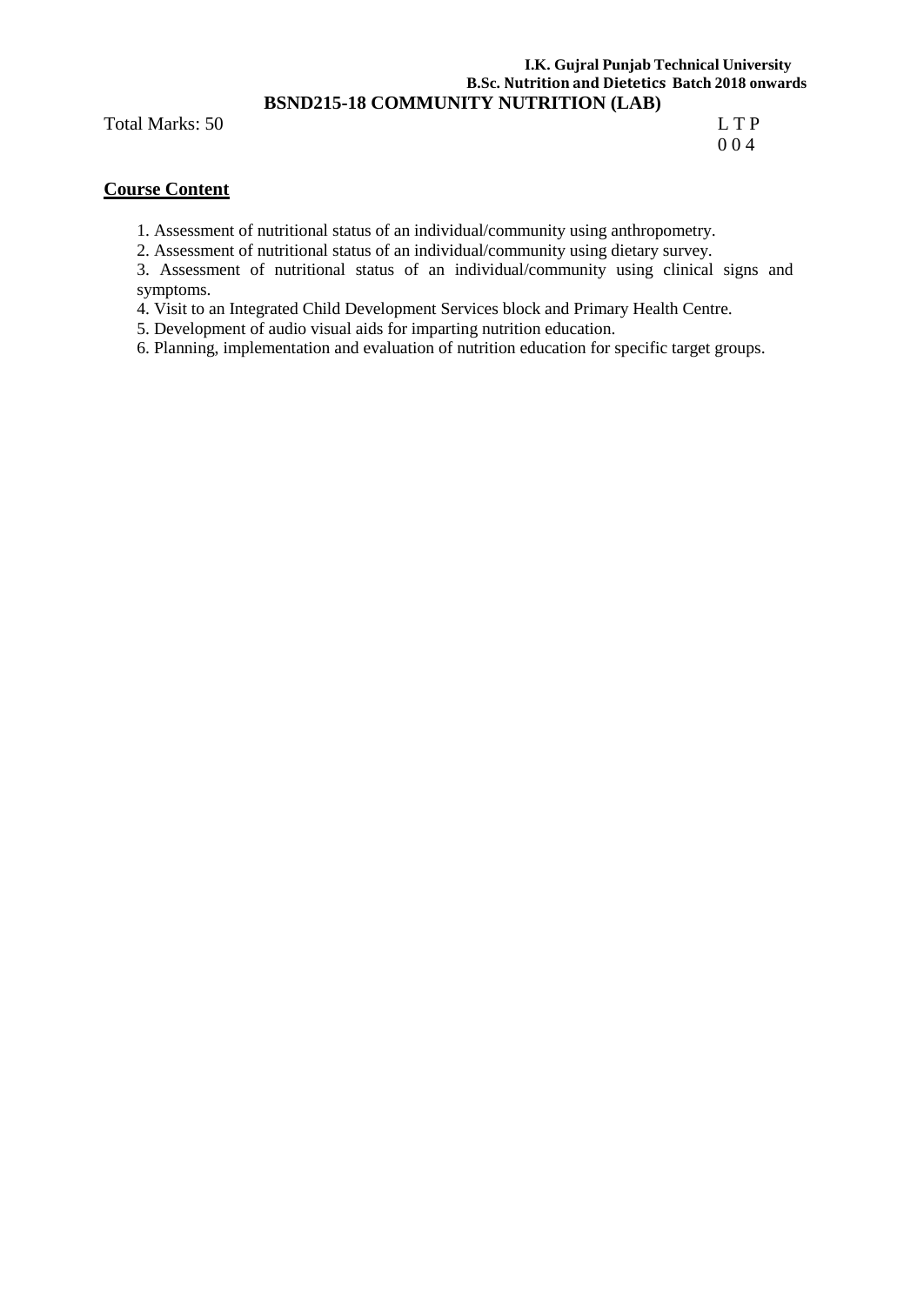# **I.K. Gujral Punjab Technical University B.Sc. Nutrition and Dietetics Batch 2018 onwards BSND 216-18 HEALTH, HYGIENE AND SANITATION (LAB)**

Total Marks: 50 L T P

0 0 2

# **Course Content**

- 1.Personal and environmental hygiene.
- 2. Preparation of oral rehydration solution (ORS).
- 3. Chlorination of water.
- 4. Control of infestation rodent control, proofing and destruction of rats, mice etc.
- 5. Swab testing for food preparation surfaces and utensils.
- 6. Personnel Hygiene Monitoring / Swab Testing
- 7. Quality analysis of drinking water.
- 8. Microbiological analysis of the air
- 9. Organization of health and hygiene camp.
- 10. Visit to primary health centre and civil hospital.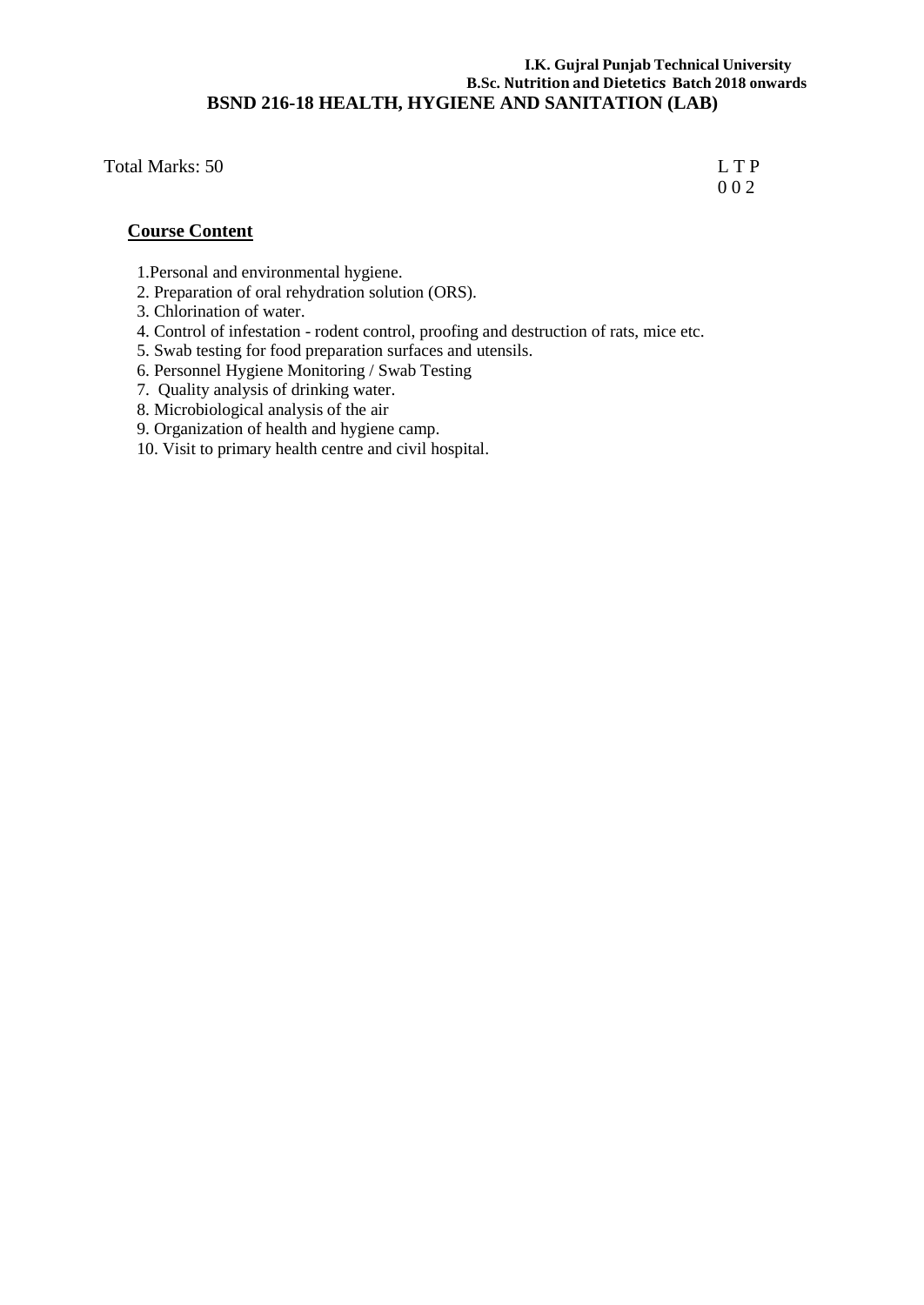# **I.K. Gujral Punjab Technical University B.Sc. Nutrition and Dietetics Batch 2018 onwards BSND217-18 NUTRACEUTICALS, FUNCTIONAL FOODS & NUTRIGENOMICS**

Total Marks: 100 L T P

3 1 0

# **UNIT I**

Nutraceuticals and functional foods: definition, types and scope, need, food applications and their health benefits, Nutraceutical compounds and their classification, Classification of functional foods, Nutraceuticals for specific situations such as cancer, heart disease, stress, osteoarthritis, hypertension etc.

# **UNIT II**

Free radicals and Antioxidants; Phytochemical and their usefulness: polyphenols, Omega-3 Fatty Acids, Carotenoids, Dietary fibres, Phytoestrogens, Glucosinolates, Organosulphur Compounds, peptides, fatty acids. Cereal grains *viz.* oats, wheat bran, rice bran, fruits and vegetables, oil seeds, sea foods as functional foods. Coffee, tea and other beverages as functional drinks and their protective effect, Effects of processing, storage and interactions of various environmental factors on the potentials of such foods, health benefits.

# **UNIT III**

Prebiotics and Probiotics: Usefulness of Probiotics & Prebiotics in gastrointestinal health and other benefits, Examples of useful microbes and their benefits, Prebiotic ingredients in foods, types of prebiotics and their effects on gut microbes, Probiotic foods and their functional role, Marketing and regulatory issues for functional foods and nutraceuticals.

# **UNIT IV**

Concept of nutrigenomics and gene expression, nutrition in the omics era- elementary concepts on epigenetics, transcriptomics, proteomics, metabolomics; genetic variation and nutritional implications. Nutrient control of gene expression – amino acids, nucleotides, basic concepts of nutrigenomics and complex diseases – diabetes, cancer and obesity.

# *Recommended Readings:*

- 1. Mine, Y and Fereidoon, S. (2006). Nutraceutical Proteins and Peptides in Health and Disease: TF, Bocaraton.
- 2. Bagchi, D. (2008). Nutraceutical and Functional Food Regulations in United States and Around the World: Elsevier, London.
- 3. Shi, J. (2007). Functional Food Ingredients and Nutraceuticals:Processing Technologies: CRC Press, London.
- 4. Guo, M. (2009). Functional Food: Principles and Technology: WP, New Delhi.
- 5. Mahtab, S, Bamji, Kamala Krishnasamy, G.N.V. Brahmam, Text Book of Human Nutrition, Third Edition, Oxford and IBH Publishing Co. P. Ltd., New Delhi, 2009.
- 6. Srilakshmi, B. Second Edition, Food Science, New Age International (P) Limited Publishers, New Delhi, 2010.
- 7. Simopoulus, A.P. and Ordovas, K.J.M., 2004, Nutrigenetics and Nutrigenomics, Vol. 93, Karger, Switzerland.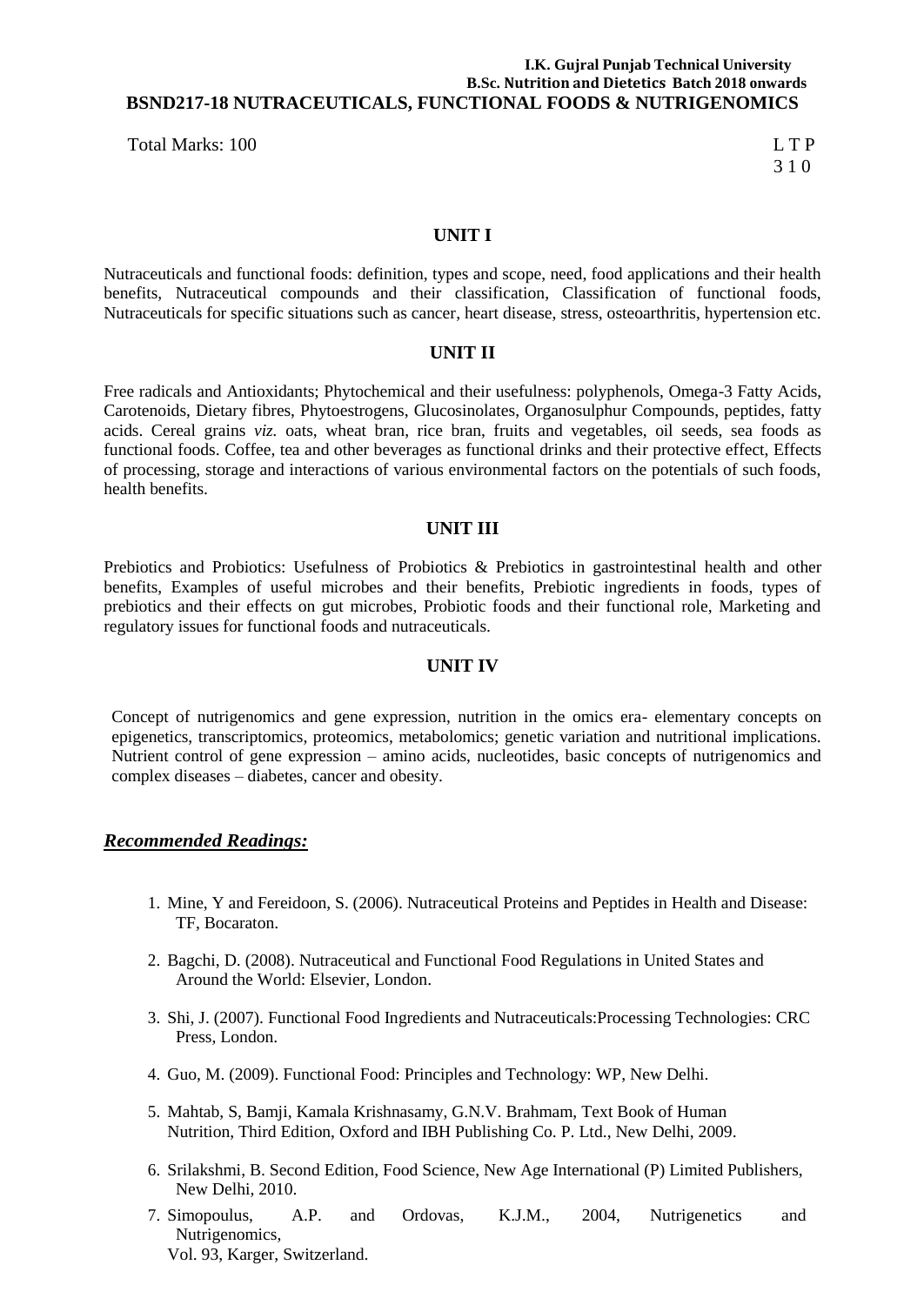- **B.Sc. Nutrition and Dietetics Batch 2018 onwards** 8. Watson, David, H., 2003, Performance Functional Foods, CRC Press, Wood Head Publishing Ltd., England
- 9. Tamine, A., 2005, Probiotic Dairy Products, Blackwell Publishing Ltd., UK
- 10. Narasinga Rao, B.S., 2005, Nutrition Research in India A Country Report, Published by INSA, New Delhi.
- 11. Webb, G.P., 2006, Dietary Supplementations and Functional Foods, Blackwell Publishing Ltd., New York.
- 12. Tai, E.S. and Gillies, P.J., 2007, Nutrigenomics Opportunities in Asia, Karger, Singapor.